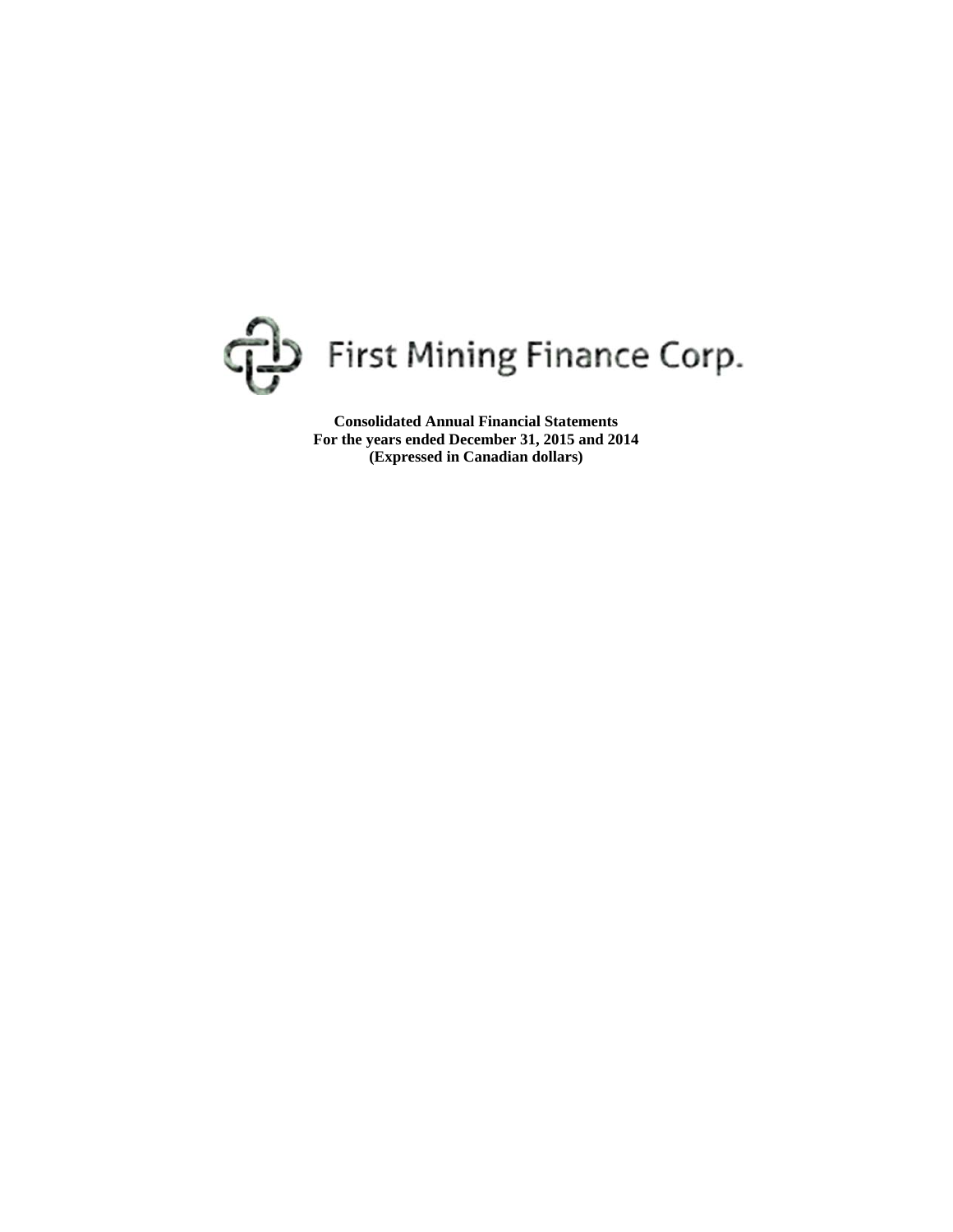

Tel: 604 688 5421 Fax: 604 688 5132 **www.bdo.ca** 

BDO Canada LLP 600 Cathedral Place 925 West Georgia Street Vancouver BC V6C 3L2 Canada

## **Independent Auditor's Report**

To the Shareholders of First Mining Finance Corp.

We have audited the accompanying consolidated financial statements of First Mining Finance Corp. and its subsidiaries, which comprise the consolidated statements of financial position as at December 31, 2015, December 31, 2014 and January 1, 2014, and the consolidated statements of comprehensive loss, cash flows and changes in equity for the years ended December 31, 2015 and December 31, 2014, and a summary of significant accounting policies and other explanatory information.

### **Management's Responsibility for the Consolidated Financial Statements**

Management is responsible for the preparation and fair presentation of these consolidated financial statements in accordance with International Financial Reporting Standards, and for such internal control as management determines is necessary to enable the preparation of consolidated financial statements that are free from material misstatement, whether due to fraud or error.

### **Auditor's Responsibility**

Our responsibility is to express an opinion on these consolidated financial statements based on our audits. We conducted our audits in accordance with Canadian generally accepted auditing standards. Those standards require that we comply with ethical requirements and plan and perform the audit to obtain reasonable assurance about whether the financial statements are free from material misstatement.

An audit involves performing procedures to obtain audit evidence about the amounts and disclosures in the consolidated financial statements. The procedures selected depend on the auditor's judgment, including the assessment of the risks of material misstatement of the financial statements, whether due to fraud or error. In making those risk assessments, the auditor considers internal control relevant to the entity's preparation and fair presentation of the financial statements in order to design audit procedures that are appropriate in the circumstances, but not for the purpose of expressing an opinion on the effectiveness of the entity's internal control. An audit also includes evaluating the appropriateness of accounting policies used and the reasonableness of accounting estimates made by management, as well as evaluating the overall presentation of the consolidated financial statements.

We believe that the audit evidence we have obtained in our audits is sufficient and appropriate to provide a basis for our audit opinion.

#### **Opinion**

In our opinion, the consolidated financial statements present fairly, in all material respects, the financial position of First Mining Finance Corp. and its subsidiaries as at December 31, 2015, December 31, 2014 and January 1, 2014, and its financial performance and its cash flows for the years then ended in accordance with International Financial Reporting Standards.

#### **Emphasis of Matter**

Without qualifying our opinion, we draw attention to Note 1 in the consolidated financial statements, which indicates that the Company is dependent upon share issuances, and/or the acquisition of companies with surplus cash, to provide the funding necessary to meet its general operating expenses and to continue to explore its properties and settle liabilities, has incurred losses since inception and has an accumulated deficit of \$10,144,241. These conditions, along with other matters as set forth in Note 1, indicate the existence of material uncertainties that may cast significant doubt upon the Company's ability to continue as a going concern.

"BDO CANADA LLP"

Chartered Professional Accountants Vancouver, Canada March 30, 2016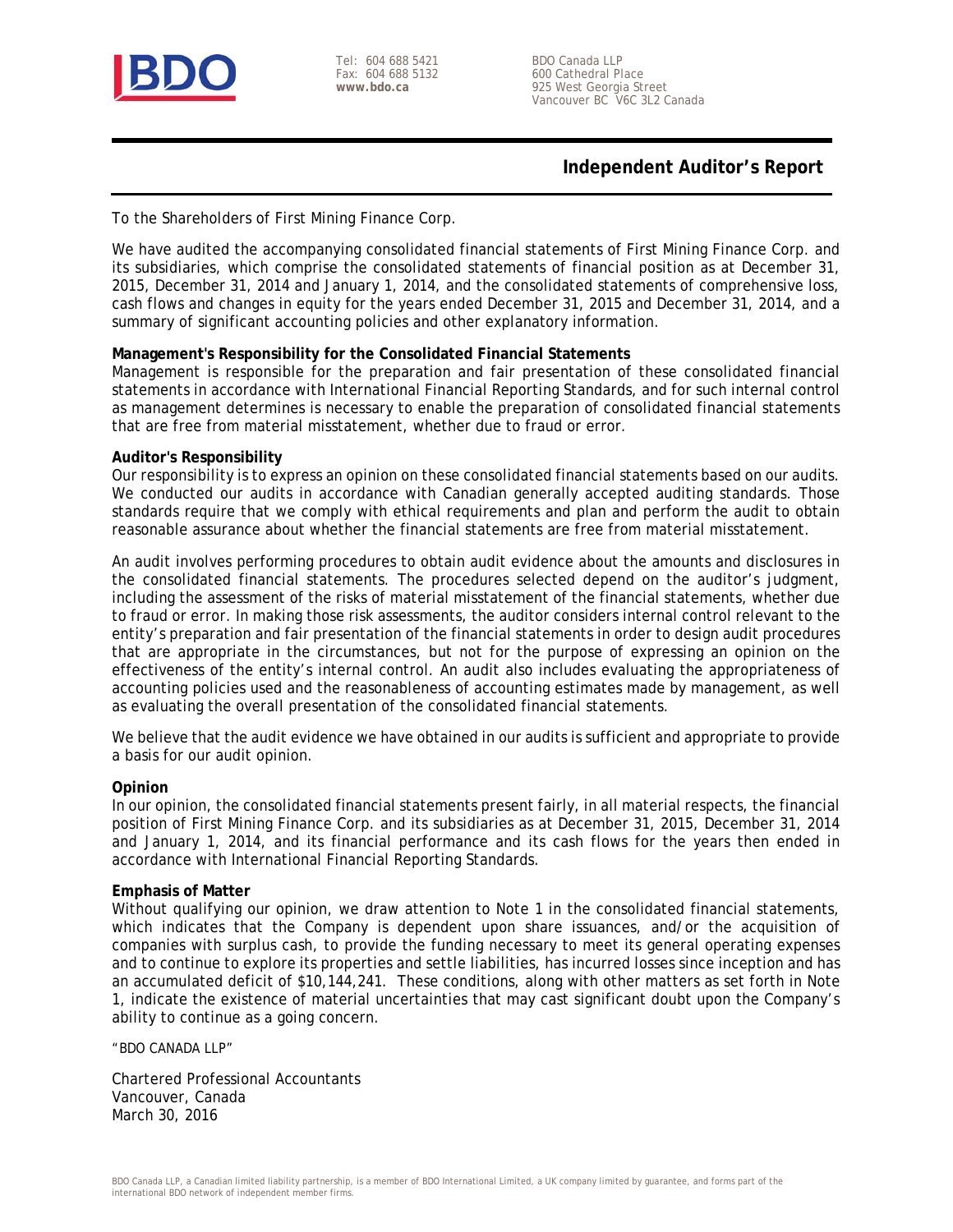# CONSOLIDATED STATEMENTS OF FINANCIAL POSITION

AS AT DECEMBER 31, 2015 AND 2014, AND JANUARY 1, 2014

(Expressed in Canadian dollars unless otherwise noted)

|                                                                   | December 31,<br>2015  |     | December 31,<br>2014<br><b>RESTATED</b> |     | January 1,<br>2014<br><b>RESTATED</b> |
|-------------------------------------------------------------------|-----------------------|-----|-----------------------------------------|-----|---------------------------------------|
|                                                                   |                       |     | (Note 23)                               |     | (Note 23)                             |
| <b>ASSETS</b>                                                     |                       |     |                                         |     |                                       |
| <b>Current</b>                                                    |                       |     |                                         |     |                                       |
| Cash and cash equivalents                                         | \$<br>683,608         | \$  | 39,914                                  | \$  | 32,697                                |
| Restricted cash (Note 7)                                          |                       |     | 2,723,750                               |     |                                       |
| Accounts receivable (Note 8)                                      | 368,502               |     | 11,366                                  |     | 2,239                                 |
| Prepaid expenditures                                              | 213,512               |     | 29,247                                  |     | 12,707                                |
| Marketable securities                                             | 8,830                 |     |                                         |     |                                       |
| <b>Total current assets</b>                                       | 1,274,452             |     | 2,804,277                               |     | 47,643                                |
|                                                                   |                       |     |                                         |     |                                       |
| <b>Non-current</b>                                                |                       |     |                                         |     |                                       |
| Mineral properties (Note 9)                                       | 107,592,331<br>70,437 |     | 6,563,461<br>6,016                      |     | 1,930,858<br>13,983                   |
| Equipment                                                         |                       |     |                                         |     |                                       |
| Value-added tax receivable (Note 10)                              | 138,166               |     | 175,090                                 |     | 82,091                                |
| Reclamation deposit (Note 9)                                      | 115,215               |     |                                         |     |                                       |
| Deferred acquisition costs (Note 22)                              | 77,913                |     |                                         |     |                                       |
| <b>Total non-current assets</b>                                   | 107,994,062           |     | 6,744,567                               |     | 2,026,932                             |
| <b>TOTAL ASSETS</b>                                               | \$<br>109,268,514     | S.  | 9,548,844                               | S   | 2,074,575                             |
| <b>LIABILITIES</b>                                                |                       |     |                                         |     |                                       |
| Current                                                           |                       |     |                                         |     |                                       |
| Accounts payable and accrued liabilities (Note 11)                | \$<br>2,840,492       | \$. | 1,272,080                               | -\$ | 1,002,733                             |
| Loans payable (Note 12)                                           | 1,560,073             |     | 626,090                                 |     | 202,914                               |
| Debenture liability (Note 6)                                      | 307,562               |     |                                         |     |                                       |
| Derivative liability                                              |                       |     |                                         |     | 100,930                               |
| <b>Total liabilities</b>                                          | 4,708,127             |     | 1,898,170                               |     | 1,306,577                             |
|                                                                   |                       |     |                                         |     |                                       |
| <b>SHAREHOLDERS' EQUITY</b>                                       |                       |     |                                         |     |                                       |
| Share capital (Note 13)                                           | 104,895,131           |     | 9,047,179                               |     | 4,582,429                             |
| Subscription receipts in escrow (Note 7)                          |                       |     | 2,723,750                               |     |                                       |
| Warrant and share-based payment reserve (Note 13)                 | 7,717,255             |     | 274,416                                 |     | 274,416                               |
| Accumulated other comprehensive income                            | 2,092,242             |     | 667,513                                 |     | 250,199                               |
| Accumulated deficit                                               | (10, 144, 241)        |     | (5,062,184)                             |     | (4,339,046)                           |
| Total shareholders' equity                                        | 104,560,387           |     | 7,650,674                               |     | 767,998                               |
| TOTAL LIABILITIES AND SHAREHOLDERS' EQUITY                        | \$<br>109,268,514     | \$. | 9,548,844                               | \$  | 2,074,575                             |
| Going concern (Note 1)<br>Commitments and contingencies (Note 21) |                       |     |                                         |     |                                       |

Subsequent events (Note 22)

The consolidated financial statements were approved by the Board of Directors:

Signed: "Keith Neumeyer", Director Signed: "Raymond Polman", Director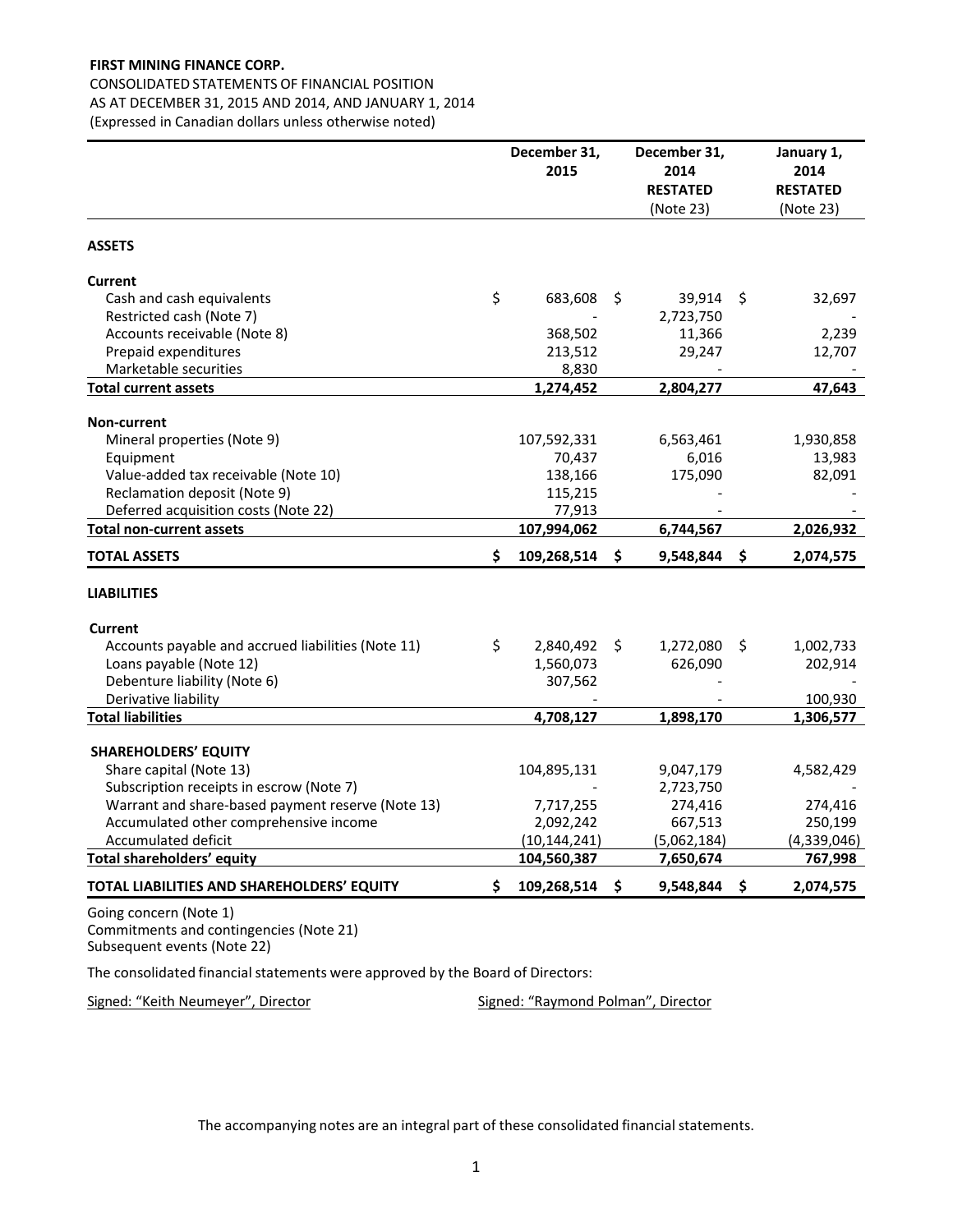CONSOLIDATED STATEMENTS OF COMPREHENSIVE LOSS FOR THE YEARS ENDED DECEMBER 31, 2015 AND 2014 (Expressed in Canadian dollars unless otherwise noted)

|                                                                   | Year ended December 31, |                  |                 |
|-------------------------------------------------------------------|-------------------------|------------------|-----------------|
|                                                                   |                         | 2015             | 2014            |
|                                                                   |                         |                  | <b>RESTATED</b> |
|                                                                   |                         |                  | (Note 23)       |
| <b>GENERAL AND ADMINISTRATIVE EXPENSES</b>                        |                         |                  |                 |
| Administrative and office                                         | \$                      | 175,970 \$       | 48,315          |
| Depreciation                                                      |                         | 6,910            | 8,793           |
| Exploration and evaluation                                        |                         | 86,221           | 107,916         |
| Investor relations and marketing                                  |                         | 568,813          |                 |
| Professional fees                                                 |                         | 476,427          | 232,711         |
| Salaries and consultants                                          |                         | 618,892          | 162,148         |
| Share-based payments (Note 13(c))                                 |                         | 1,267,851        |                 |
| Transfer agent and filing fees                                    |                         | 107,400          | 4,513           |
| Travel and accommodation                                          |                         | 178,115          | 14,664          |
| Loss before other items                                           |                         | (3,486,599)      | (579,060)       |
| Charge related to public company listing (Note 4)                 |                         | (655, 130)       |                 |
| Foreign exchange (loss) gain                                      |                         | (271, 659)       | 41,153          |
| Gain on debt settlement (Note 13 (b))                             |                         | 99,764           |                 |
| Gain on fair value adjustment of derivative liability             |                         |                  | 104,821         |
| Interest and other expenses                                       |                         | (209, 044)       | (47, 992)       |
| Interest and other income                                         |                         | 7,155            |                 |
| Write-down of mineral properties (Note 9)                         |                         | (566, 544)       | (242,060)       |
| Net loss for the year                                             | \$                      | $(5,082,057)$ \$ | (723, 138)      |
| Other comprehensive income for the year                           |                         |                  |                 |
| Currency translation adjustment                                   |                         | 1,424,729        | 417,314         |
| Net loss and comprehensive loss for the year                      | \$                      | $(3,657,328)$ \$ | (305, 824)      |
| Basic and diluted loss per share                                  | \$                      | $(0.05)$ \$      | (0.02)          |
| Weighted average number of shares outstanding - Basic and Diluted |                         | 105,473,169      | 36,268,709      |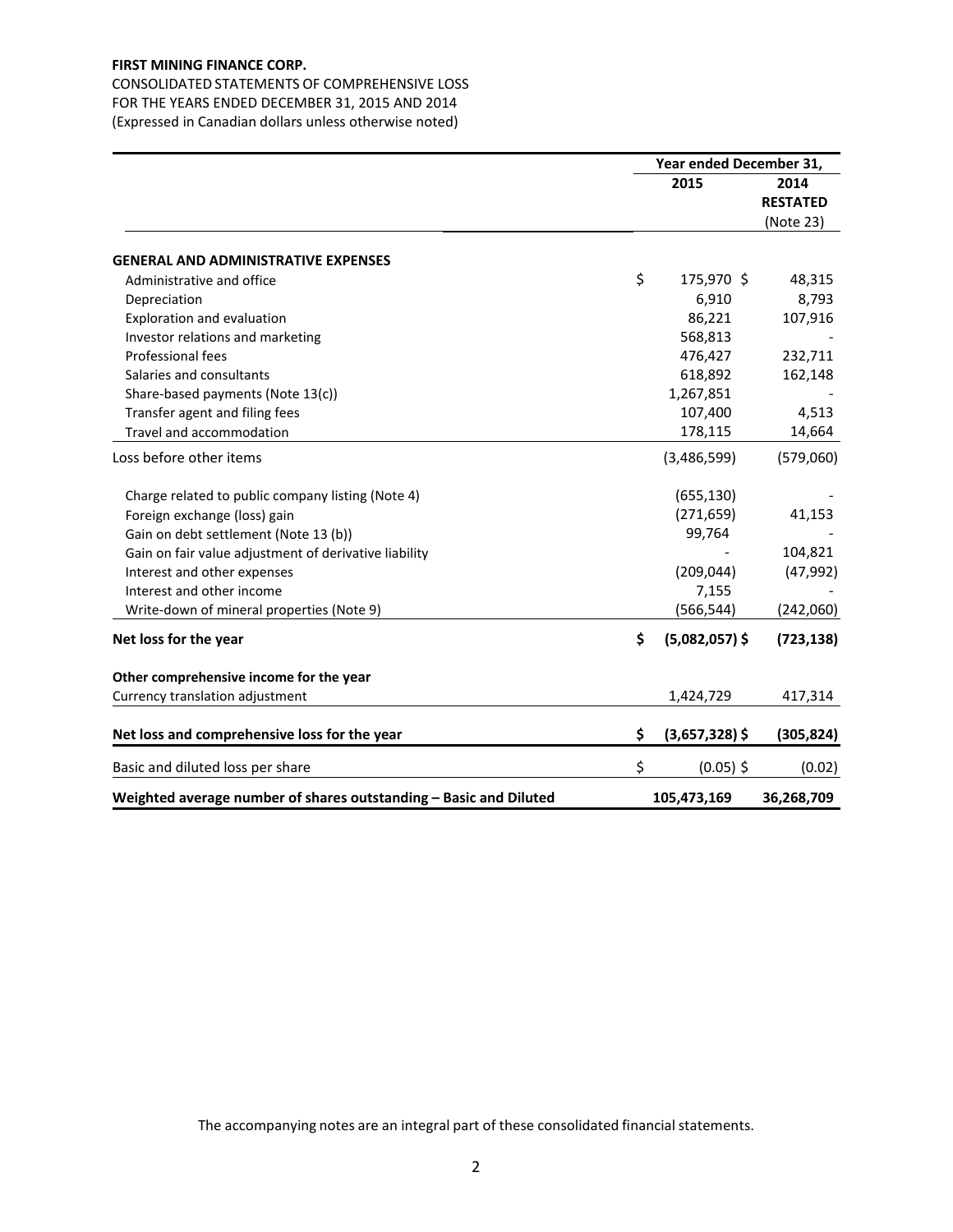# CONSOLIDATED STATEMENTS OF CASH FLOWS FOR THE YEARS ENDED DECEMBER 31, 2015 AND 2014

(Expressed in Canadian dollars unless otherwise noted)

|                                                                      | Year ended December 31, |                  |  |                                      |
|----------------------------------------------------------------------|-------------------------|------------------|--|--------------------------------------|
|                                                                      |                         | 2015             |  | 2014<br><b>RESTATED</b><br>(Note 23) |
| Cash flows from operating activities                                 |                         |                  |  |                                      |
| Net loss for the year                                                | \$                      | $(5,082,057)$ \$ |  | (723, 138)                           |
| Items not affecting cash:                                            |                         |                  |  |                                      |
| Depreciation                                                         |                         | 6,910            |  | 8,793                                |
| Gain on fair value adjustment to derivative liability                |                         |                  |  | (104, 821)                           |
| Charge related to public company listing (Note 4)                    |                         | 655,130          |  |                                      |
| Unrealized foreign exchange loss                                     |                         | 268,181          |  | 18,641                               |
| Share-based payments (Note 13(c))                                    |                         | 1,267,851        |  |                                      |
| Accrued interest income                                              |                         | (1,890)          |  |                                      |
| Accrued interest expense (Note 12)                                   |                         | 130,033          |  | 43,837                               |
| Write-down of mineral properties (Note 9)                            |                         | 566,544          |  | 242,060                              |
| Operating cash flows before movements in working capital             |                         | (2, 189, 298)    |  | (514, 628)                           |
| Changes in non-cash working capital items:                           |                         |                  |  |                                      |
| (Increase) decrease in accounts receivable and prepaid expenditures  |                         | (229, 906)       |  | 5,876                                |
| Increase in accounts payables and accrued liabilities                |                         | 178,139          |  | 298,651                              |
| Total cash used in operating activities                              |                         | (2, 241, 065)    |  | (210, 101)                           |
| Cash flows from investing activities                                 |                         |                  |  |                                      |
| Equipment purchases                                                  |                         | (8,601)          |  |                                      |
| Mineral property expenditures (Note 9)                               |                         | (1, 567, 255)    |  | (693, 439)                           |
| Option payments and expenditures recovered in cash (Note 9)          |                         | 131,817          |  |                                      |
| Value-added tax recovered (incurred) (Note 10)                       |                         | 36,924           |  | (4, 339)                             |
| Deferred acquisition costs (Note 22)                                 |                         | (77, 913)        |  |                                      |
| Cash acquired from acquisition of Minera Terra Plata SA de CV and    |                         |                  |  |                                      |
| 0924682 BC Ltd.                                                      |                         |                  |  | 4,939                                |
| Cash expended in acquisitions                                        |                         |                  |  |                                      |
| Coastal Gold transaction costs (Note 5)                              |                         | (2, 273, 541)    |  |                                      |
| Gold Canyon transaction costs (Note 6)                               |                         | (700, 041)       |  |                                      |
| PC Gold transaction costs (Note 6)                                   |                         | (1, 103, 261)    |  |                                      |
| Cash acquired in acquisitions                                        |                         | 247,840          |  |                                      |
| Total cash used in investing activities                              |                         | (5,314,031)      |  | (692, 839)                           |
| Cash flows from financing activities                                 |                         |                  |  |                                      |
| Issuance of shares for cash (Note 13(b))                             |                         | 5,024,965        |  | 524,750                              |
| Cash share issuance costs                                            |                         | (546, 385)       |  |                                      |
| Release of restricted cash (Note 7)                                  |                         | 2,723,750        |  |                                      |
| Cash acquired in reverse takeover, net of transaction costs (Note 4) |                         | 43,278           |  |                                      |
| Proceeds from exercise of warrants and share options                 |                         | 344,436          |  |                                      |
| Proceeds from promissory notes issued (Note 12)                      |                         | 635,550          |  | 386,925                              |
| Total cash provided by financing activities                          |                         | 8,225,594        |  | <u>911,675</u>                       |
| Foreign exchange effect on cash                                      |                         | (26, 804)        |  | (1, 518)                             |
| Change in cash and cash equivalents                                  |                         | 643,694          |  | 7,217                                |
| Cash and cash equivalents, beginning                                 |                         | 39,914           |  | 32,697                               |
| Cash and cash equivalents, ending                                    | \$                      | 683,608 \$       |  | 39,914                               |

Supplemental cash flow information (Note 17)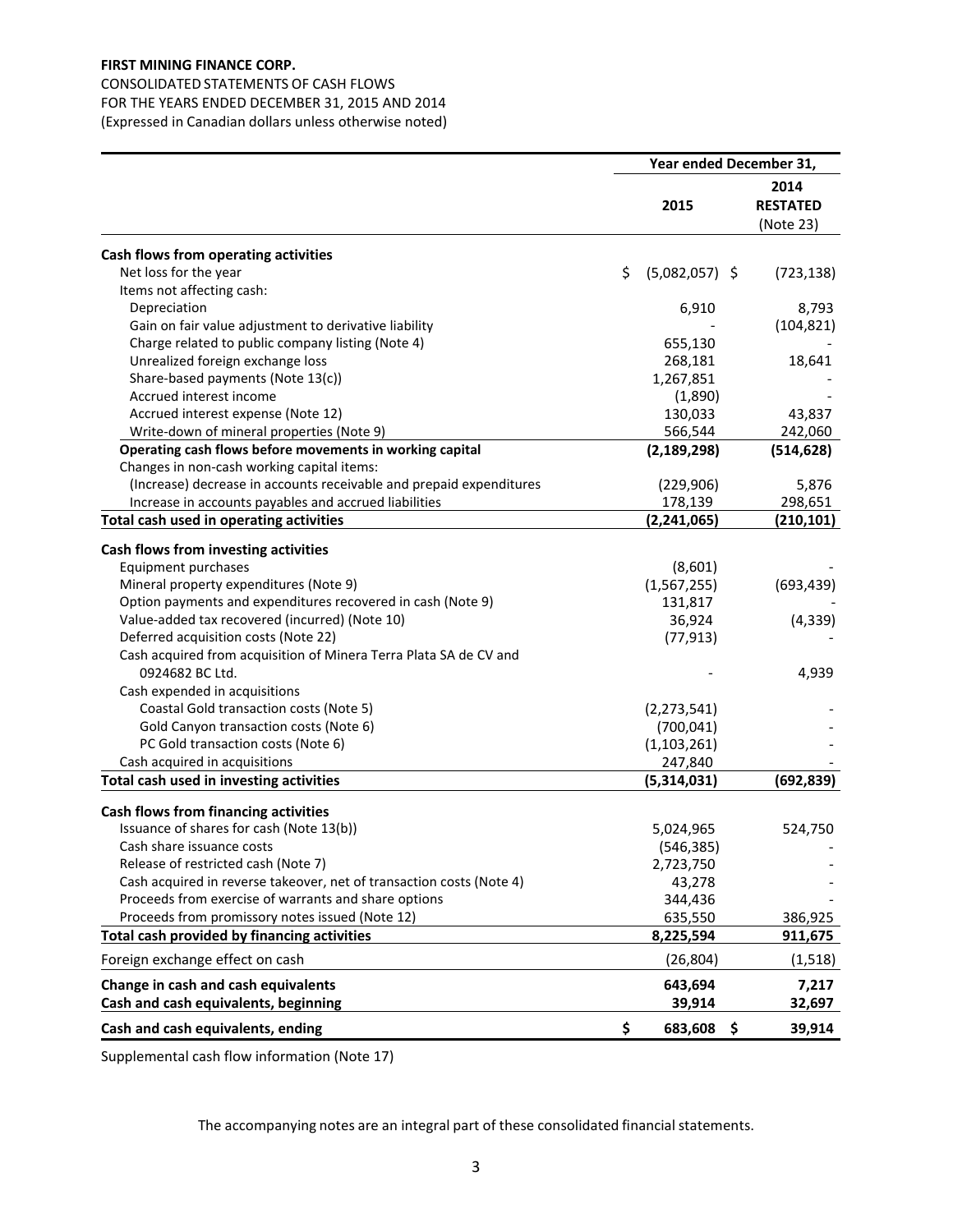CONSOLIDATED STATEMENTS OF CHANGES IN EQUITY FOR THE YEARS ENDED DECEMBER 31, 2015 AND 2014 (Expressed in Canadian dollars unless otherwise noted)

|                                                        | Number of<br>common<br>shares | Capital<br>stock | <b>Shares to</b><br>be issued | Warrant<br>reserve | Share-based<br>payment<br>reserve | Accumulated<br>other<br>comprehensive<br>income | <b>Accumulated</b><br>deficit   | <b>Total</b> |
|--------------------------------------------------------|-------------------------------|------------------|-------------------------------|--------------------|-----------------------------------|-------------------------------------------------|---------------------------------|--------------|
| Balance as at January 1, 2014 - RESTATED (Note 23)     | 26,600,345 \$                 | 4,582,429\$      | - \$                          | 34,481 \$          | 239,935\$                         | 250,199 \$                                      | $(4,339,046)$ \$                | 767,998      |
| Shares issued from private placement                   | 3,498,333                     | 524,750          |                               |                    |                                   |                                                 |                                 | 524,750      |
| Shares issued on settlement of debt                    | 266,665                       | 40,000           |                               |                    |                                   |                                                 |                                 | 40,000       |
| Shares issued on asset acquisitions of Minera Terra    |                               |                  |                               |                    |                                   |                                                 |                                 |              |
| Plata and 0924682 BC Ltd.                              | 15,718,387                    | 3,900,000        |                               |                    |                                   |                                                 |                                 | 3,900,000    |
| Shares to be issued (Note 7)                           |                               |                  | 2,723,750                     |                    |                                   |                                                 |                                 | 2,723,750    |
| Loss for the year                                      |                               |                  |                               |                    |                                   |                                                 | (723, 138)                      | (723, 138)   |
| Currency translation adjustment                        |                               |                  |                               |                    |                                   | 417,314                                         |                                 | 417,314      |
| Balance as at December 31, 2014 - RESTATED (Note 23)   | 46,083,730 \$                 | 9,047,179 \$     | 2,723,750 \$                  | 34,481 \$          | 239,935 \$                        | 667,513\$                                       | $(5,062,184)$ \$                | 7,650,674    |
| Shares issued from private placement (Note 13(b))      | 12,562,412                    | 5,024,965        |                               |                    |                                   |                                                 |                                 | 5,024,965    |
| Less: issue costs $-$ cash                             |                               | (546, 385)       |                               |                    |                                   |                                                 |                                 | (546, 385)   |
| issue costs – non-cash (Note $13(c)$ )                 |                               | (105, 946)       |                               | 105,946            |                                   |                                                 |                                 |              |
| Conversion of subscription receipts (Note 7)           | 10,895,000                    | 2,723,750        | (2,723,750)                   |                    |                                   |                                                 |                                 |              |
| Shares issued on settlement of debt (Note 13(b))       | 2,633,389                     | 823,378          |                               |                    |                                   |                                                 |                                 | 823,378      |
| Shares of Albion upon RTO (Note 4)                     | 2,692,124                     | 673,031          |                               |                    |                                   |                                                 |                                 | 673,031      |
| Share-based payments (Note 13(d))                      |                               |                  |                               |                    | 1,267,851                         |                                                 |                                 | 1,267,851    |
| Shares issued on acquisition of Coastal Gold (Note 5)  | 27,499,461                    | 14,024,725       |                               |                    |                                   |                                                 |                                 | 14,024,725   |
| Options issued on acquisition of Coastal Gold (Note 5) |                               |                  |                               |                    | 265,549                           |                                                 |                                 | 265,549      |
| Shares issued on acquisition of PC Gold (Note 6)       | 28,575,806                    | 11,430,322       |                               |                    |                                   |                                                 |                                 | 11,430,322   |
| Options issued on acquisition of PC Gold (Note 6)      |                               |                  |                               |                    | 377,718                           |                                                 |                                 | 377,718      |
| Warrants issued on acquisition of PC Gold (Note 6)     |                               |                  |                               | 1,478,683          |                                   |                                                 |                                 | 1,478,683    |
| Shares issued on acquisition of Gold Canyon (Note 6)   | 161,200,447                   | 61,256,170       |                               |                    |                                   |                                                 |                                 | 61,256,170   |
| Options issued on acquisition of Gold Canyon (Note 6)  |                               |                  |                               |                    | 1,061,683                         |                                                 |                                 | 1,061,683    |
| Warrants issued on acquisition of Gold Canyon (Note 6) |                               |                  |                               | 3,084,915          |                                   |                                                 |                                 | 3,084,915    |
| Exercise of options (Note 13(d))                       | 1,039,090                     | 482,146          |                               |                    | (181,090)                         |                                                 |                                 | 301,056      |
| Exercise of warrants (Note 13(c))                      | 108,450                       | 61,796           |                               | (18, 416)          |                                   |                                                 |                                 | 43,380       |
| Loss for the year                                      |                               |                  |                               |                    |                                   |                                                 | (5,082,057)                     | (5,082,057)  |
| Currency translation adjustment                        |                               |                  |                               |                    |                                   | 1,424,729                                       |                                 | 1,424,729    |
| Balance as at December 31, 2015                        | 293,289,909 \$104,895,131 \$  |                  | - \$                          | 4,685,609 \$       | 3,031,646 \$                      | 2,092,242\$                                     | $(10, 144, 241)$ \$ 104,560,387 |              |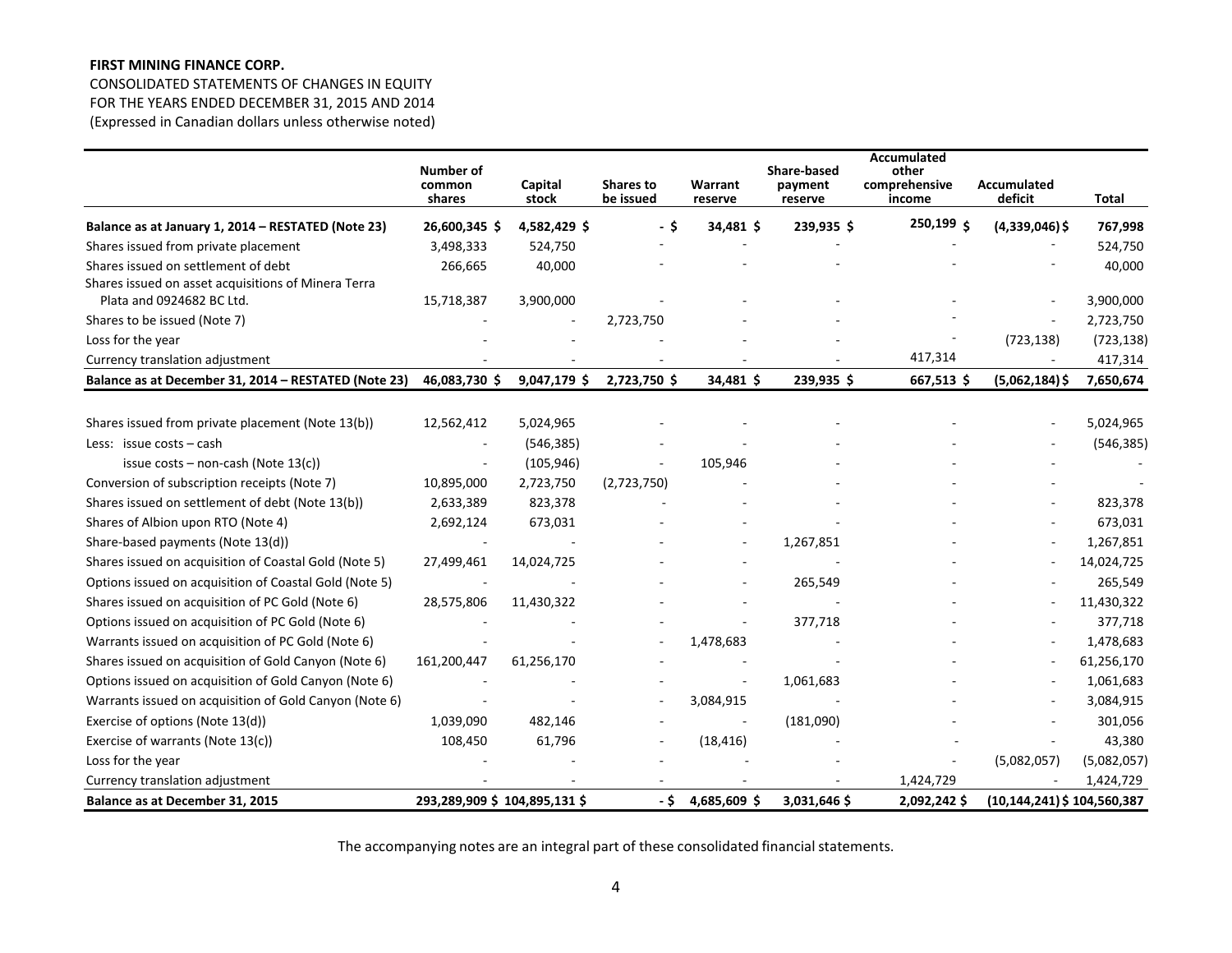### **1. NATURE OF OPERATIONS AND GOING CONCERN**

First Mining Finance Corp. (formerly Albion Petroleum Ltd. ("Albion")) (the "Company" or "First Mining") was incorporated pursuant to the provisions of the Business Corporations Act (Alberta) on April 4, 2005 and completed its initial public offering as a Capital Pool Company ("CPC") on September 30, 2005. As a CPC, the Company's only business had been to identify and evaluate businesses or assets with a view of completing a Qualifying Transaction.

On March 30, 2015, the Company completed the acquisition of all of the issued and outstanding shares of a private company, KCP Minerals Inc. ("KCP") (formerly Sundance Minerals Ltd. ("Sundance")) through a reverse takeover arrangement (the "RTO"), constituting its Qualifying Transaction under the applicable policies of the TSX Venture Exchange ("TSXV"). Upon completion of the RTO, the shareholders of KCP obtained control of the consolidated entity. Under the purchase method of accounting, KCP was identified as the acquirer, and accordingly the entity is considered to be a continuation of KCP with the net assets of the Company at the date of the RTO deemed to have been acquired by KCP (Note 4). The consolidated financial statements for the year ended December 31, 2015 include the results of operations of KCP from January 1, 2015 and of the Company from March 30, 2015, the date of the RTO. The comparative figures are those of KCP.

The Company's principal activity is the acquisition of high-quality mineral assets, and exploration and evaluation of its North American property portfolio. During the year, the Company acquired Coastal Gold Corp. ("Coastal") on July 7, 2015, Gold Canyon Resources Inc. ("Gold Canyon") on November 13, 2015, and PC Gold Inc. ("PC Gold") on November 16, 2015. Subsequent to December 31, 2015, the Company completed the acquisition of Goldrush Resources Ltd. ("Goldrush") and announced the acquisition of Clifton Star Resources Inc. ("Clifton")(see Note 22).

These consolidated financial statements have been prepared on a going concern basis, which assumes that the Company will be able to meet its obligations and continue its operations for the next twelve months. Realization values may be substantially different from carrying values as shown and these financial statements do not give effect to adjustments that would be necessary to the carrying values and classification of assets and liabilities should the Company be unable to continue as a going concern. Such adjustments could be material. The Company is dependent upon share issuances, and/or the acquisition of companies with surplus cash, to provide the funding necessary to meet its general operating expenses and will require additional financing to continue to explore its properties and settle liabilities. The Company has incurred losses since inception and expects to incur further losses in the development of its business. As at December 31, 2015, the Company had an accumulated deficit of \$10,144,241, which has been funded primarily by the issuance of equity. These factors may cast significant doubt upon the Company's ability to continue as a going concern and, therefore, it may be unable to realize its assets and discharge its liabilities in the normal course of business. Although the Company has been successful in the past in obtaining financing, there is no assurance that it will be able to obtain adequate financing in the future or that such financing will be on terms advantageous to the Company. Subsequent to year end, the acquisition of Goldrush Resources Inc. included cash proceeds of \$3.4 million.

First Mining is a public company which is listed on the TSXV under the symbol "FF", on the OTCQB under the symbol "FFMGF", and on the Frankfurt Stock Exchange under the symbol "FMG".

The Company's head office and principal address is located at 925 West Georgia Street, Suite 1805, Vancouver, British Columbia, Canada, V6C 3L2.

### **2. BASIS OF PRESENTATION**

These consolidated financial statements have been prepared in accordance with International Financial Reporting Standards ("IFRS") as issued by the International Accounting Standards Board ("IASB") and interpretations of the International Financial Reporting Interpretations Committee ("IFRIC"), effective for the Company's reporting for the year ended December 31, 2015.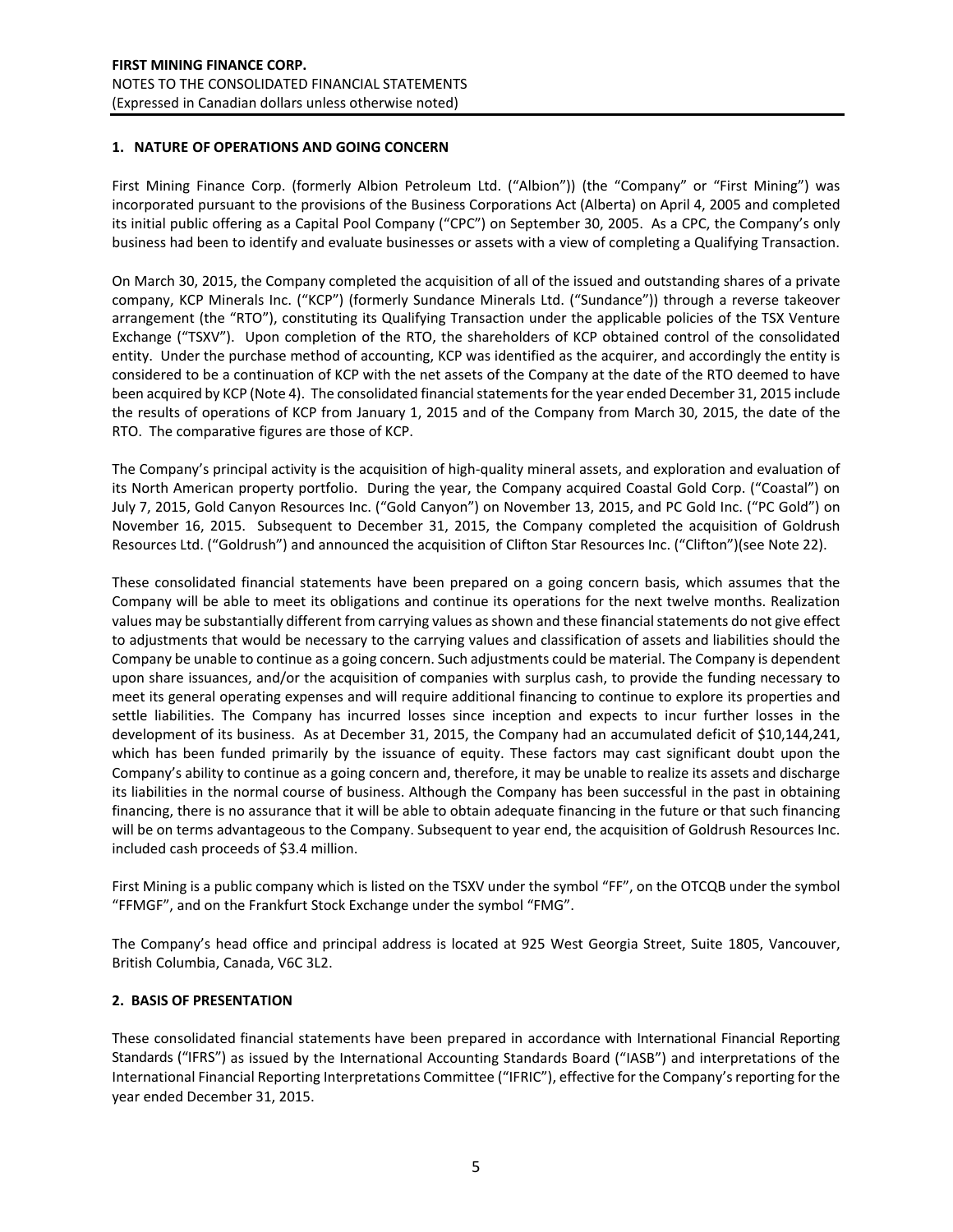### **2. BASIS OF PRESENTATION (continued)**

These consolidated financial statements have been prepared on an historical cost basis, except for financial instruments classified as fair value through profit or loss, which are stated at their fair value. The consolidated financial statements are presented in Canadian dollars, which is the functional currency of the Company's Canadian entities. The functional currency of the Company's non-Canadian subsidiaries is US dollars.

The accounts of subsidiaries are prepared for the same reporting period as the parent company, using consistent accounting policies. Inter-company transactions, balances and unrealized gains or losses on transactions are eliminated. The Company's principal material subsidiaries are as follows:

| <b>Name</b>                                  | <b>Place of Incorporation</b> | <b>Ownership Percentage</b> |
|----------------------------------------------|-------------------------------|-----------------------------|
| First Mining Finance Corp.                   | Canada                        | Parent                      |
| <b>KCP Minerals Inc.</b>                     | Canada                        | 100%                        |
| Coastal Gold Corp.                           | Canada                        | 100%                        |
| Gold Canyon Resources Inc.                   | Canada                        | 100%                        |
| PC Gold Inc.                                 | Canada                        | 100%                        |
| Minera Teocuitla, S.A. de C.V.               | Mexico                        | 100%                        |
| Impulsora de Proyectos Mineros, S.A. de C.V. | Mexico                        | 100%                        |
| Minera Terra Plata, S.A. de C.V.             | Mexico                        | 100%                        |
| Sundance Minerals USA Inc.                   | <b>USA</b>                    | 100%                        |

The preparation of consolidated financial statements requires management to make judgments, estimates and assumptions that affect the application of accounting policies and the reported amounts of assets and liabilities, income and expense. Actual results may differ from these estimates.

These consolidated financial statements were approved by the Board of Directors on March 29, 2016.

### **3. ACCOUNTING POLICIES**

These consolidated financial statements have been prepared using the following accounting policies:

#### Change in Presentation and Functional Currency

These consolidated financial statements are presented in Canadian dollars, which is the functional currency of the Company's parent as well as the Company's Canadian subsidiaries. The functional currency of the Company's non-Canadian subsidiaries is US dollars.

The functional currency of both the parent company and the Canadian subsidiaries changed from US to Canadian dollars effective July 1, 2015. This change reflects the Company's financing, and development activities which are now primarily in Canadian dollars and following the announced acquisition of Coastal Gold Corp. ("Coastal"), which closed on July 7, 2015. On July 1, 2015, all assets and liabilities of the foreign subsidiaries were translated into Canadian dollars at the July 1, 2015 rate of 1.2490 CAD per 1.00 USD. All share capital and other components of equity were translated at the historical rates. This change has been accounted for prospectively.

Concurrent with the change in functional currency, on July 1, 2015, the Company changed its presentation currency from US dollars to Canadian dollars. The change in presentation currency is to better reflect the Company's business activities. In making this change to the Canadian dollar presentation currency, the Company followed the guidance in IAS 21*, The Effects of Changes in Foreign Exchange Rates* ("IAS 21") and has thus applied the change retrospectively.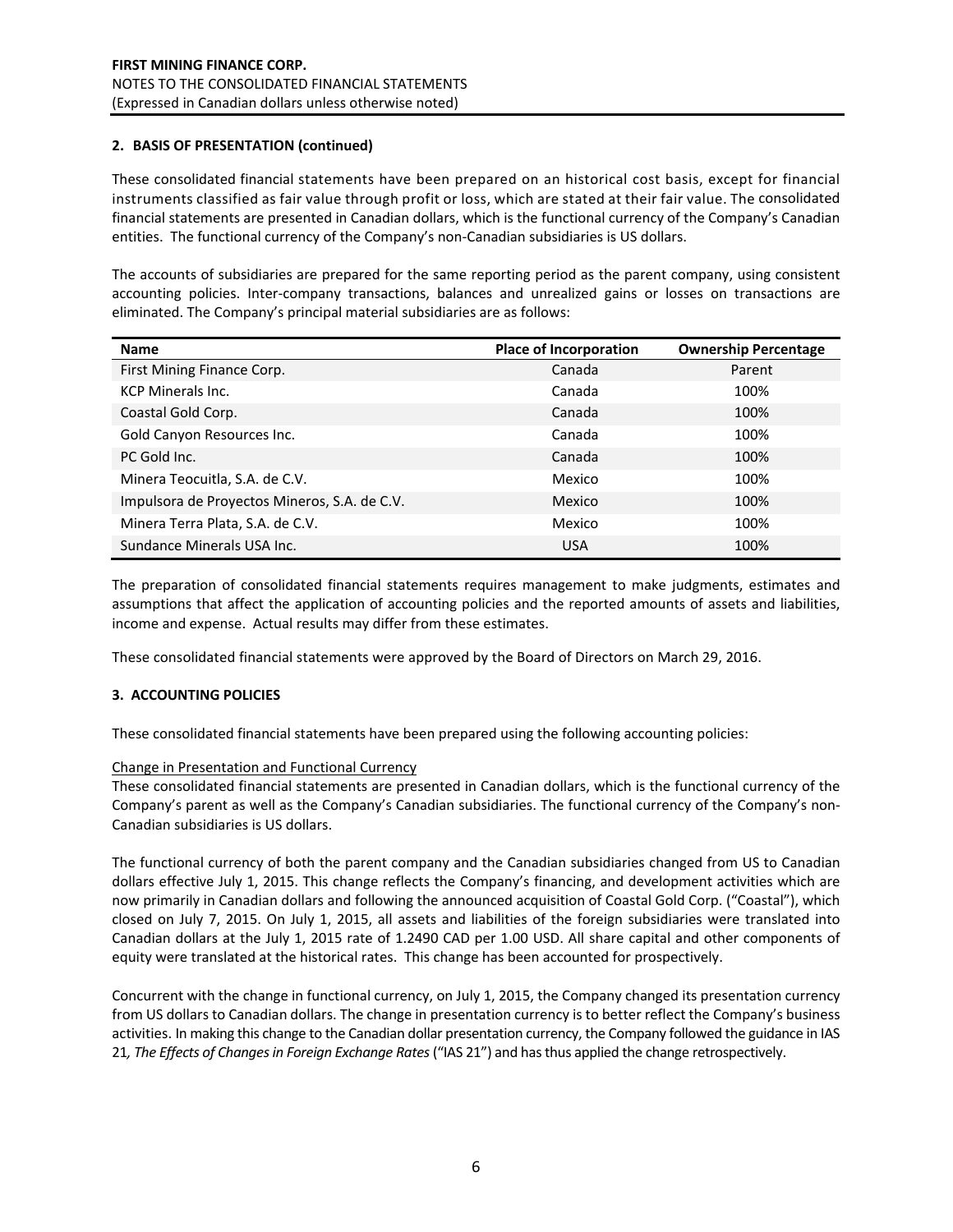### Change in Presentation and Functional Currency (continued)

In accordance with IAS 21, the financial statements for all periods presented have been translated to the new Canadian dollar presentation currency (Note 23). For the 2014 comparative balances, assets and liabilities have been translated into the presentation currency at the rate of exchange prevailing at the reporting date. The statements of comprehensive loss were translated at the average exchange rates for the reporting period. Exchange differences arising on translation have been recognized in other comprehensive income and accumulated as a separate component of equity. The Company has presented an opening statement of financial position as at January 1, 2014 without the related notes except for the disclosure requirements outlined in IAS 8, *Accounting Policies, Changes in Accounting Estimates and Errors* ("IAS 8").

### Mineral Properties

Once the legal right to explore a property has been acquired, costs directly related to exploration and evaluation expenditures ("E&E") are recognized and capitalized, in addition to the acquisition costs. These direct expenditures include such costs as mineral concession taxes, option payments, wages and salaries, surveying, geological consulting and laboratory, field supplies, travel and administration. Costs not directly attributable to exploration and evaluation activities, including general administrative overhead costs, are expensed in the period in which they are incurred.

The Company may occasionally enter into option arrangements, whereby the Company will transfer part of its mineral properties, as consideration, for an agreement by the transferee to meet certain exploration and evaluation expenditures which would have otherwise been undertaken by the Company. The Company does not record any expenditures made by the optionee on its behalf. Any cash consideration received from the agreement is credited against the costs previously capitalized to the mineral interest given up by the Company, with any excess cash accounted for as a gain on disposal.

The Company assesses exploration and evaluation assets for impairment when facts and circumstances suggest that the carrying amount of an asset may exceed its recoverable amount. The recoverable amount is the higher of the asset's fair value less costs to sell and value in use.

Once the technical feasibility and commercial viability of extracting the mineral resource has been determined, the property is considered to be a mine under development and is classified as 'mines under construction'. Exploration and evaluation assets are also tested for impairment before the assets are transferred to development properties.

### Impairment of Non-Financial Assets

Impairment tests on intangible assets with indefinite useful economic lives are undertaken annually at the financial year-end. Other non-financial assets, including mineral properties are subject to impairment tests whenever events or changes in circumstances indicate that their carrying amount may not be recoverable. Where the carrying value of an asset exceeds its recoverable amount, which is the higher of value in use and fair value less costs to sell, the asset is written down accordingly. An impairment loss is charged to profit or loss.

For the purposes of assessing impairment, assets are grouped at the lowest levels for which there are largely independent cash flows (cash-generating units). As a result, some assets are tested individually for impairment and some are tested at a cash-generating unit level.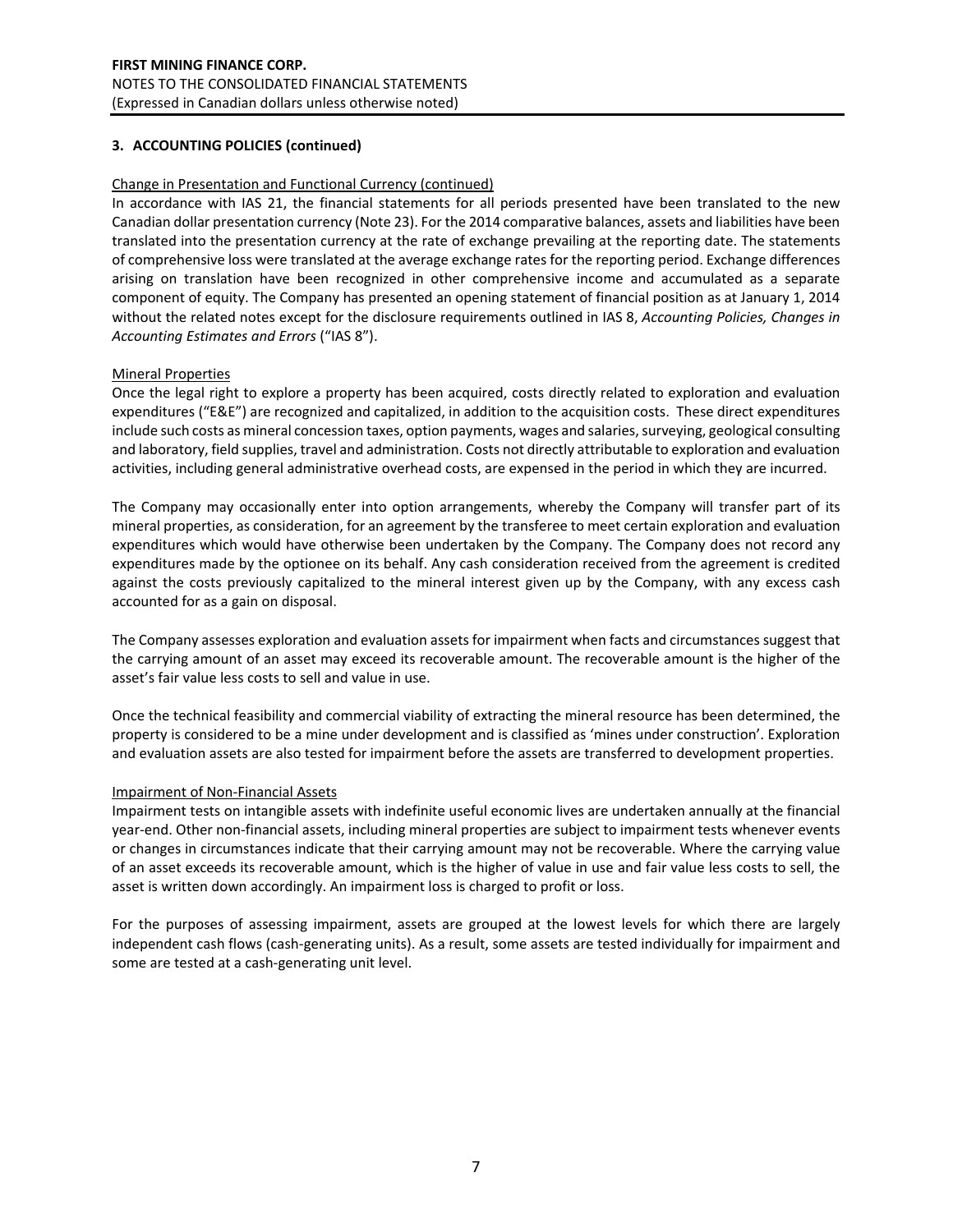### Impairment of Non-Financial Assets (continued)

Impairment reviews for exploration and evaluation assets are carried out on a property by property basis, with each property representing a single cash generating unit. An impairment review is undertaken when indicators of impairment arise, but typically when one of the following circumstances apply:

- The right to explore the area has expired or will expire in the near future with no expectation of renewal;
- Exploration and retention costs associated with royalty and concession tax payments are neither planned nor budgeted;
- No commercially viable deposits have been discovered, and the decision had been made to discontinue exploration in the area; and
- Sufficient work has been performed to indicate that the carrying amount of the expenditure carried as an asset will not be fully recovered.

### **Equipment**

On initial recognition, equipment is valued at cost, being the purchase price and directly attributable cost of acquisition or construction required to bring the asset to the location and condition necessary to be capable of operating in the manner intended by the Company, including appropriate borrowing costs and the estimated present value of any future unavoidable costs of dismantling and removing items. Equipment is subsequently measured at cost less accumulated depreciation, less any accumulated impairment losses, with the exception of land which is not depreciated.

Depreciation is recognized in profit or loss and is provided on a straight-line basis over 3 years for office equipment and 5 years for furniture and fixtures, field equipment, and vehicles. Depreciation methods, useful lives and residual values are reviewed at each financial year-end and adjusted if appropriate.

### Business Combinations

Acquisitions of subsidiaries and businesses are accounted for using the acquisition method. The consideration of each business combination is measured, at the date of the exchange, as the aggregate of the fair value of assets given, liabilities incurred or assumed, and equity instruments issued by the Company in exchange for control of the acquiree. Under the guidance of IFRS 10 *Consolidated Financial Statements*, control is established by having power over the acquiree, exposure or rights to variable returns from its involvement with the acquiree, and the ability to use its power over the acquiree to affect the amount of the acquiror's returns. The acquiree's identifiable assets, liabilities and contingent liabilities are recognized at their fair value at the acquisition date. During the year ended December 31, 2015, the Company's three acquisitions (Coastal, Gold Canyon and PC Gold) were recorded as asset acquisitions given they were not considered to be businesses when applying the guidance within IFRS 3, *Business Combinations* ("IFRS 3").

### Financial Instruments

All financial instruments are classified into one of the following categories:

(a) Financial assets or financial liabilities at fair value through profit or loss ("FVTPL")

Financial assets and financial liabilities classified as FVTPL are acquired or incurred principally for the purpose of selling or repurchasing them in the near term. They are initially recognized at fair value based on market prices, with any subsequent fair value gains and losses reflected in net income (loss) for the period in which they arise.

The marketable securities and the derivative liability are classified as financial liabilities at FVTPL and are measured at fair value.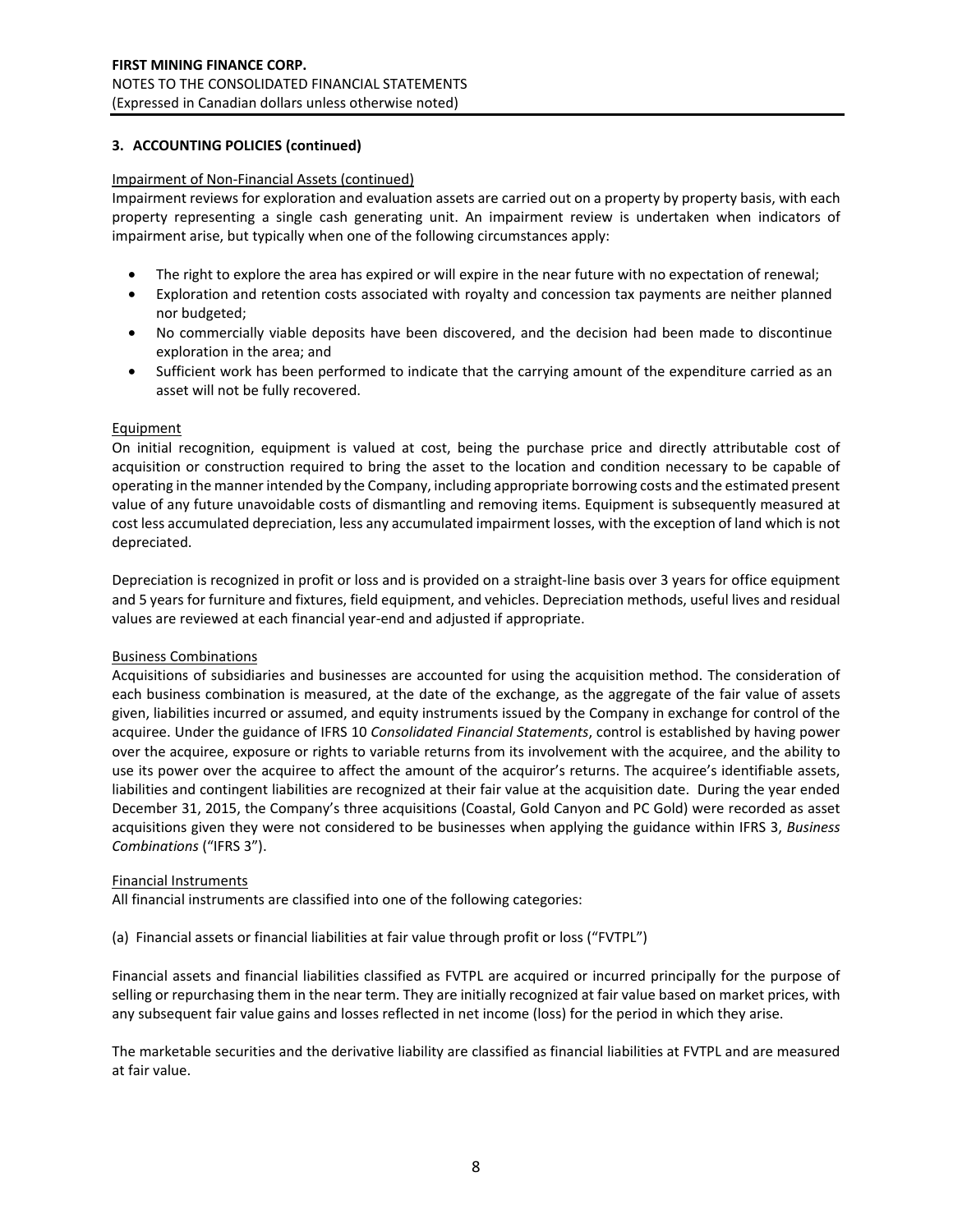Financial Instruments (continued) (b) Loans and receivables

Loans and receivables are initially recognized at fair value plus transaction costs that are directly attributable to their acquisition or issue and subsequently carried at amortized cost, using the effective interest rate method.

Cash equivalents are classified as loans and receivables. Cash equivalents include highly liquid investments that are readily convertible to known amounts of cash and which are subject to an insignificant risk of change in value. Cash equivalents are held for the purpose of meeting short-term cash commitments rather than for investment or other purposes.

The reclamation deposit, as well as receivables and prepaid expenditures, are also classified as loans and receivables.

#### (c) Other financial liabilities

Financial liabilities classified as other financial liabilities are initially recognized at fair value less directly attributable transaction costs and subsequently carried at amortized cost, using the effective interest rate method.

Accounts payable, accrued liabilities, loan payables and debenture liabilities are classified as other financial liabilities. Accounts payable and accrued liabilities are obligations to pay for materials or services that have been acquired in the ordinary course of business from suppliers with payments due within the next 12 months. Loan payables are interest bearing promissory notes issued by the Company to another entity or individual that are repayable on demand or over an agreed period of time.

### Rehabilitation Provision

The Company is subject to various government laws and regulations relating to environmental disturbances caused by exploration and evaluation activities. The present value of the estimated costs of legal and constructive obligations required to restore the exploration sites is recognized in the year in which the obligation is incurred. The nature of the rehabilitation activities includes restoration, reclamation and re-vegetation of the affected exploration sites.

A rehabilitation provision generally arises when the environmental disturbance is subject to government laws and regulations. When a liability is recognized, the present value of the estimated costs is capitalized by increasing the carrying amount of the related exploration properties. Over time, the discounted liability is increased for the changes in present value based on current market discount rates and liability specific risks.

Additional environment disturbances or changes in rehabilitation costs will be recognized as additions to the corresponding assets and rehabilitation liability in the year in which they occur. The Company has no material restoration, rehabilitation or environmental obligation as the disturbance to date is minimal.

### Income Taxes

Income tax expense comprises of current and deferred tax. Current tax and deferred tax are recognized in net income except to the extent that it relates to a business combination or items recognized directly in equity or in other comprehensive loss.

Current income taxes are recognized for the estimated income taxes payable or receivable on taxable income or loss for the current year and any adjustment to income taxes payable in respect of previous years. Current income taxes are determined using tax rates and tax laws that have been enacted or substantively enacted by the year-end date.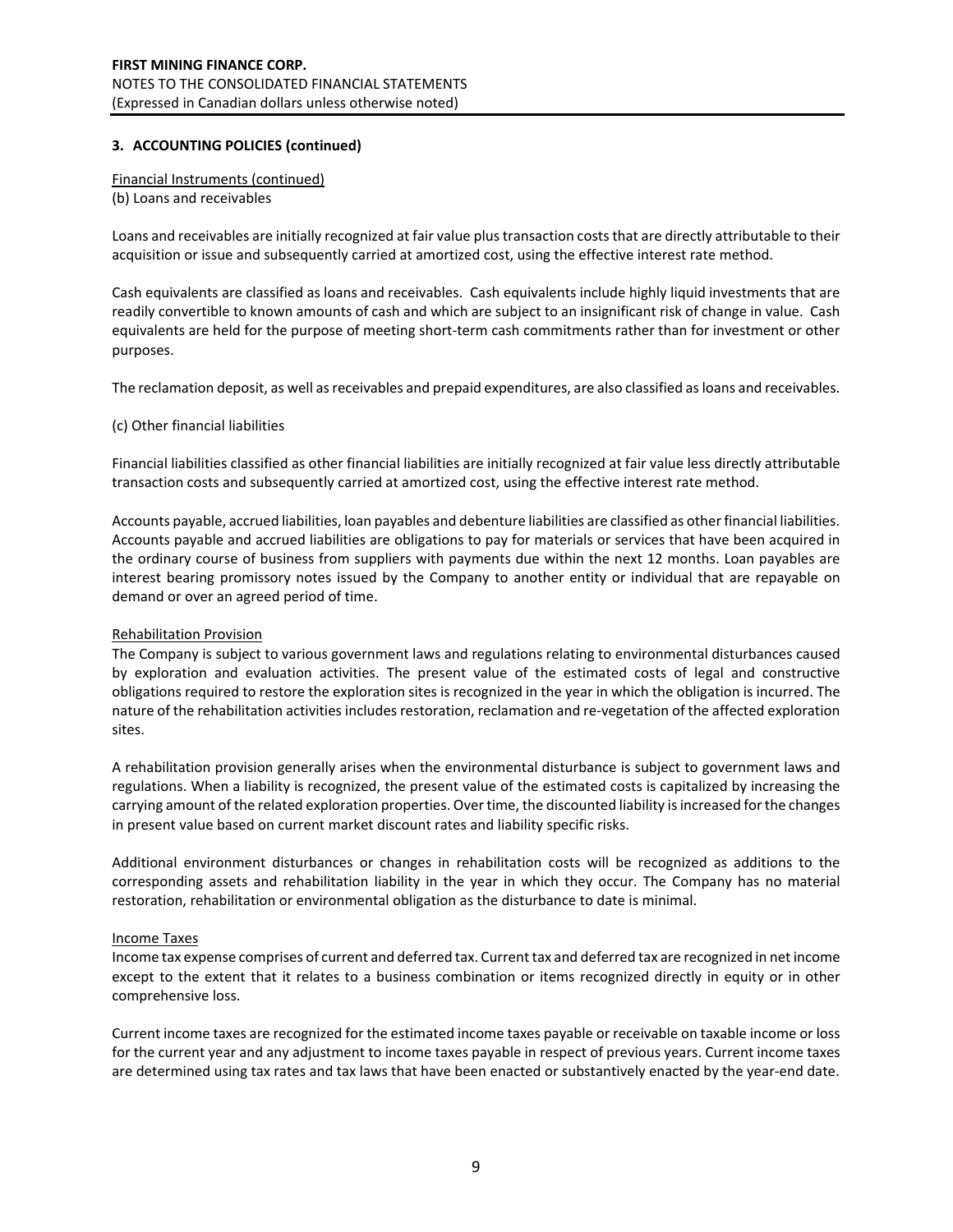#### Income Taxes (continued)

Deferred tax assets and liabilities are recognized where the carrying amount of an asset or liability differs from its tax base, except for taxable temporary differences arising on the initial recognition of goodwill and temporary differences arising on the initial recognition of an asset or liability in a transaction which is not a business combination and at the time of the transaction affects neither accounting nor taxable profit or loss.

Recognition of deferred tax assets for unused tax losses, tax credits and deductible temporary differences is restricted to those instances where it is probable that future taxable profit will be available against which the deferred tax asset can be utilized. At the end of each reporting year the Company reassesses unrecognized deferred tax assets. The Company recognizes a previously unrecognized deferred tax asset to the extent that it has become probable that future taxable profit will allow the deferred tax asset to be recovered.

#### Share Capital

Equity instruments are contracts that give a residual interest in the net assets of the Company. Financial instruments issued by the Company are classified as equity only to the extent that they do not meet the definition of a financial liability or financial asset. The Company's common shares are classified as equity instruments.

Incremental costs directly attributable to the issue of new shares or options are shown in equity as a deduction, net of tax, from the proceeds.

#### Loss per Share

Basic loss per share is calculated by dividing the net loss for the year by the weighted average number of shares outstanding during the year. Diluted loss per share is calculated using the treasury stock method. Under the treasury stock method, the weighted average number of shares outstanding used in the calculation of diluted income or loss per share assumes that the deemed proceeds received from the exercise of stock options, share purchase warrants and their equivalents would be used to repurchase common shares of the Company at the average market price during the year, if they are determined to have a dilutive effect. Existing stock options and share purchase warrants have not been included in the current year computation of diluted loss per share as to do so would be anti-dilutive. Accordingly, the current year basic and diluted losses per share are the same.

### Share-based Payments

Where equity-settled share options are awarded to employees, the fair value of the options at the date of grant is charged to the statement of comprehensive loss over the vesting period. Performance vesting conditions are taken into account by adjusting the number of equity instruments expected to vest at each reporting date so that, ultimately, the cumulative amount recognized over the vesting period is based on the number of options that eventually vest. Non-vesting conditions and market vesting conditions are factored into the fair value of the options granted. As long as all other vesting conditions are satisfied, a charge is made irrespective of whether these vesting conditions are satisfied. The cumulative expense is not adjusted for failure to achieve a market vesting condition or where a non-vesting condition is not satisfied.

Where the terms and conditions of options are modified before they vest, the increase in the fair value of the options, measured immediately before and after the modification, is also charged to the statement of comprehensive loss over the remaining vesting period.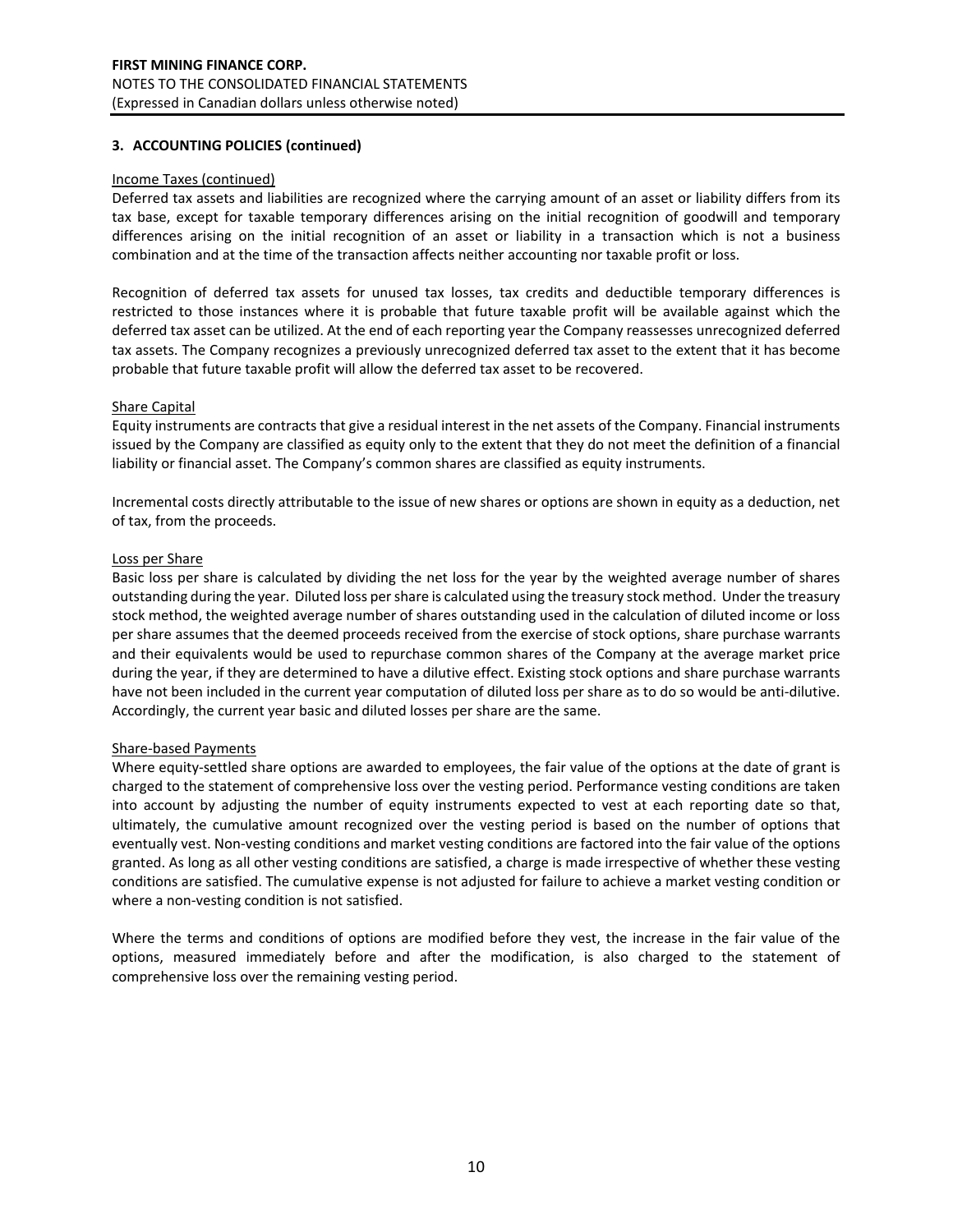#### Share-based Payments (continued)

Where equity instruments are granted to non-employees, they are recorded at the fair value of the goods or services received in the statement of comprehensive loss. Options or warrants granted related to the issuance of shares are recorded as a reduction of share capital.

When the value of goods or services received in exchange for the share-based payment cannot be reliably estimated, the fair value is measured by use of a valuation model.

All equity-settled share-based payments are reflected in share-based payment reserve, until exercised. Upon exercise, shares are issued from treasury and the amount reflected in contributed surplus is credited to share capital, together with any consideration paid.

Where a grant of options is cancelled or settled during the vesting period, excluding forfeitures when vesting conditions are not satisfied, the Company immediately accounts for the cancellation as an acceleration of vesting and recognizes the amount that otherwise would have been recognized for services received over the remainder of the vesting period. Any payment made to the employee on cancellation is accounted for as the repurchase of an equity interest except to the extent the payment exceeds the fair value of the equity instrument granted, measured at the repurchase date. Any such excess is recognized as an expense.

#### Segment Reporting

Operating segments are reported in a manner consistent with the internal reporting provided to the chief operating decision-maker. The chief operating decision-maker is responsible for allocating resources and assessing performance of the operating segment.

### Critical Judgments in Applying Accounting Policies

The critical judgments that the Company's management has made in the process of applying the Company's accounting policies with the most significant effect on the amounts recognized in the Company's consolidated financial statements are as follows:

### *Economic Recoverability and Probability of Future Economic Benefits of Mineral Properties*

Management uses several criteria in its assessments of economic recoverability and probability of future economic benefit including geological, technical and economic factors as well as data regarding quantities, grades, production techniques, recovery rates, production costs, transport costs, commodity demand, commodity prices and foreign exchange rates. This process may require complex and difficult geological judgements to interpret data. The Company uses qualified persons (as defined by Canadian Securities Administrators' National Instrument 43-101) to compile this data.

### *Functional Currency*

The functional currency for each of the Company's subsidiaries is the currency of the primary economic environment in which the entity operates. Determination of functional currency involves certain judgements to determine the primary economic environment of an entity and this is re-evaluated for each new entity following an acquisition, or if events and conditions change.

### Critical Judgments in Applying Accounting Policies (Continued)

### *Determining if an Acquisition is a Business Combination or an Asset Acquisition*

With each acquisition, the Company has to determine whether it should be accounted for as a business combination or an asset acquisition. As dictated by IFRS 3, the components of a business must include inputs, processes and outputs. Management has assessed its acquisitions and has concluded that each did not include all the necessary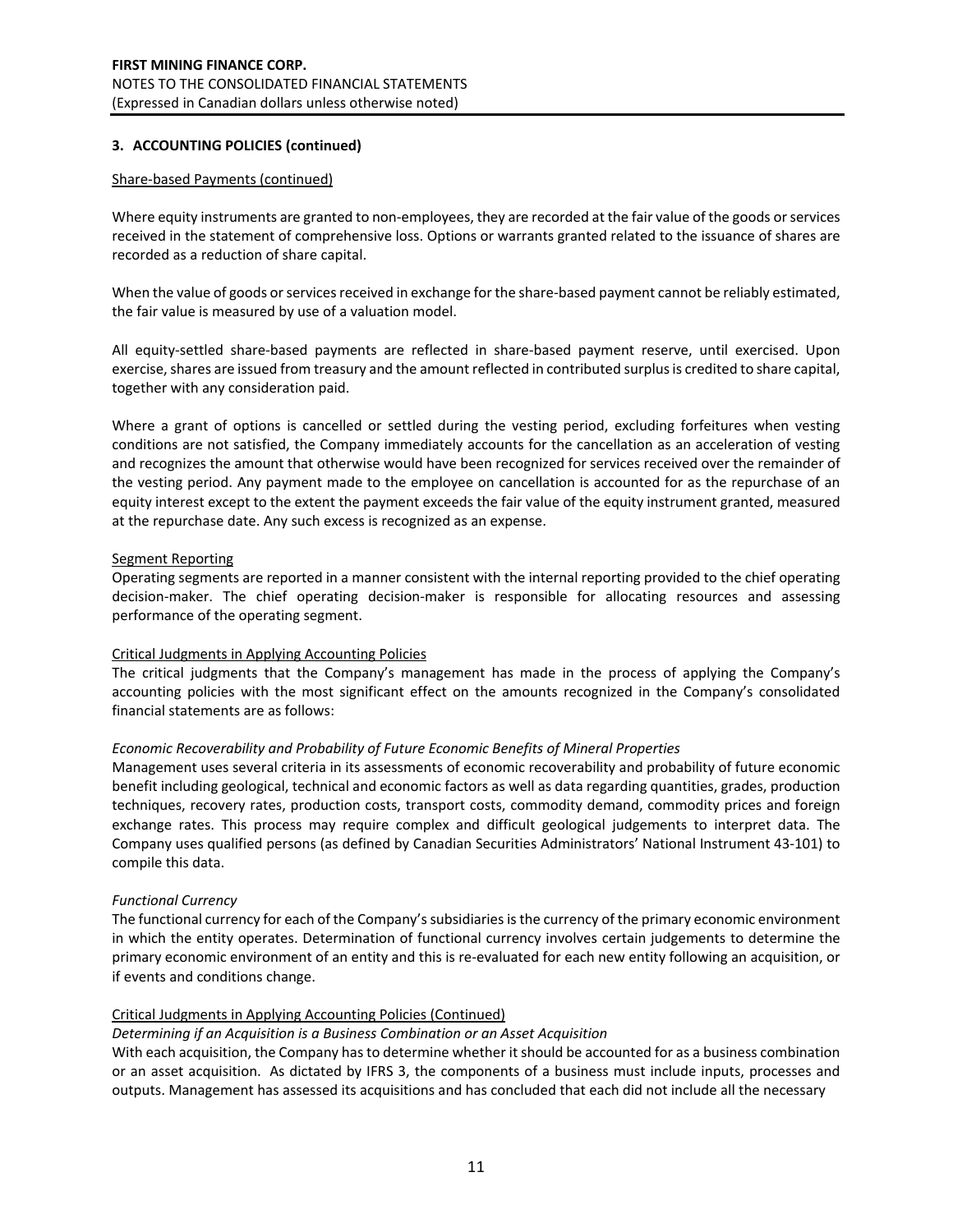components of a business. As such, they have been recorded as asset acquisitions, being the purchase of mineral properties and/or working capital.

#### *Identifying the Acquirer in an Acquisition*

The Company must determine whether it is the acquirer or acquiree in each acquisition. Under IFRS 3, the acquirer is the entity that obtains control of the acquiree in the acquisition. If it is not clear which company is the acquirer, additional information must be considered, such as the combined entity's relative voting rights, existence of a large minority voting interest, composition of the governing body and senior management, and the terms behind the exchange of equity interests.

#### *Determining amount and timing of rehabilitation costs*

Management must determine if estimates of the future costs the Company will incur to complete the rehabilitation work is required to comply with existing laws, regulations and agreements in place at each exploration site. Actual costs incurred may differ from those amounts estimated. Future changes to environmental laws and regulations could increase the extent of rehabilitation work required by the Company. Management determined at the balance sheet date that no material rehabilitation provisions were required under IAS 37.

#### *Going Concern*

In preparing these consolidated financial statements on a going concern basis, as is disclosed in Note 1 of these consolidated financial statements, Management's critical judgment is that the Company will be able to meet its obligations and continue its operations for the next twelve months.

#### Key Sources of Estimation Uncertainty

The preparation of consolidated financial statements requires that the Company's management make assumptions and estimates of effects of uncertain future events on the carrying amounts of the Company's assets and liabilities at the end of the reporting period. Actual results may differ from those estimates as the estimation process is inherently uncertain. Actual future outcomes could differ from present estimates and assumptions, potentially having material future effects on the Company's consolidated financial statements. Estimates are reviewed on an ongoing basis and are based on historical experience and other facts and circumstances. Revisions to estimates and the resulting effects on the carrying amounts of the Company's assets and liabilities are accounted for prospectively.

The significant assumptions about the future and other major sources of estimation uncertainty as at the end of the reporting period that have a significant risk of resulting in a material adjustment to the carrying amounts of the Company's assets and liabilities are as follows:

### *Impairment of Mineral Properties*

Expenditures on mineral properties are capitalized. The Company makes estimates and applies judgment about future events and circumstances in determining whether the carrying amount of a mineral property exceeds its recoverable amount.

### *Deferred income taxes*

Deferred income tax assets and liabilities are measured using enacted or substantively enacted tax rates at the reporting date in effect for the period in which the temporary differences are expected to be recovered or settled. The effect on deferred income tax assets and liabilities of a change in tax rates is recognized as part of the provision for income taxes in the period that includes the enactment date. The recognition of deferred income tax assets is based on the assumption that it is probable that taxable profit will be available against which the deductible temporary differences can be utilized.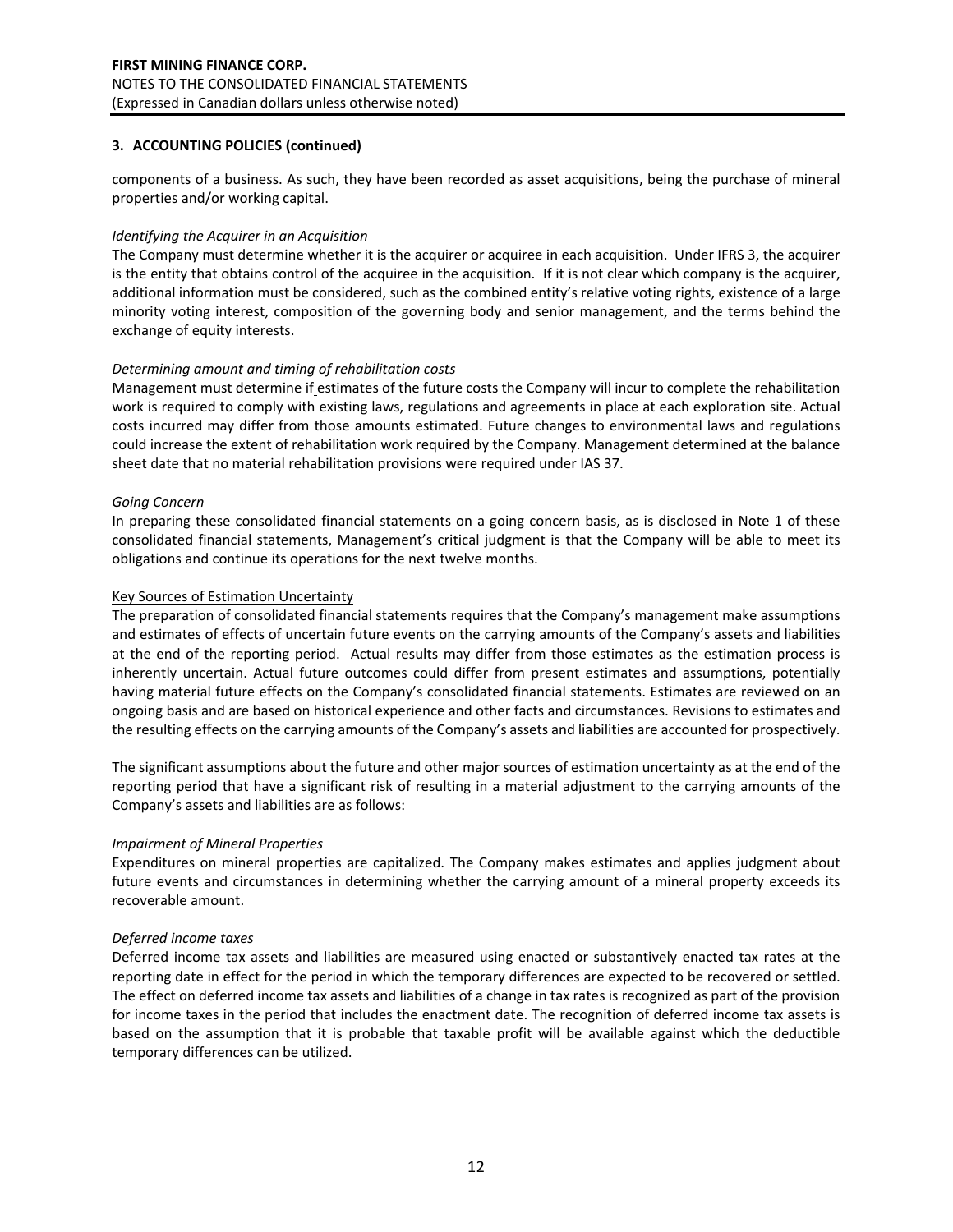#### *Share-based Payments*

Share-based payments are determined using the Black-Scholes option pricing model based on estimated fair values of all share-based awards at the date of grant and are expensed to the statement of loss and comprehensive loss over each award's vesting period. The Black-Scholes option pricing model utilizes subjective assumptions such as expected price volatility, expected life of the option, risk free interest rates, and forfeiture rates. Changes in these input assumptions can significantly affect the fair value estimate.

### Accounting Standards Issued But Not Yet Applied

The following are accounting standards anticipated to be effective January 1, 2016 or later:

#### *IFRS 7 Financial instruments: Disclosure*

Amended to require additional disclosures on transition from IAS 39 to IFRS 9. Effective on adoption of IFRS 9, which is effective for annual periods commencing on or after January 1, 2018. The Company is currently evaluating the impact this standard is expected to have on its consolidated financial statements.

#### *IFRS 9 Financial Instruments*

IFRS 9 reflects all phases of the financial instruments project and replaces IAS 39 Financial Instruments: Recognition and Measurement and all previous versions of IFRS 9. The standard introduces new requirements for classification and measurement, impairment, and hedge accounting. IFRS 9 is effective for annual periods beginning on or after January 1, 2018, with early application permitted. The Company is currently evaluating the impact this standard is expected to have on its consolidated financial statements.

#### *IFRS 10 Consolidated Financial Statements*

The main consequence of the amendments is that a full gain or loss is recognized when a transaction involves a business (whether it is held in a subsidiary or not). A partial gain or loss is recognized when a transaction involves assets that do not constitute a business, even if the assets are held in a subsidiary. Upon adoption, the amendments may impact the Company in respect of future sale or contribution of assets with its associates or joint ventures. The amendments are effective for transactions occurring in annual periods beginning on or after January 1, 2016. The Company is currently evaluating the impact this standard is expected to have on its consolidated financial statements.

### IFRS *15 Revenue from Contracts with Customers*

The standard replaces IAS 18 Revenue and IAS 11 Construction contracts, and contains a single model that applies to contracts with customers and two approaches to recognizing revenue: at a point in time or over time. The model features a contract-based five-step analysis of transactions to determine whether, how much and when revenue is recognized. New estimates and judgmental thresholds have been introduced, which may affect the amount and/or timing of revenue recognized. IFRS 15 is effective for annual periods beginning on January 1, 2018. Currently, no impact on the Company's consolidated financial statements is expected.

#### IFRS *16 Leases*

The new standard will replace IAS 17 Leases and eliminates the classification of leases as either operating or finance leases by the lessee. The treatment of leases by the lessee will require capitalization of all leases resulting accounting treatment similar to finance leases under IAS 17 Leases. Exemptions for leases of very low value or short-term leases will be applicable. The new standard will result in an increase in lease assets and liabilities for the lessee. Under the new standard the treatment of all lease expense is aligned in the statement of earnings with depreciation, and an interest component recognized for each lease, in line with finance lease accounting under IAS 17 Leases. IFRS 16 will be applied prospectively for annual periods beginning on January 1, 2019. The Company is currently evaluating the impact this standard is expected to have on its consolidated financial statements.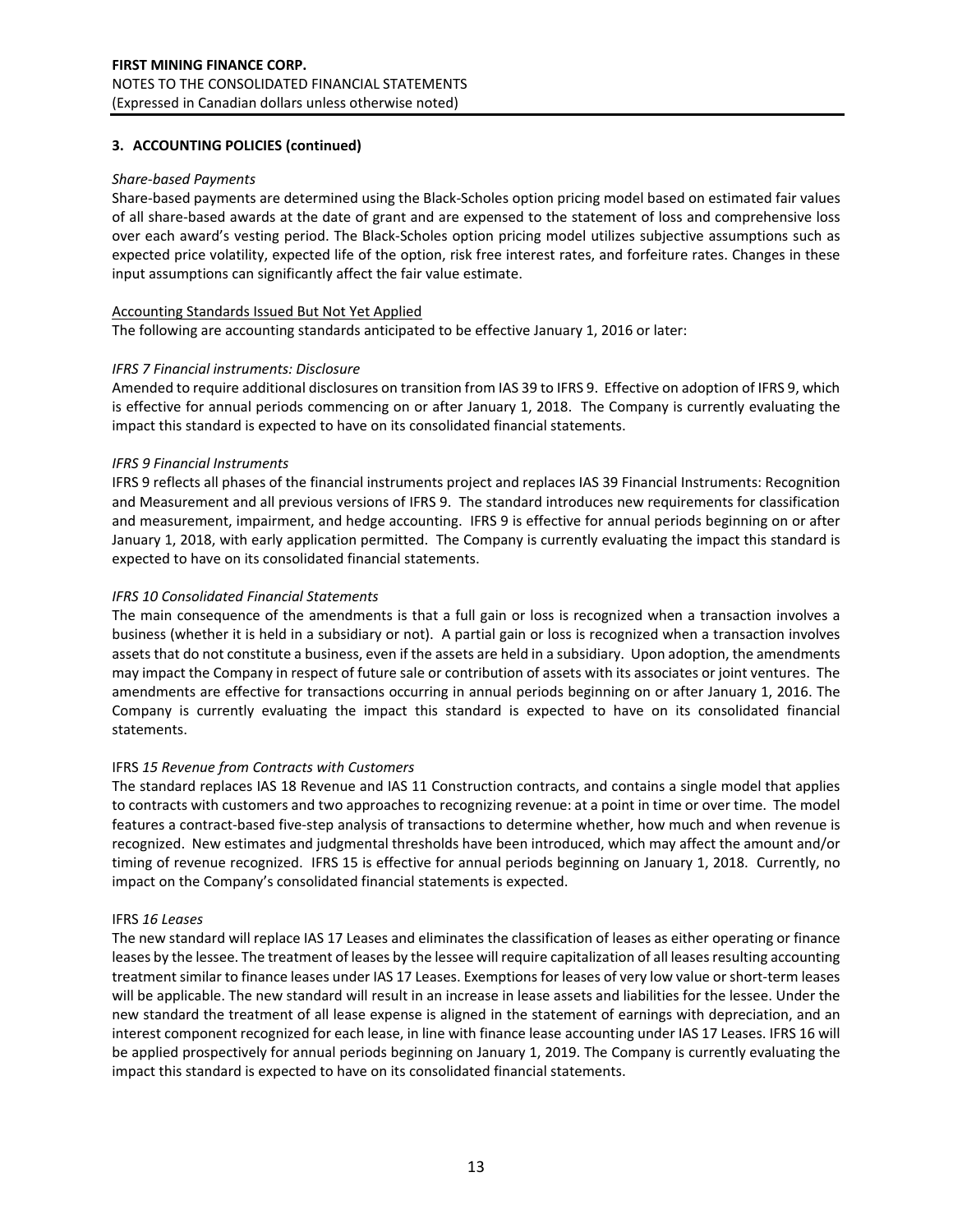#### *Amendments to IAS 1 Presentation of Financial Statements*

On December 18, 2014 amendments were made to IAS 1 as part of a major initiative to improve disclosure requirements in IFRS financial statements. The amendments clarify the application of materiality to note disclosure and the presentation of line items in the primary statements provide options on the ordering of financial statements and additional guidance on the presentation of other comprehensive income related to equity accounted investments. The effective date for these amendments is January 1, 2016. The Company is currently evaluating the impact this standard is expected to have on its consolidated financial statements.

#### Initial Adoption of Accounting Standards

Certain pronouncements were issued by the IASB or the IFRS Interpretations Committee that are mandatory for accounting periods beginning before or on January 1, 2015. The following new standards, amendments and interpretations that have been adopted for the Company's current fiscal year have not had a material impact on the Company:

The amendments to IFRS 2 *Share-based payment* clarify vesting conditions by separately defining a performance condition and a service condition, both of which were previously incorporated within the definition of a vesting condition. The Company has evaluated the impact of the amendments to IFRS 2 and has determined that it has no material impact on its financial statements.

The amendments to IFRS 8 *Operating Segments* require additional disclosures regarding management judgments when operating segments have been aggregated in determining reportable segments. The Company has evaluated the impact of the amendments to IFRS 8 and has determined that it has no material impact on its financial statements.

The amendments to IFRS 13 *Fair Value Measurement* clarify that short-term receivables and payables with no stated interest rate can still be measured at the invoice amount without discounting, if the effect of discounting is immaterial. It also defines the scope of an exemption that permits an entity to measure the fair value of a group of financial assets and financial liabilities on a net basis. The Company has evaluated the impact of the amendments to IFRS 13 and has determined that it has no material impact on its financial statements.

The amendments to IAS 24 *Related Party Disclosures* clarify the increase in disclosure required for entities that have related party management services provided by a company rather than individuals. The Company has evaluated the impact of the amendments to IAS 24 and has determined that it has no material impact on its financial statements.

#### **4. REVERSE TAKEOVER TRANSACTION**

On July 1, 2014, Albion and Sundance entered into an Arrangement Agreement ("Arrangement"), whereby Albion would acquire all of the issued and outstanding shares of Sundance, in exchange for shares of the resulting entity.

On March 11, 2015, Sundance Minerals Ltd. was renamed as KCP Minerals Inc. and on March 30, 2015, Albion Petroleum Ltd. completed the acquisition of all of the issued and outstanding shares of KCP Minerals Inc. on a 1:1 basis, constituting a qualifying transaction under the applicable policies of the TSX Venture Exchange. On the same day, Albion Petroleum Ltd. was renamed as First Mining Finance Corp. Prior to completion of the transaction, Albion consolidated all of its issued and outstanding shares on a four-for-one basis.

In accordance with IFRS 3, the substance of the transaction was a reverse takeover ("RTO") of a non-operating company. The transaction does not constitute a business combination since Albion does not meet the definition of a business under IFRS 3. As a result, the transaction is accounted for as an asset acquisition with KCP being identified as the acquirer (legal subsidiary) and Albion being treated as the accounting subsidiary (legal parent) with the transaction being measured at the fair value of the equity consideration issued to Albion.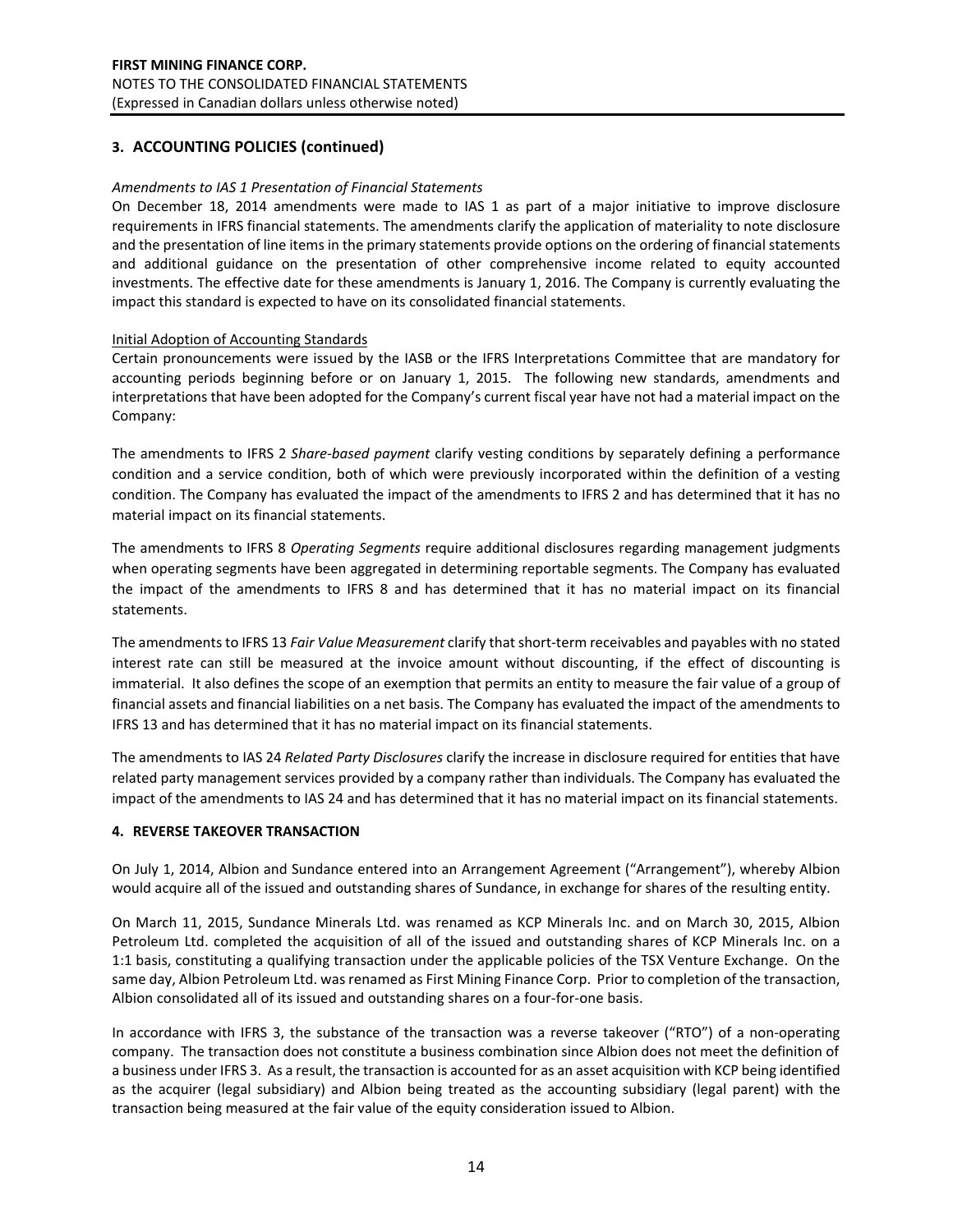#### **4. REVERSE TAKEOVER TRANSACTION (continued)**

The net assets acquired was the fair value of the net assets of Albion, which on March 30, 2015 was \$67,917. The amount was calculated as follows:

| Category                                                          |    | <b>RESTATED</b><br>(Note 23) |
|-------------------------------------------------------------------|----|------------------------------|
| Cash and cash equivalents                                         | \$ | 93,294                       |
| Accounts receivable                                               |    | 2,624                        |
| Accounts payable and accrued liabilities                          |    | (28,001)                     |
| Net assets acquired                                               | S  | 67,917                       |
| Fair value of 2,692,124 shares issued by KCP at \$0.25 per share  |    | 673,031                      |
| Fair value of consideration paid in excess of net assets acquired |    | 605,114                      |
| Transaction costs related to acquisition                          |    | 50,016                       |
| Charge related to public company listing                          | Ś  |                              |
|                                                                   |    | 655,130                      |

### **5. ACQUISITION OF COASTAL GOLD CORP.**

On July 7, 2015, the Company completed the acquisition of all of the outstanding common shares of Coastal Gold Corp. ("Coastal") on the basis of 0.1625 common share of the Company for each Coastal common share (the "Transaction"). The Transaction was conducted by way of a court-approved plan of arrangement under the *Business Corporations Act* (Ontario), which resulted in Coastal becoming a wholly-owned subsidiary of the Company.

For accounting purposes, the acquisition of Coastal has been recorded as an asset acquisition as Coastal is not considered to be a business when applying the guidance within IFRS 3.

Consideration paid:

| Fair value of 27,499,461 common shares issued | 14,024,725 |
|-----------------------------------------------|------------|
| Replacement share options issued              | 265.549    |
| Transaction costs incurred by the Company     | 2,273,541  |
| <b>Total consideration paid</b>               | 16,563,815 |

The fair value of identifiable assets acquired and liabilities assumed from Coastal were as follows:

| Cash                                                          | 68,933        |
|---------------------------------------------------------------|---------------|
| Receivables and prepaids                                      | 98,219        |
| Mineral properties (Book value at acquisition of \$3,439,422) | 17,466,287    |
| Equipment                                                     | 84.340        |
| Accounts payable and accrued liabilities                      | (1, 153, 964) |
| Net identifiable assets acquired                              | 16,563,815    |

During the fourth quarter of 2015, \$192,876 in accounts payable was reduced from the identifiable liabilities, as it was determined that these amounts are not payable by Coastal Gold.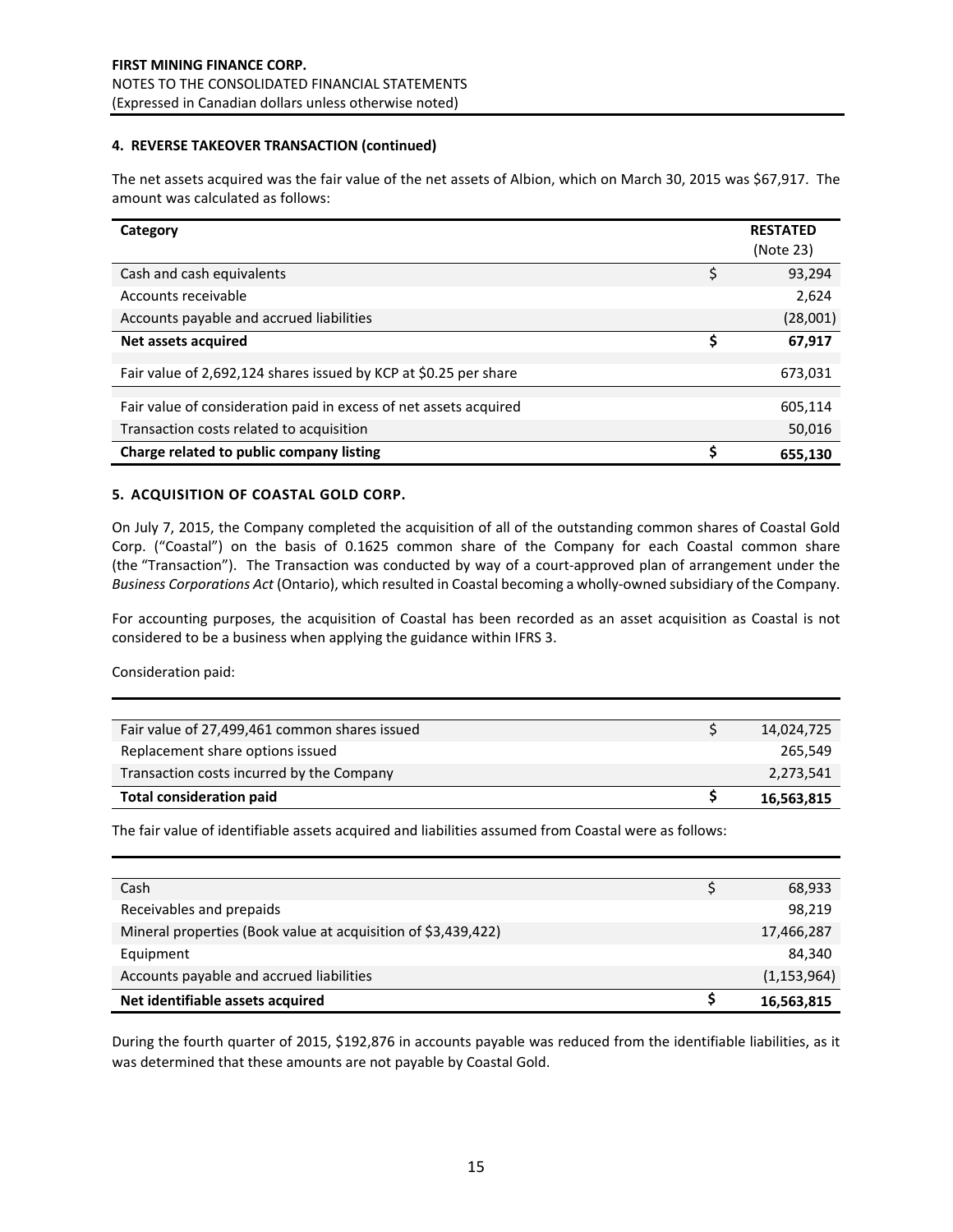### **6. ACQUISITION OF GOLD CANYON RESOURCES INC. AND PC GOLD INC.**

On November 13, 2015 the Company completed the acquisition of all of the issued and outstanding common shares of Gold Canyon Resources Inc. ("Gold Canyon"), and on November 16, 2015 all of the issued and outstanding common shares of PC Gold Inc. ("PC Gold"). Under the Agreements, shareholders of Gold Canyon received one common share of the Company for each Gold Canyon share held, in addition to shares in a newly formed spinout company ("Irving Resources Inc."), which holds certain non-gold exploration assets previously held by Gold Canyon, and is an unrelated entity. Shareholders of PC Gold received 0.2571 common shares of the Company for each PC Gold share. The Transactions were conducted by way of a court-approved plan of arrangement under the *Business Corporations Act* (British Columbia) in the case of Gold Canyon, and under the *Business Corporations Act* (Ontario) in the case of PC Gold, which resulted in both Gold Canyon and PC Gold becoming wholly-owned subsidiaries of the Company.

For accounting purposes, the acquisitions of both Gold Canyon and PC Gold have been recorded as asset acquisitions as neither company is considered to be a business when applying the guidance within IFRS 3.

#### **Gold Canyon**

Consideration paid:

| Fair value of 161,200,447 common shares issued | 61,256,170 |
|------------------------------------------------|------------|
| Replacement share options issued               | 1,061,683  |
| Replacement warrants issued                    | 3,084,915  |
| Transaction costs incurred by the Company      | 700.041    |
| <b>Total consideration paid</b>                | 66,102,809 |

The fair value of identifiable assets acquired and liabilities assumed from Gold Canyon were as follows:

| Cash                                                           | 178,592    |
|----------------------------------------------------------------|------------|
| Receivables and prepaids                                       | 162,638    |
| Mineral properties (Book value at acquisition of \$74,144,815) | 66,170,491 |
| Accounts payable and accrued liabilities                       | (408, 912) |
| Net identifiable assets acquired                               | 66,102,809 |

### **PC Gold**

Consideration paid:

| Fair value of 28,575,806 common shares issued                       | 11,430,322 |
|---------------------------------------------------------------------|------------|
| Replacement share options issued                                    | 377,718    |
| Replacement warrants issued                                         | 1,478,683  |
| Shares issued for debt (1,057,522 shares $\omega$ \$0.40 per share) | 423,009    |
| Transaction costs incurred by the Company                           | 1,103,261  |
| <b>Total consideration paid</b>                                     | 14,812,993 |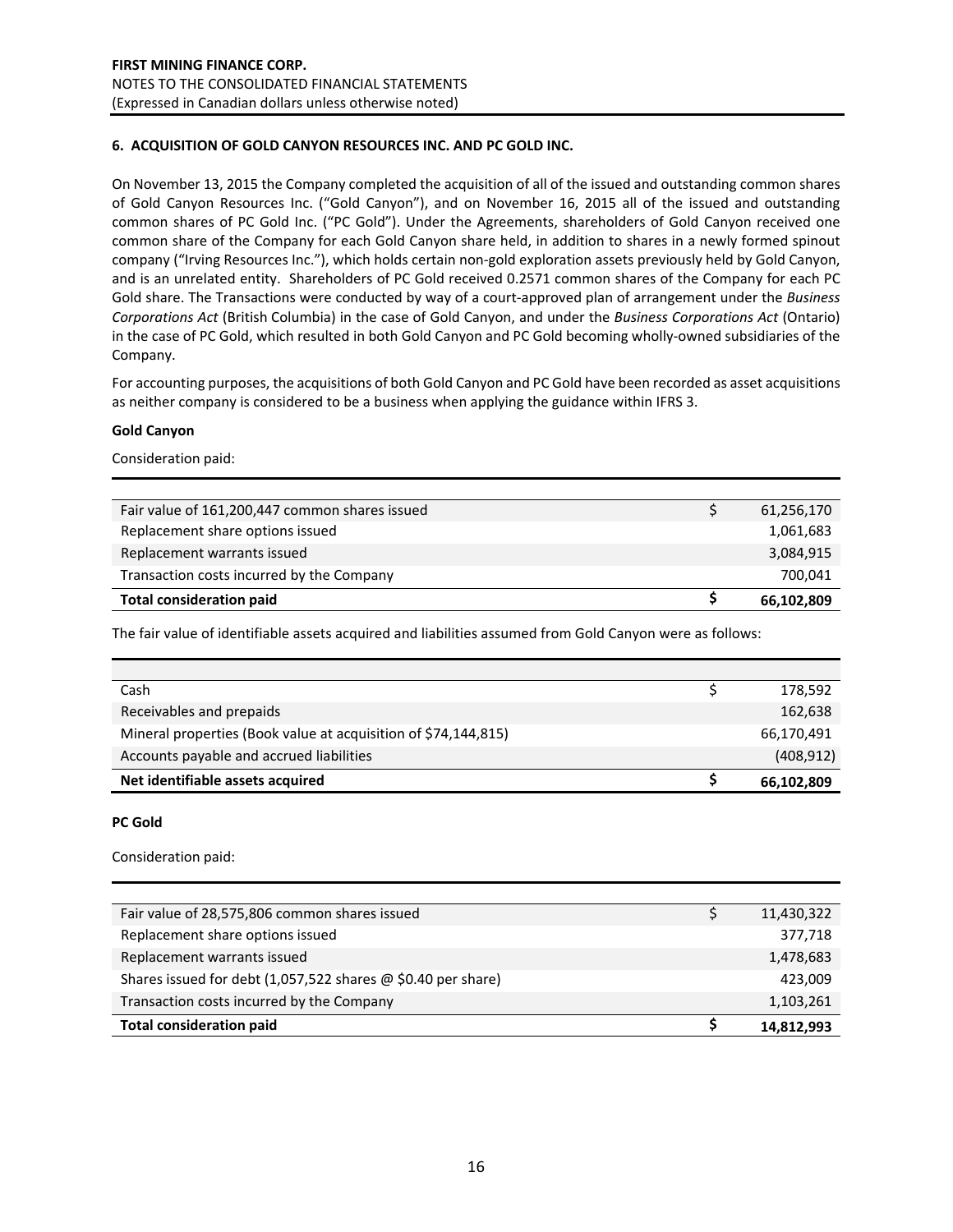### **6. ACQUISITION OF GOLD CANYON RESOURCES INC. AND PC GOLD INC. (continued)**

### **PC Gold (continued)**

The fair value of identifiable assets acquired and liabilities assumed from PC Gold were as follows:

| Cash                                                           | 315        |
|----------------------------------------------------------------|------------|
| Receivables and prepaids                                       | 48,014     |
| Mineral properties (Book value at acquisition of \$10,572,182) | 15,155,418 |
| Equipment                                                      | 3,248      |
| <b>Reclamation deposit</b>                                     | 113,325    |
| Accounts payable and accrued liabilities                       | (199, 765) |
| Debenture liability                                            | (307, 562) |
| Net identifiable assets acquired                               | 14,812,993 |

As part of the acquisition of PC Gold, the Company assumed the debenture liability of PC Gold. The debenture bears interest at a rate of 4.0% per annum, payable quarterly in arrears. The maturity date of July 8, 2015 was extended to June 30, 2016 as part of the acquisition and on November 13, 2015, the Company made a payment of \$308,482, which included \$8,482 interest, representing 50% of the outstanding principal amount. As at December 31, 2015, the remaining principal amount owing on the debenture liability was \$300,000 and the interest accrued was \$7,562.

### **7. RESTRICTED CASH**

At December 31, 2014 (Restated – Note 23), KCP received \$2,723,750 in subscription receipts to purchase 10,895,000 common shares of KCP at \$0.25 per share. The subscription receipts were held in escrow until immediately before the completion of the RTO on March 30, 2015, when they were released.

### **8. ACCOUNTS RECEIVABLE**

| Category            | December 31,<br>2015 | December 31,<br>2014      | January 1,<br>2014       |
|---------------------|----------------------|---------------------------|--------------------------|
| Accounts receivable | 368,502 \$           | <b>RESTATED</b><br>11,366 | <b>RESTATED</b><br>2,239 |
| <b>Total</b>        | 368,502 S            | 11,366                    | 2,239                    |

Accounts receivable relate to GST refundable amounts in Canada, as a result of expenditures incurred in the Company's Canadian subsidiaries. Subsequent to the year ended December 31, 2015 and as at the filing date, the Company collected \$189,392 in GST taxes receivable from the Canada Revenue Agency.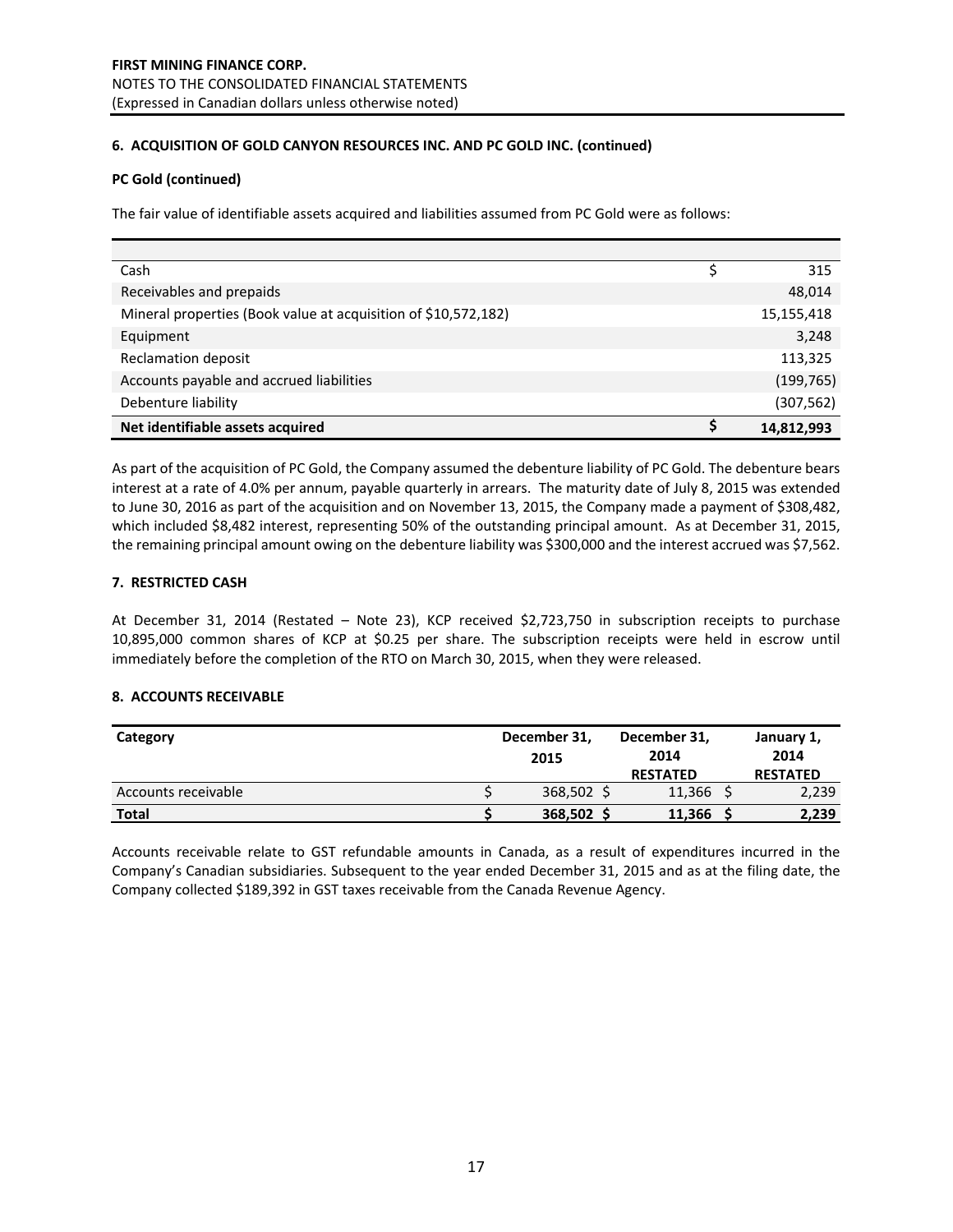#### **9. MINERAL PROPERTIES**

As at December 31, 2015 and December 31, 2014, the Company has capitalized the following acquisition, exploration and evaluation costs on its 100% owned mineral properties:

|                                                  |                   |                          | Canada                                 |                          |                  |                          |                          |                    | Mexico                          |                          |                          |                       |                 | <b>USA</b>                 |             |
|--------------------------------------------------|-------------------|--------------------------|----------------------------------------|--------------------------|------------------|--------------------------|--------------------------|--------------------|---------------------------------|--------------------------|--------------------------|-----------------------|-----------------|----------------------------|-------------|
|                                                  | <b>Hope Brook</b> | Springpole               | <b>Pickle Crow</b>                     | <b>Canada Total</b>      | Miranda          | Socorro                  | San Ricardo              | Peñasco<br>Quemado | La Frazada                      | Pluton                   | Los Lobos                | Others <sup>(1)</sup> | Mexico<br>Total | <b>Turauoise</b><br>Canyon | Total       |
|                                                  |                   |                          |                                        |                          |                  |                          |                          |                    |                                 |                          |                          |                       |                 |                            |             |
| Balance December 31, 2013, RESTATED (Note 23) \$ | $\sim$            | - S                      | -Ś<br>$\sim$                           |                          | 335.781          | 194,896<br>s.            | 268,134 \$<br>-S         |                    |                                 | 525,805<br>-S            | - \$                     | 153,158<br>-Ś         | 1,477,774       | 453,084<br>IS.             | 1,930,858   |
| Acquisition                                      |                   |                          |                                        |                          |                  |                          | $\sim$                   | 1,834,140          | 1,493,651                       | $\overline{\phantom{a}}$ | 295,242                  | 276,967               | 3,900,000       | $\sim$                     | 3,900,000   |
| Mineral concessions and option payments          |                   |                          |                                        |                          | 23,833           | 87.184                   | 76,042                   | 105,930            | 948                             | 90,807                   | 45,592                   | 98,431                | 528,767         | 37,791                     | 566,558     |
| Geological consulting and lab                    |                   |                          |                                        | $\sim$                   | 4.418            | 1.111                    | 1.111                    |                    | $\overline{\phantom{a}}$        | 1,802                    | $\overline{\phantom{a}}$ | 1,111                 | 9,553           | $\sim$                     | 9,553       |
| Field supplies and other                         |                   |                          |                                        |                          | 794              |                          | $\overline{\phantom{a}}$ |                    |                                 | $\sim$                   | $\overline{\phantom{a}}$ |                       | 794             |                            | 794         |
| Travel and administration                        |                   |                          | $\sim$                                 | $\sim$                   | 3.420            | 2.638                    | 5.952                    | 1,820              | 328                             | 4,923                    | 1,131                    | 9,897                 | 30,109          | $\sim$                     | 30,109      |
| Total expenditures                               |                   |                          | $\sim$                                 | $\sim$                   | 32,465           | 90,933                   | 83,105                   | 1,941,890          | 1,494,927                       | 97,532                   | 341,965                  | 386,406               | 4,469,223       | 37,791                     | 4,507,014   |
| Option payments and expenditures recovered       |                   |                          | $\sim$                                 | $\sim$                   |                  | $\overline{\phantom{a}}$ | (40, 247)                |                    |                                 | $\overline{\phantom{a}}$ | $\overline{\phantom{a}}$ | (6, 150)              | (46, 397)       | $\sim$                     | (46, 397)   |
| Impact of change in presentation currency        |                   |                          |                                        | $\overline{\phantom{a}}$ | 32,093           | 22,249                   | 26,478                   | 110,989            | 86,042                          | 52,600                   | 19,341                   | 21,252                | 371,044         | 43,002                     | 414,046     |
| Write-down of mineral properties                 |                   |                          | $\sim$                                 |                          |                  |                          |                          |                    | $\overline{\phantom{a}}$        | $\overline{\phantom{a}}$ | $\overline{\phantom{a}}$ | (242,060)             | (242,060)       |                            | (242,060)   |
| Balance December 31, 2014, RESTATED (Note 23)    | $\sim$            |                          | ٠                                      | $\sim$                   | 400.339          | 308.078                  | 337.470                  | 2,052,879          | 1,580,969                       | 675,937                  | 361,306                  | 312,606               | 6,029,584       | 533,877                    | 6,563,461   |
|                                                  |                   |                          |                                        |                          |                  |                          |                          |                    |                                 |                          |                          |                       |                 |                            |             |
| Acquisition                                      | 17,466,287        | 66,170,491               | 15,155,418                             | 98,792,196               |                  |                          |                          |                    |                                 |                          |                          |                       |                 |                            | 98,792,196  |
| Mineral concessions                              | 11,844            | $\overline{\phantom{a}}$ | $\overline{\phantom{a}}$               | 11,844                   | 45,863           | 103,614                  | 113,640                  | 305,359            | 1,979                           | 107,256                  | 95,208                   | 208,588               | 981,507         | 40,730                     | 1,034,081   |
| Wages and salaries                               |                   | 34,350                   | 1,263                                  | 35,613                   | 20,443           | 9,787                    | 12,273                   | 1,340              | 2,203                           | 894                      |                          | 21,899                | 68,839          |                            | 104,452     |
| Surveying, geological consulting and lab         | 20,323            | 7.611                    | 19,454                                 | 47,388                   | 78,376           | 38,904                   | 39.068                   |                    | $\overline{\phantom{a}}$        | 53                       | $\sim$                   | 388                   | 156,789         | 982                        | 205,159     |
| Field supplies and other                         | 32,621            | 16,858                   | 491                                    | 49,970                   | 19,086           | 33,770                   | 49,681                   |                    | 29                              | 990                      |                          | 1,859                 | 105,415         |                            | 155,385     |
| Travel and administration                        | 12,291            | 20,185                   |                                        | 32,476                   | 20,690           | 18,009                   | 19,202                   | 330                | 1,075                           | 122                      | $\overline{\phantom{a}}$ | 2,665                 | 62,093          | 262                        | 94,831      |
| Total expenditures                               | 17,543,366        | 66,249,495               | 15,176,626                             | 98,969,487               | 184,458          | 204,084                  | 233,864                  | 307,029            | 5,286                           | 109,315                  | 95,208                   | 235,399               | 1,374,643       | 41,974                     | 100,386,104 |
| Option payments and expenditures recovered       |                   |                          | ٠                                      | $\sim$                   |                  |                          | (8,830)                  |                    |                                 |                          | $\overline{\phantom{a}}$ | (131, 817)            | (140, 647)      | $\overline{\phantom{a}}$   | (140, 647)  |
| Impact of change in presentation currency        |                   |                          |                                        |                          | 94,918           | 75,727                   | 72,404                   | 423,474            | 305,444                         | 119,040                  | 78,232                   | 75,709                | 1,244,948       | 105,009                    | 1,349,957   |
| Write-down of mineral properties                 |                   |                          |                                        |                          |                  |                          |                          |                    |                                 |                          | (534, 746)               | (31,798)              | (566, 544)      |                            | (566, 544)  |
| Balance December 31, 2015                        | \$17.543.366      |                          | \$66,249,495 \$15,176,626 \$98,969,487 |                          | 679.715 \$<br>۱s | 587,889                  | -S                       |                    | 634,908 \$2,783,382 \$1,891,699 | 904.292<br>s.            |                          | 460,099               | 7,941,984       | 680,860                    | 107,592,331 |

(1) Other mineral properties as at December 31, 2015 include the Puertecitos, Los Tamales, Margaritas, Geranio, El Apache, El Roble, Batacosa, Lachatao and Montana Negra.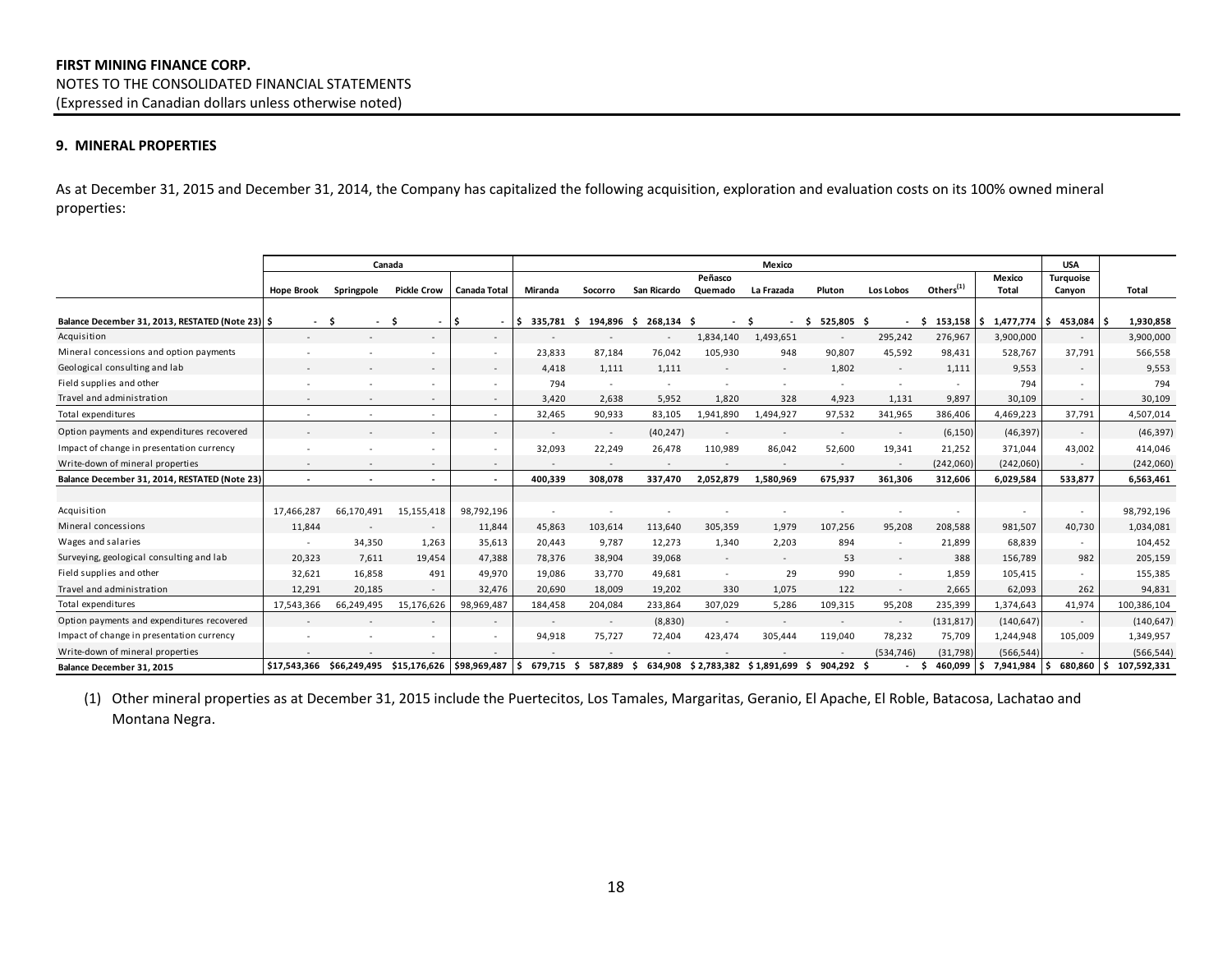### **9. MINERAL PROPERTIES (continued)**

### **Hope Brook, Newfoundland, Canada**

The Company acquired 100% interest in the Hope Brook property through the acquisition of Coastal Gold (see Note 5). The property is subject to a 2% net smelter return royalty ("NSR"), and the Company has the option to purchase half of the NSR for \$1,000,000 at any time. The Company agreed to pay an advance royalty of \$20,000 per annum commencing January 22, 2015 until production is achieved. These advance royalty payments of \$20,000 per annum will be deducted from royalty payments due following the commencement of production on the property.

### **Springpole Gold Project, Ontario, Canada**

The Company acquired 100% interest in the Springpole Gold Project ("Springpole") through the acquisition of Gold Canyon (see Note 6). The property is located in the Red Lake Mining District of Ontario. The property is subject to three underlying agreements with certain obligations, which formed part of the acquisition: Minimum annual advance royalty payments, which may vary from year to year due to escalation clauses; and NSR payments varying from 1% – 3% on each of the underlying agreements upon entering production activities. Details on the three agreements are as follows:

i) The Company has a lease agreement on exploration and mining rights to ten patented claims. The lease term expires in April 2031 with remaining lease payments as follows:

- April 15, 2011 to April 14, 2016 USD\$50,000 per year
- April 15, 2016 to April 14, 2021 USD\$60,000 per year
- April 15, 2021 to April 14, 2031 USD\$80,000 per year

The lease is subject to a 3% NSR, of which the Company has the option to acquire up to 2% of the NSR at any time for USD\$1,000,000 per 1% of NSR. Within the first five years of the execution of the lease, and renewable for an additional five years by payment of USD\$25,000, the Company can purchase the patented claims from the owner and choose one of the following two purchase prices:

- Pay USD\$4,000,000 to purchase claims with the vendor retaining a 2% NSR (of original 3% NSR)
- Pay USD\$5,000,000 to purchase claims with the vendor retaining a 1% NSR (of original 3% NSR)

Furthermore, if the Company commences commercial production, the vendor has the right to force the Company to purchase the property. The Company may choose one of the two buyout options listed above.

ii) The Company has an agreement with Jubilee Gold Exploration Ltd. ("Jubilee"). The Company will pay Jubilee an annual advanced royalty of \$70,000, which will be adjusted by the Consumer Price Index published by Statistics Canada each year, payable within 90 days of each fiscal year end of the Company. The Company will issue 100,000 common shares to Jubilee upon each of the first to fifth anniversaries of the TSX-V approval of the agreement. During the period, the final 100,000 common shares were issued. The claims are subject to a 3% NSR, 1% of such royalty redeemable by the Company at any time upon payment of \$1,000,000 to Jubilee.

iii) The Company has a lease agreement with the landowner on 15 Casummit Lake patented claims forming part of Springpole. The annual lease payment is USD\$35,000 expiring in September 2019. The Company has the option to purchase these claims for USD\$2,000,000, subject to a 1% NSR with an option to buy back the NSR for USD\$500,000.

In addition to the above, the Company has a mining claim and lease purchase agreement with the vendor of six mining leases at Springpole. The agreement is for a period of 20 years expiring May 25, 2031. The Company paid the vendor USD\$300,000. The agreement is subject to a 3% NSR with annual advanced royalty payments of USD\$50,000 due on each anniversary date of May 25. The Company has an option to buy back the NSR at USD\$500,000 per each 1% NSR.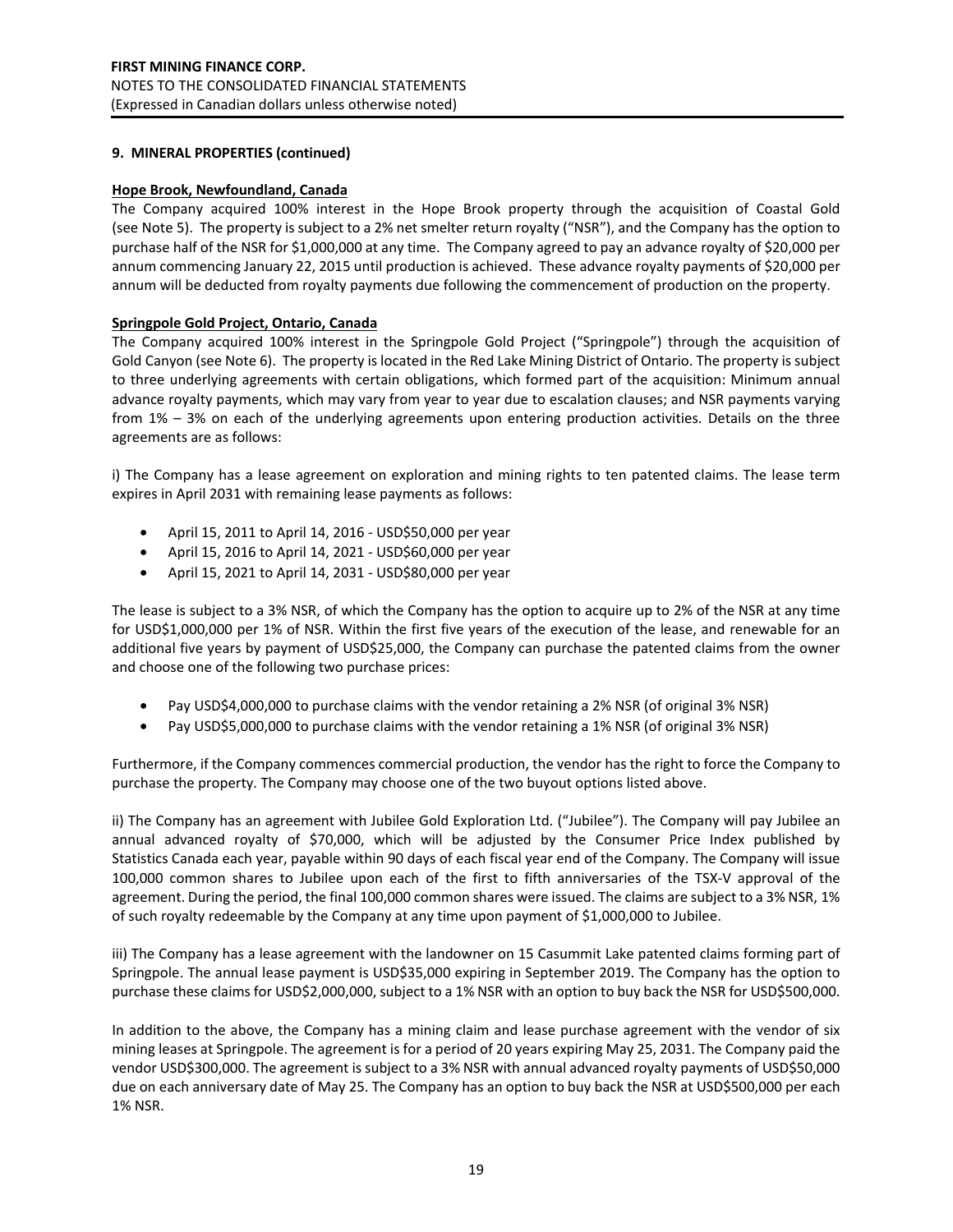### **9. MINERAL PROPERTIES (continued)**

### **Pickle Crow Property, Ontario, Canada**

The Company acquired 100% interest in the former producing Pickle Crow property ("Pickle Crow") located in North Western Ontario through the acquisition of PC Gold (see Note 6). The Company's land holding in the Pickle Lake gold camp comprises 106 patented and 119 unpatented claims totaling 21,690 hectares (53,597 acres).

The Company's interest in the mining lease is subject to two NSRs totaling a combined 1.25% on its original properties, and NSRs of 2% or 3% on certain of the properties acquired in 2014. The optioned claims are subject to a 2% NSR, with the option to buy back 1% of the NSR for a one-time payment of \$1,000,000.

In connection with the Exploration Memorandum of Understanding ("Memorandum") with the Mishkeegogamang First Nation, the Company makes a quarterly payment to the Mishkeegogamang Community Fund based on 2% of on-site exploration expenditures incurred. This Memorandum allows the Company to continue exploration until a favourable feasibility study is completed and the Company elects to proceed with a recommissioning, construction or development of the property, at which time, the parties will negotiate an Impact Benefit Agreement.

A reclamation deposit of \$115,215 as at December 31, 2015 is held with the Ontario Ministry of Northern Development of Mines, in relation to progressive rehabilitation costs at Pickle Crow, which principally occur as a result of the 225 tonne-per-day gravity processing mill located on site.

### **San Ricardo, Sonora, Mexico**

The Company had optioned the property to Paget Minerals Corp. ("Paget") in 2012, however, in November 2014, Paget provided notice to the Company that it had elected not to incur and fund further work costs for the San Ricardo concessions under the option agreement. In March 2015, the Company received 882,968 shares of Paget at a fair value of \$0.01 per share as settlement of the agreement, which is recorded in Marketable Securities.

### **Pluton, Durango, Mexico**

In 2009, the Company entered into an option agreement, which was subsequently amended in January 2015, with the VP Exploration, a related party, to acquire a 100% interest in the Pluton property. In order to exercise the option, the Company must, on or before May 5, 2017, make a final option payment of USD\$2,000,000 in cash or shares and satisfy a work commitment to incur USD\$500,000 in exploration expenditures.

### **Puertecitos and Los Tamales, Sonora, Mexico**

The Company acquired 100% interest in the Puertecitos and Los Tamales properties in 2009 and 2010, respectively, through staking activities. On November 20, 2015, the Company announced that it had signed an option agreement with Exploraciones Mineras Peñoles, S.A. de C.V., an indirect Mexican subsidiary of Industrias Peñoles S.A.B. de C.V. (Peñoles, BMV: PE) under which Peñoles may acquire the Company's Puertecitos and Los Tamales copper properties located within the prolific Sonora-Arizona, Copper Belt.

Under the option agreement, Peñoles may earn-in up to a 100% interest in Puertecitos and Los Tamales by paying to the Company a total of USD\$1,500,000 over five years. If Peñoles completes the acquisition of Puertecitos and Los Tamales, the Company will retain a 2% NSR, of which Peñoles has the right to purchase 50% for USD\$1,000,000 and the remaining 50% may be purchased for an additional USD\$2,000,000. All mining concession taxes and assessment work for Puertecitos and Los Tamales, as required by law, will be paid by Peñoles under this agreement.

### **Los Lobos and Tierritas, Sonara, Mexico**

During the year ended December 31, 2015 the Company decided to drop the Los Lobos and Tierritas properties as part of a consolidation program following a strategic review of its land packages, and prior to its January 2016 concession tax payments. Total capitalized mineral property costs of \$534,746 and \$31,798 respectively, were written off.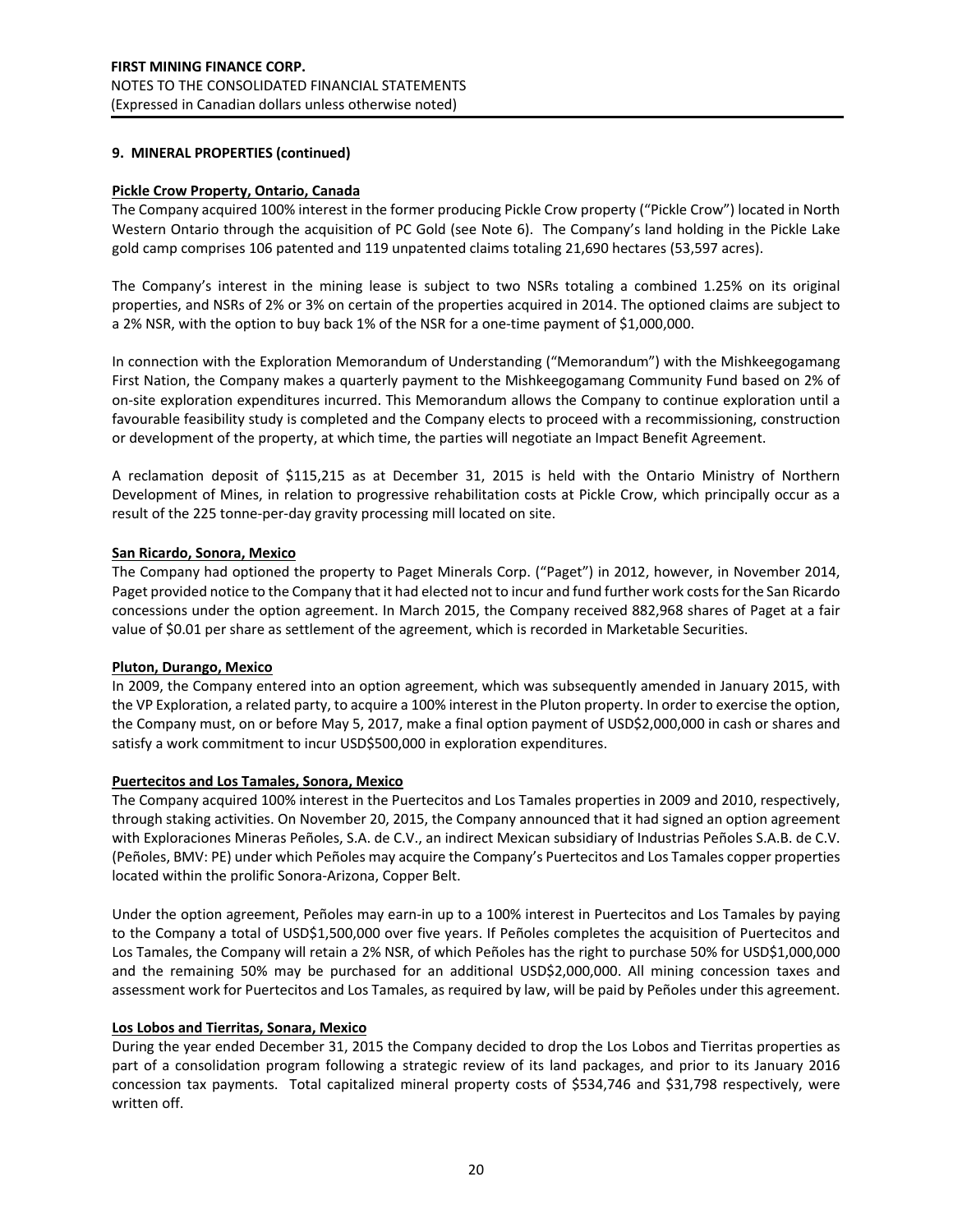#### **10. VALUE-ADDED TAX RECEIVABLE**

The Company, through its Mexican subsidiaries, pays value-added tax on the purchases of goods and services at a rate of 16%. The amount paid or payable is recoverable and the Company has been successful in applying for and receiving refunds in the past from the local tax authorities. However, there is no guarantee this will continue and, as such, these receivables are recorded as a non-current asset.

### **11. ACCOUNTS PAYABLE AND ACCRUED LIABILITIES**

| Category                  | December 31,<br>2015 | December 31,<br>2014<br><b>RESTATED</b> | January 1,<br>2014<br><b>RESTATED</b> |
|---------------------------|----------------------|-----------------------------------------|---------------------------------------|
| Accounts payable          | 2,380,489 \$         | $1,059,741$ \$                          | 723,713                               |
| Other accrued liabilities | 460,003              | 212,339                                 | 279,020                               |
| <b>Total</b>              | 2,840,492 \$         | 1,272,080                               | 1,002,733                             |

Other accrued liabilities include a \$350,000 payment due to Irving Resources Inc., the newly formed spinout as part of the Gold Canyon acquisition, which was subsequently paid on January 13, 2016.

### **12. LOANS PAYABLE**

| Category                       | December 31,<br>2015     | December 31,<br>2014<br><b>RESTATED</b> | January 1,<br>2014<br><b>RESTATED</b> |
|--------------------------------|--------------------------|-----------------------------------------|---------------------------------------|
| First Majestic promissory note | $1,560,073$ \$           | 626,090                                 | 159,540                               |
| Other loans payable            | $\overline{\phantom{a}}$ | -                                       | 43.374                                |
| <b>Total</b>                   | 1,560,073 \$             | 626,090                                 | 202,914                               |

At January 1, 2014 and December 31, 2014, the Company had received cash and issued promissory notes for a total of \$159,540 and \$580,050 (USD\$150,000 and USD\$500,000) respectively, to First Majestic Silver Corp. ("First Majestic"), a related party. The promissory notes carry an interest rate of 9% per annum and are repayable 30 days following the date First Majestic demands repayment.

In January 2015, the Company received cash and issued an additional \$635,550 (USD\$500,000) promissory note to First Majestic, under similar terms. As at December 31, 2015, the total loan principal outstanding was \$1,384,000 (USD\$1,000,000) and interest of \$176,073 has been accrued (December 31, 2014 - \$580,050 and \$46,040, respectively).

As at the date of approval of these consolidated financial statements, the lender has not demanded repayment.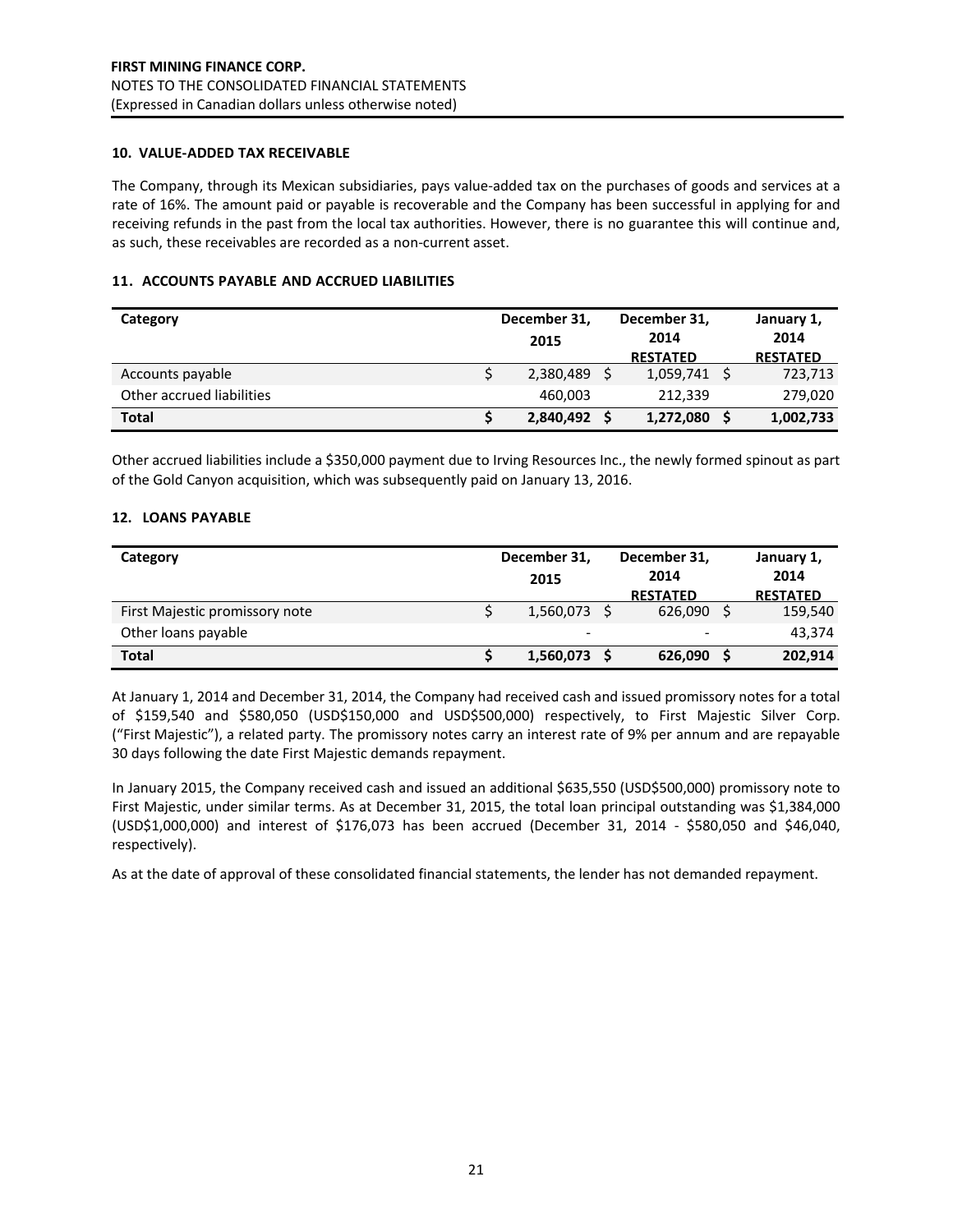#### **13. SHARE CAPITAL**

### **a) Authorized**

Unlimited number of common shares with no par value. Unlimited number of preferred shares with no par value.

#### **b) Issued and Fully Paid**

Common shares: 293,289,909 (December 31, 2014 – 46,083,730). Preferred shares: nil (December 31, 2014 – nil).

During the year ended December 31, 2015, the Company:

- completed a \$5,024,965 private placement by issuing 12,562,412 common shares at \$0.40 per share;
- issued 10,895,000 common shares at a fair value of \$2,723,750 on conversion of subscription receipts at a price of \$0.25 per share (see Note 7);
- issued 1,533,185 common shares for the settlement of debt in the amount of \$479,410. The common shares issued were recorded at a fair value of \$383,296 or \$0.25 per share, resulting in a gain on debt settlement of \$96,114;
- issued 2,692,124 common shares at a fair value of \$673,031, or \$0.25 per share in the RTO transaction (see Note 4);
- issued 27,499,461 common shares for the acquisition of Coastal in the amount of \$14,024,725 (see Note 5);
- issued 161,200,447 common shares for the acquisition of Gold Canyon in the amount of \$61,256,170 (see Note 6);
- issued 28,575,806 common shares for the acquisition of PC Gold in the amount of \$11,430,322 (see Note 6);
- issued 1,057,522 common shares for the settlement of debt in the PC Gold acquisition in the amount of \$423,009 (see note 6);
- issued 42,682 common shares for the settlement of debt previously held by Coastal, resulting in a gain on debt settlement of \$3,650;
- issued 1,039,090 common shares for the exercise of options in the amount of \$482,146; and
- issued 108,450 common shares for the exercise of warrants in the amount of \$61,796.

There were a total of 7,332,273 common shares of the Company held in escrow under the Escrow Value Security Agreement dated March 30, 2015, on the completion of the RTO. Under this agreement, 10% of the shares were released immediately and 15% will be released every six months thereafter with the final release being on March 30, 2018. As at December 31, 2015, there were 5,499,206 common shares of the Company in escrow (December 31, 2014 – nil).

There were a total of 1,369,500 common shares of the Company held in escrow under the CPC Escrow Agreement dated August 2, 2005. At completion of the RTO, 10% of the common shares were released and 15% will be released every six months thereafter with the final release being March 30, 2018. As at December 31, 2015 there were 1,027,124 common shares of the Company in escrow (December 31, 2014 – 1,369,500 based on 4:1 rollback).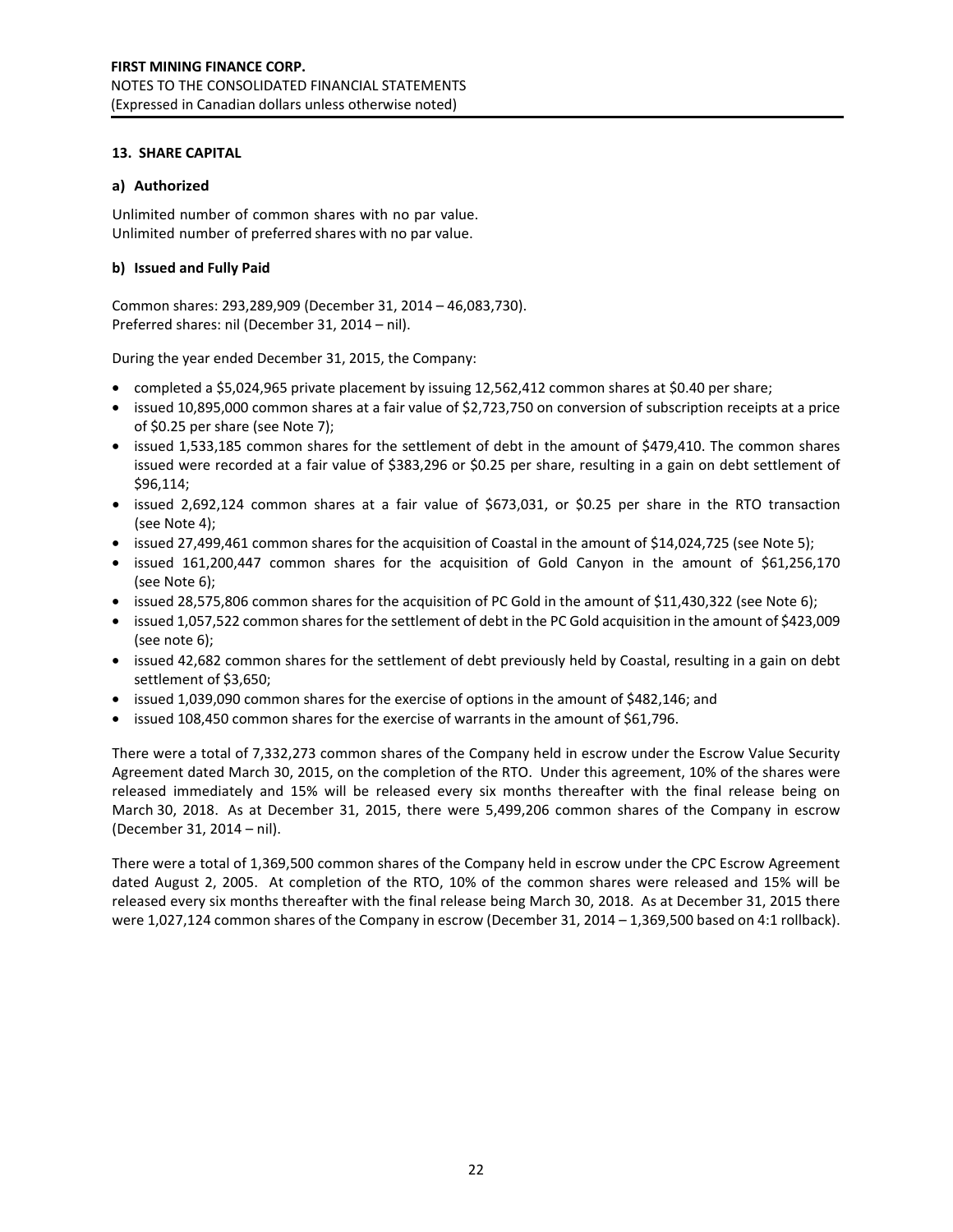#### **13. SHARE CAPITAL (continued)**

#### **b) Issued and Fully Paid (continued)**

During the year ended December 31, 2014 (restated – Note 23), the Company:

- completed a \$524,750 private placement by issuing 3,498,333 common shares at \$0.15 per share to certain directors and officers of the Company;
- issued 266,665 common shares for a settlement of promissory notes. The common shares issued were recorded at a fair value of \$40,000 or \$0.15 per share; and
- completed the acquisition of Minera Terra Plata, S.A. de C.V. and 0924682 BC Ltd. by issuing 15,718,387 common shares of the Company. The common shares issued were valued at \$3,900,000 or \$0.25 per share.

#### **c) Warrants**

The Company's warrants outstanding as at December 31, 2015 and December 31, 2014 and the changes for the years then ended are as follows:

|                                           | <b>Number</b>  | <b>Weighted Average</b> |
|-------------------------------------------|----------------|-------------------------|
|                                           |                | <b>Exercise Price</b>   |
| Balance as at December 31, 2013           | $2,423,281$ \$ | 0.30                    |
| Expired                                   | (2,423,281)    | 0.30                    |
| Balance as at December 31, 2014           | $-5$           |                         |
| Issued - Reverse takeover                 | 623,925        | 0.40                    |
| Issued - Gold Canyon replacement warrants | 11,310,000     | 0.17                    |
| Issued - PC Gold replacement warrants     | 4,958,431      | 0.20                    |
| Exercised                                 | (108, 450)     | 0.40                    |
| Balance as at December 31, 2015           | 16,783,906     | 0.19                    |

The following table summarizes information about the warrants as at December 31, 2015:

| <b>Exercise Price Per Share</b> | <b>Number of Warrants</b><br>Outstanding | <b>Weighted Average</b><br><b>Remaining Life (Years)</b> | <b>Expiry Date</b> |
|---------------------------------|------------------------------------------|----------------------------------------------------------|--------------------|
| \$0.40                          | 515,475                                  | 0.75                                                     | September 30, 2016 |
| \$0.17                          | 11,310,000                               | 2.13                                                     | February 15, 2018  |
| \$0.20                          | 3,188,040                                | 2.35                                                     | May 8, 2018        |
| \$0.20                          | 1,770,391                                | 3.25                                                     | April 2, 2019      |

The Black-Scholes Pricing Model was used to estimate the fair value of the warrants using the following assumptions:

| Issue date        | <b>Expected Warrant</b> | <b>Risk Free</b>     | <b>Dividend</b> | <b>Expected</b>   | <b>Weighted Average</b> |
|-------------------|-------------------------|----------------------|-----------------|-------------------|-------------------------|
|                   | Life (Years)            | <b>Interest Rate</b> | Yield           | <b>Volatility</b> | <b>Fair Value</b>       |
| March 30, 2015    | 1.50                    | 0.78%                | nil             | 90.43%            | \$0.17                  |
| November 13, 2015 | 2.26                    | 1.03%                | nil             | 104.56%           | \$0.27                  |
| November 16, 2015 | 2.48                    | 1.03%                | nil             | 104.37%           | \$0.29                  |
| November 16, 2015 | 3.38                    | 1.03%                | nil             | 98.80%            | \$0.30                  |

The expense related to the warrants issued March 30, 2015 was treated as a share-issuance cost. The value of the warrants issued on November 13 and November 16, 2015 was included in the consideration paid for the Gold Canyon and PC Gold acquisitions.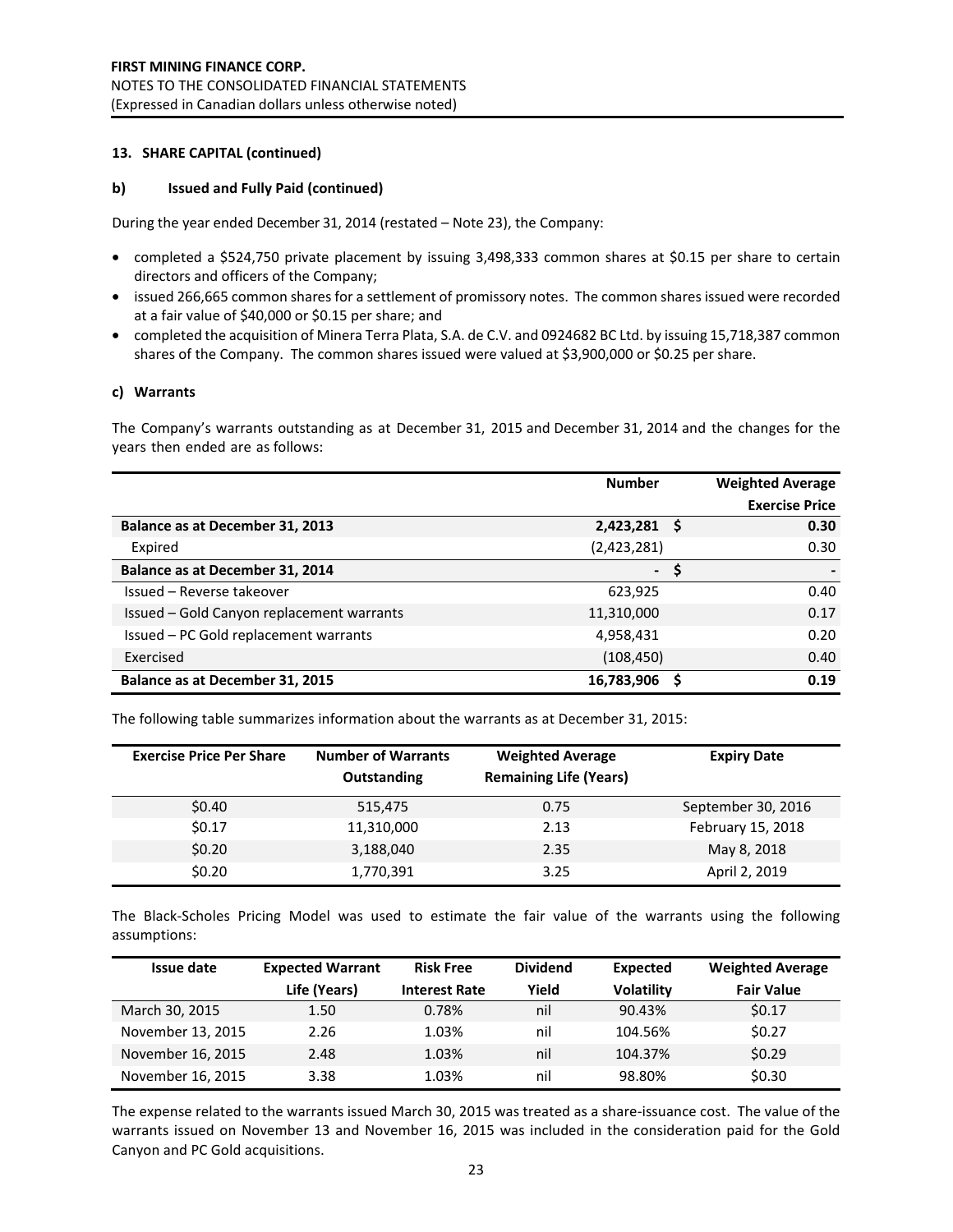### **13. SHARE CAPITAL (continued)**

#### **d) Share Options**

The Company has adopted a share option plan that allows for the issuance of up to 10% of the issued and outstanding shares as incentive share options to directors, officers, employees and consultants to the Company. Share options granted under the plan may be subject to vesting provisions as determined by the Board of Directors. All options granted and outstanding are fully vested and exercisable.

All share options of the Company prior to the RTO were cancelled effective July 1, 2014 as part of the Arrangement (Note 4).

The Company granted the following options to directors, officers, employees, consultants, and as part of its acquisitions during the year ended December 31, 2015:

|                                                              | <b>Number</b> | <b>Weighted Average</b> |
|--------------------------------------------------------------|---------------|-------------------------|
|                                                              |               | <b>Exercise Price</b>   |
| Balance as at December 31, 2014                              |               | -\$                     |
| Issued $-$ March 30, 2015                                    | 2,550,000     | 0.40                    |
| Issued - July 7, 2015 (Replacement Coastal Gold options)     | 2,121,600     | 0.87                    |
| Issued $-$ July 27, 2015                                     | 980,000       | 0.40                    |
| Issued - September 9, 2015                                   | 100,000       | 0.40                    |
| Issued - October 27, 2015                                    | 200,000       | 0.47                    |
| Issued - November 13, 2015 (Replacement Gold Canyon options) | 6,012,500     | 0.39                    |
| Issued - November 16, 2015 (Replacement PC Gold options)     | 1,786,844     | 0.31                    |
| Issued - December 30, 2015                                   | 2,165,000     | 0.40                    |
| Replacement options exercised                                | (1,039,090)   | 0.31                    |
| Expired (Replacement Coastal Gold options)                   | (1,260,350)   | 1.30                    |
| Balance as at December 31, 2015                              | 13,616,504 \$ | 0.39                    |

The total share-based payment expense recorded during the year ended December 31, 2015 was \$1,267,851 (2014: \$nil).

The following table summarizes information about the share options as at December 31, 2015:

| <b>Exercise Price</b> | Number of      | <b>Weighted Average</b> | Weighted                 | Number of      | <b>Expiry Date</b> |
|-----------------------|----------------|-------------------------|--------------------------|----------------|--------------------|
| Per Share of          | <b>Options</b> | <b>Remaining Life</b>   | <b>Exercise Price of</b> | <b>Options</b> |                    |
| <b>Options</b>        | Outstanding    | (Years) Options         | <b>Options</b>           | Exercisable    |                    |
| \$0.40                | 2,550,000      | 4.25                    | \$0.40                   | 2,550,000      | March 29, 2020     |
| \$0.40                | 980,000        | 4.58                    | \$0.40                   | 980,000        | July 27, 2020      |
| \$0.40                | 100,000        | 4.70                    | \$0.40                   | 100,000        | September 8, 2020  |
| \$0.47                | 200,000        | 4.83                    | \$0.47                   | 40,000         | October 27, 2020   |
| \$0.40                | 2,165,000      | 5.00                    | \$0.40                   | 2,085,000      | December 30, 2020  |
| $$0.18-$2.18^{(1)}$$  | 5,937,500      | 0.87                    | \$0.41                   | 5,937,500      | November 13, 2016  |
| $$0.20 - 1.13^{(2)}$$ | 1,684,004      | 0.88                    | \$0.45                   | 1,684,004      | November 16, 2016  |

(1) Originally issued by Gold Canyon with various exercise prices and expiry dates. Following the acquisition of Gold Canyon the share options were replaced with First Mining share options using the transaction share exchange ratio. These options have an expiry date of November 13, 2016, being one year after the transaction, in accordance with First Mining's share option plan.

(2) Originally issued by PC Gold with various exercise prices and expiry dates. Following the acquisition of PC Gold the share options were replaced with First Mining share options using the transaction share exchange ratio. These options have an expiry date of November 16, 2016, being one year after the transaction, in accordance with First Mining's share option plan.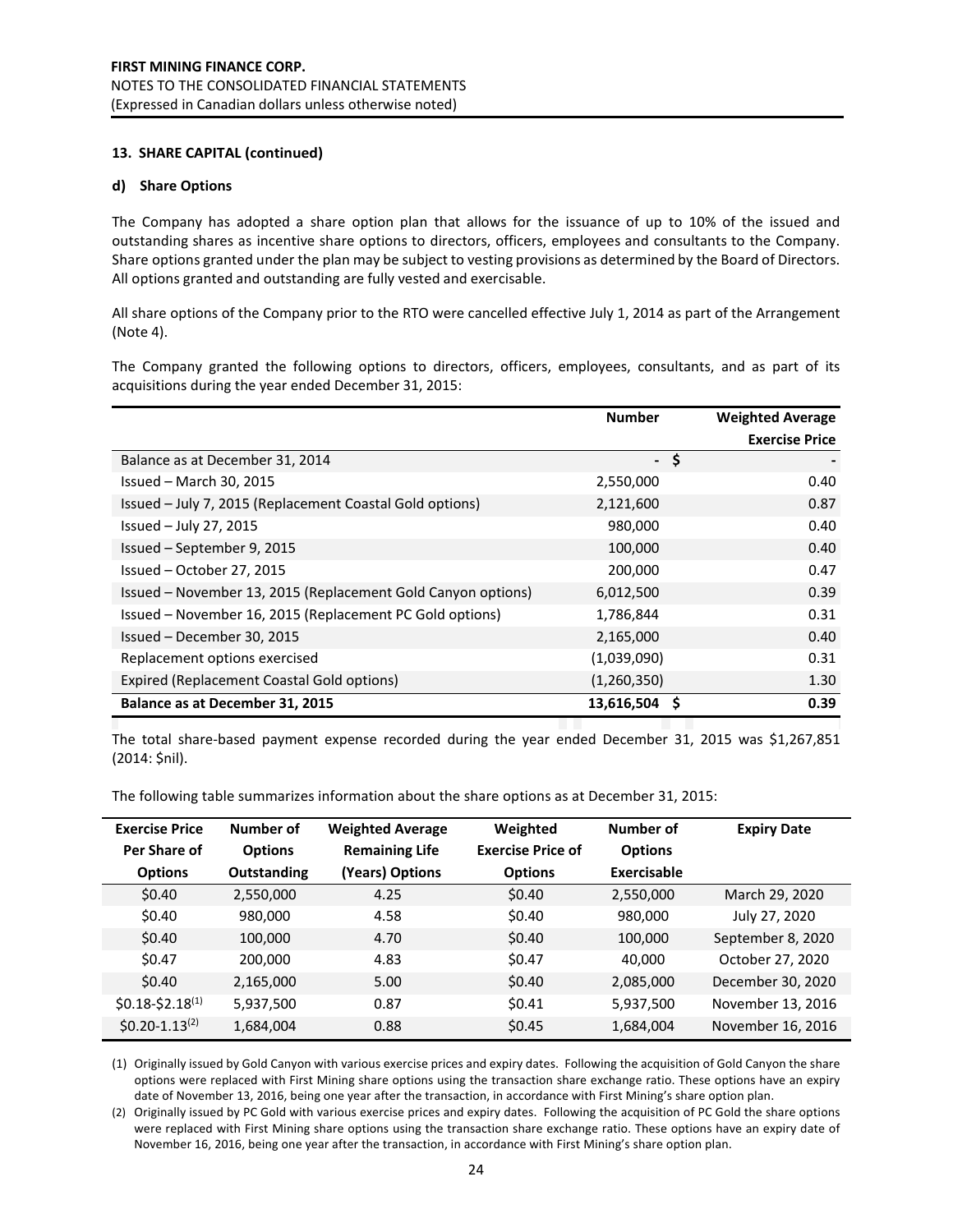### **13. SHARE CAPITAL (continued)**

### **e) Share Options (continued)**

The Black-Scholes Pricing Model was used to estimate the fair value of the share options using the following assumptions:

| <b>Issue date</b> | <b>Expected Option</b> | <b>Risk Free</b>     | <b>Dividend</b> | Expected          | <b>Weighted Average</b> |
|-------------------|------------------------|----------------------|-----------------|-------------------|-------------------------|
|                   | Life (Years)           | <b>Interest Rate</b> | Yield           | <b>Volatility</b> | <b>Fair Value</b>       |
| March 30, 2015    | 5.00                   | 1.38%                | nil             | 87.67%            | \$0.27                  |
| July 7, 2015      | 0.25                   | 0.46%                | nil             | 77.44%            | \$0.13                  |
| July 27, 2015     | 5.00                   | 1.50%                | nil             | 89.69%            | \$0.28                  |
| September 9, 2015 | 5.00                   | 1.50%                | nil             | 91.96%            | \$0.28                  |
| October 27, 2015  | 5.00                   | 1.50%                | nil             | 91.28%            | \$0.33                  |
| November 13, 2015 | 1.00                   | 0.85%                | nil             | 104.56%           | \$0.18                  |
| November 16, 2015 | 1.00                   | 0.85%                | nil             | 104.56%           | \$0.21                  |
| December 30, 2015 | 5.00                   | 1.50%                | nil             | 90.79%            | \$0.12                  |

### **14. SEGMENT INFORMATION**

The Company operates in a single reportable operating segment, being the acquisition, exploration and retention of mineral property assets. Geographic segment information of the Company's non-current assets as at December 31, 2015 and December 31, 2014 is as follows:

| <b>Non-current assets</b> | December 31, 2015 | December 31, 2014<br><b>RESTATED</b><br>(Note 23) |
|---------------------------|-------------------|---------------------------------------------------|
| Canada                    | 99,242,994        |                                                   |
| Mexico                    | 8,070,208         | 6,209,011                                         |
| <b>USA</b>                | 680,860           | 535,556                                           |
| <b>Total</b>              | 107,994,062       | 6,744,567                                         |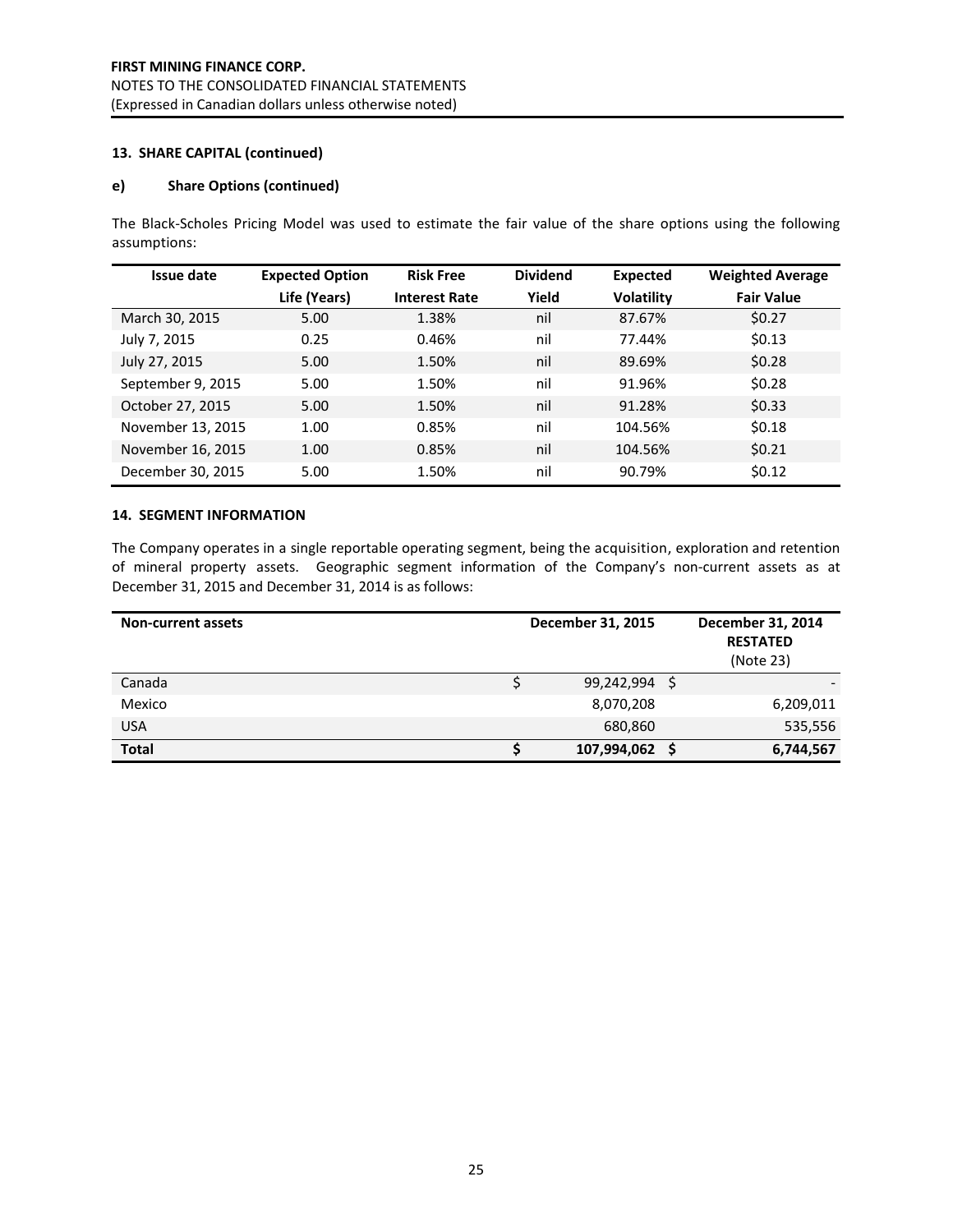### **15. INCOME TAXES**

Taxation in the Company and its subsidiaries' operational jurisdictions is calculated at the rate prevailing in the respective jurisdictions. There is no tax charge arising for the year in Canada, Mexico, or the United States.

The difference between tax expense for the year and the expected income taxes based on the statutory tax rate arises as follows:

|                                                                                |    | <b>Year ended</b><br>December 31, 2015 |    | Year ended<br>December 31, 2014<br><b>RESTATED</b><br>(Note 23) |
|--------------------------------------------------------------------------------|----|----------------------------------------|----|-----------------------------------------------------------------|
| Loss before income tax                                                         | \$ | 5,082,057                              | Ŝ. | 723,138                                                         |
| Basic statutory and provincial income tax rate                                 |    | 26.00%                                 |    | 26.00%                                                          |
| Income tax recovery computed at statutory income tax rate                      |    | 1,321,000                              |    | 188,000                                                         |
| Reconciling items:                                                             |    |                                        |    |                                                                 |
| Impact of asset acquisitions                                                   |    | 8,892,000                              |    | 941,000                                                         |
| Other non-deductible expenses                                                  |    | (531,000)                              |    | 29,000                                                          |
| Effect of different foreign statutory tax rates on earnings<br>of subsidiaries |    | 33,000                                 |    | 12,000                                                          |
| Change in estimate and other                                                   |    | (450,000)                              |    | (36,000)                                                        |
| Changes in unrecognized deferred tax assets                                    |    | (9,265,000)                            |    | (1, 134, 000)                                                   |
|                                                                                | Ś  |                                        |    |                                                                 |

Effective January 1, 2015, the Canadian Federal corporate tax rate and British Columbia provincial tax rate remained at 15.00% and 11.00%, respectively. The federal statutory rate applicable for the 2015 taxation year is 30.00% for Mexico and 34.00% for the United States.

Deferred tax assets and liabilities are offset if they relate to the same taxable entity and same taxation authority. Future potential tax deductions that do not offset deferred tax liabilities are considered to be deferred tax assets. No deferred tax asset has been recognized in respect to the deferred tax asset losses and temporary differences below, as it is not considered probable that sufficient future taxable profit will allow the deferred tax asset to be recovered.

|                                        |    | <b>Year ended</b><br>December 31, 2015 |    | Year ended<br>December 31, 2014<br><b>RESTATED</b><br>(Note 23) |
|----------------------------------------|----|----------------------------------------|----|-----------------------------------------------------------------|
| Deferred income tax assets             |    |                                        |    |                                                                 |
| Losses carried forward                 | \$ | 11,501,000                             | -S | 2,362,000                                                       |
| Undeducted financing costs and others  |    | 138,000                                |    | 6,000                                                           |
| Equipment                              |    | 18,000                                 |    | 87,000                                                          |
| Mineral properties                     |    | 239,000                                |    | 176,000                                                         |
| Unrecognized deferred tax assets       |    | (11,896,000)                           |    | (2,631,000)                                                     |
| Total unrecognized deferred tax assets | S  | $\overline{\phantom{0}}$               | S  |                                                                 |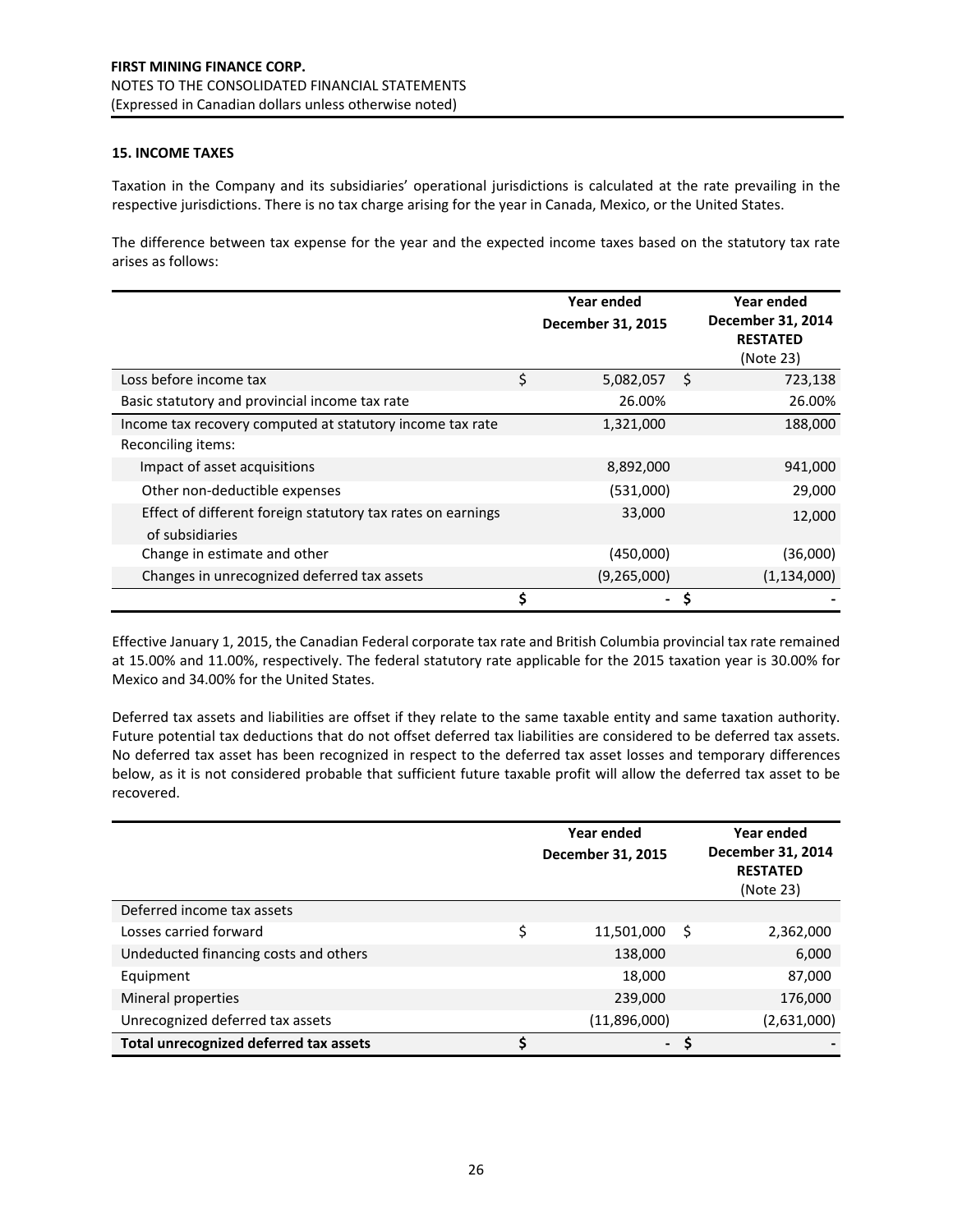### **15. INCOME TAXES (continued)**

At December 31, 2015, the Company has non-capital losses ("NCL's") of \$40,253,000 (2014 - \$2,900,000), which may be applied against future year's taxable income in Canada. The NCL's expire as follows:

| <b>Year of Expiry</b> | <b>Available Loss</b><br>Carryforward |
|-----------------------|---------------------------------------|
| 2025                  | \$<br>893,000                         |
| 2026                  | 2,887,000                             |
| 2027                  | 3,714,000                             |
| 2028                  | 2,790,000                             |
| 2029                  | 4,968,000                             |
| 2030                  | 5,509,000                             |
| 2031                  | 5,721,000                             |
| 2032                  | 6,797,000                             |
| 2033                  | 2,935,000                             |
| 2034                  | 1,703,000                             |
| 2035                  | 2,336,000                             |
| <b>Total</b>          | \$<br>40,253,000                      |

#### **16. RELATED PARTY TRANSACTIONS**

The Company's related parties consist of the Company's Directors and Officers, and any companies associated with them. The Company incurred the following expenditures during the years ended December 31, 2015 and 2014:

| Service or Item                    | Year ended December 31, |  |                 |  |
|------------------------------------|-------------------------|--|-----------------|--|
|                                    | 2015                    |  | 2014            |  |
|                                    |                         |  | <b>RESTATED</b> |  |
|                                    |                         |  | (Note 23)       |  |
| Administration and office expenses | 102,302                 |  | 38,363          |  |
| <b>Consulting fees</b>             | $\qquad \qquad$         |  | 148,984         |  |
| <b>Total</b>                       | 102,302                 |  | 187,347         |  |

Administration and office expenses include amounts paid to First Majestic Silver Corp. ("First Majestic"), a company with three Directors in common, which provides management services, a Chief Financial Officer ("CFO"), Corporate Secretary and office space to the Company.

Prior to July 1, 2014, Seabord Services Corp. ("Seabord") was a management services company which provided a CFO, a Corporate Secretary, accounting and administration staff and office space to the Company. Under this arrangement, the CFO and Corporate Secretary were employees of Seabord and were not paid directly by the Company. Seabord ceased to be a related party on July 1, 2014 after termination of their agreement.

Consulting fees include amounts paid to the Chief Executive Officer and the VP Exploration prior to signing employment agreements with the Company.

As at December 31, 2015, included in accounts payable is an amount of \$40,492 (December 31, 2014 - \$423,250) due to the Chief Executive Officer and the VP Exploration who were consultants prior to the RTO. Included in current liabilities is an amount of \$1,560,073 (December 31, 2014 - \$626,090) due to First Majestic relating to the promissory notes (Note 12), as well as \$15,000 due to First Majestic for administration and office expenses.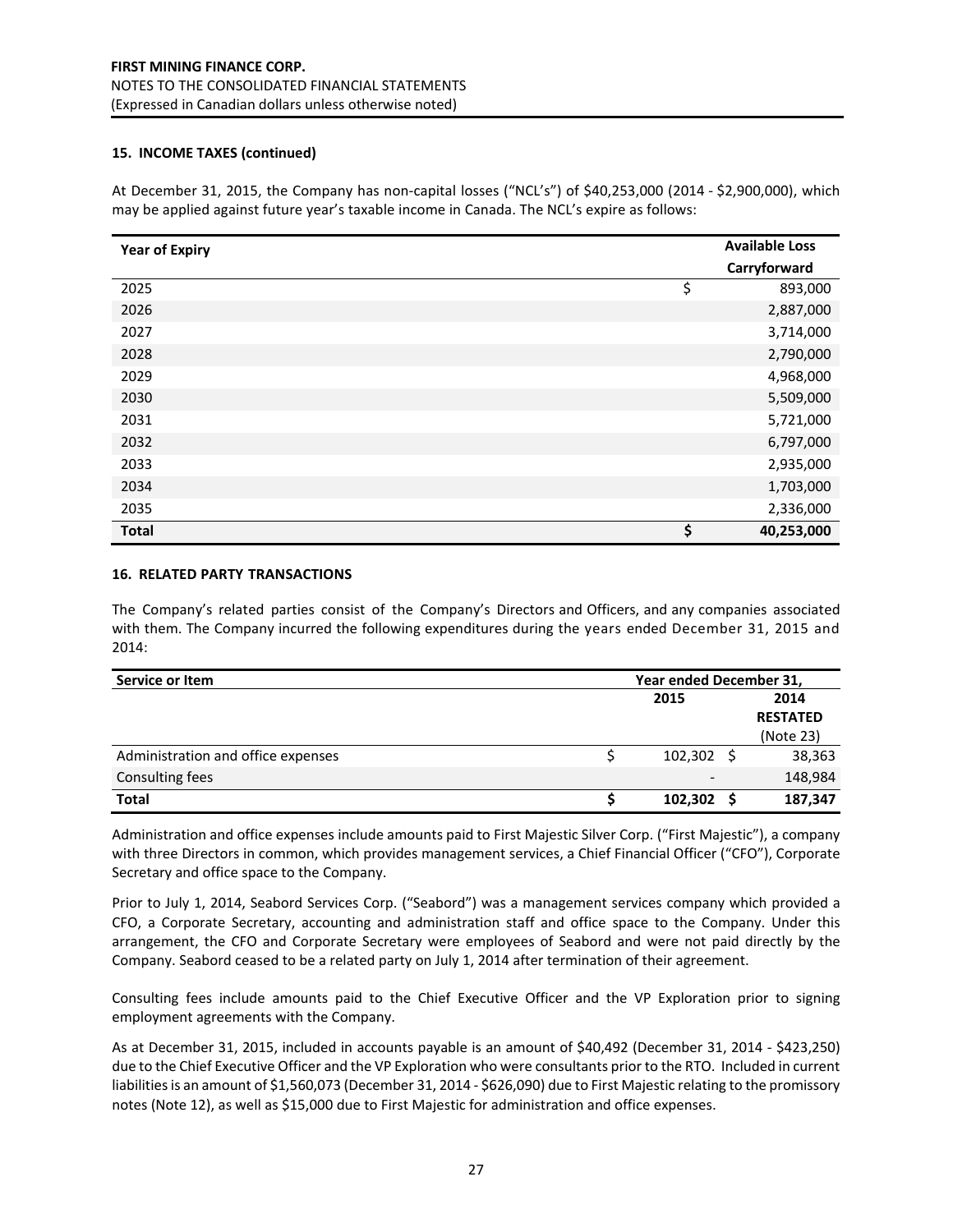#### **16. RELATED PARTY TRANSACTIONS (continued)**

#### **Key Management Compensation**

Key management includes the Officers and Directors of the Company. The compensation paid or payable to key management for services during the years ended December 31, 2015 and 2014 is as follows:

| Service or Item                | Year ended December 31, |  |                                      |  |
|--------------------------------|-------------------------|--|--------------------------------------|--|
|                                | 2015                    |  | 2014<br><b>RESTATED</b><br>(Note 23) |  |
| Directors' fees                | $\mathcal{L}^{\pm}$     |  | 13,164                               |  |
| Salaries and consultants' fees | 380,464                 |  | 148,984                              |  |
| Share-based payments           | 949,408                 |  |                                      |  |
| <b>Total</b>                   | 1,329,872               |  | 162,148                              |  |

#### **17. SUPPLEMENTAL CASH FLOW INFORMATION**

During the year ended December 31, 2015, significant non-cash investing and financing transactions were as follows:

- 10,895,000 subscription receipts were converted into common shares with a value of \$2,723,750 (see Note 7);
- Issued 1,533,185 shares for settlement of \$479,410 in debt (see Note 13 (b));
- 2,692,124 shares issued as part of the RTO transaction with Albion and Sundance (see Note 4);
- 27,499,461 shares issued as part of the acquisition of Coastal (see Note 5);
- 161,200,447 shares issued as part of the acquisition of Gold Canyon (see Note 6);
- 28,575,806 shares issued as part of the acquisition of PC Gold (see Note 6);
- Issued 42,682 shares for the settlement of debt previously held by Coastal; and
- Paid or accrued \$nil for income taxes.

During the year ended December 31, 2014 (restated – note 23), the significant non-cash investing and financing transactions were as follows:

- Issued 266,665 common shares for settlement of \$40,000 in promissory notes;
- Issued 15,718,387 common shares for the acquisition of entities with a total value of \$3,900,000 (Note 9); and
- Paid or accrued \$nil for income taxes.

#### **18. FAIR VALUE**

Fair values have been determined for measurement and/or disclosure purposes based on the following methods.

The Company characterizes inputs used in determining fair value using a hierarchy that prioritizes inputs depending on the degree to which they are observable. The three levels of the fair value hierarchy are as follows:

- Level 1: fair value measurements are those derived from quoted prices (unadjusted) in active markets for identical assets or liabilities;
- Level 2: fair value measurements are those derived from inputs other than quoted prices included within level 1 that are observable for the asset or liability, either directly (i.e. as prices) or indirectly (i.e. derived from prices); and
- Level 3: fair value measurements are those derived from valuation techniques that include inputs for the asset or liability that are not based on observable market data (unobservable inputs).

The carrying value of cash and cash equivalents, receivables and prepaid expenses, accounts payable and accrued liabilities, loans payable, and the debenture liability approximated their fair value because of the short-term. nature of these instruments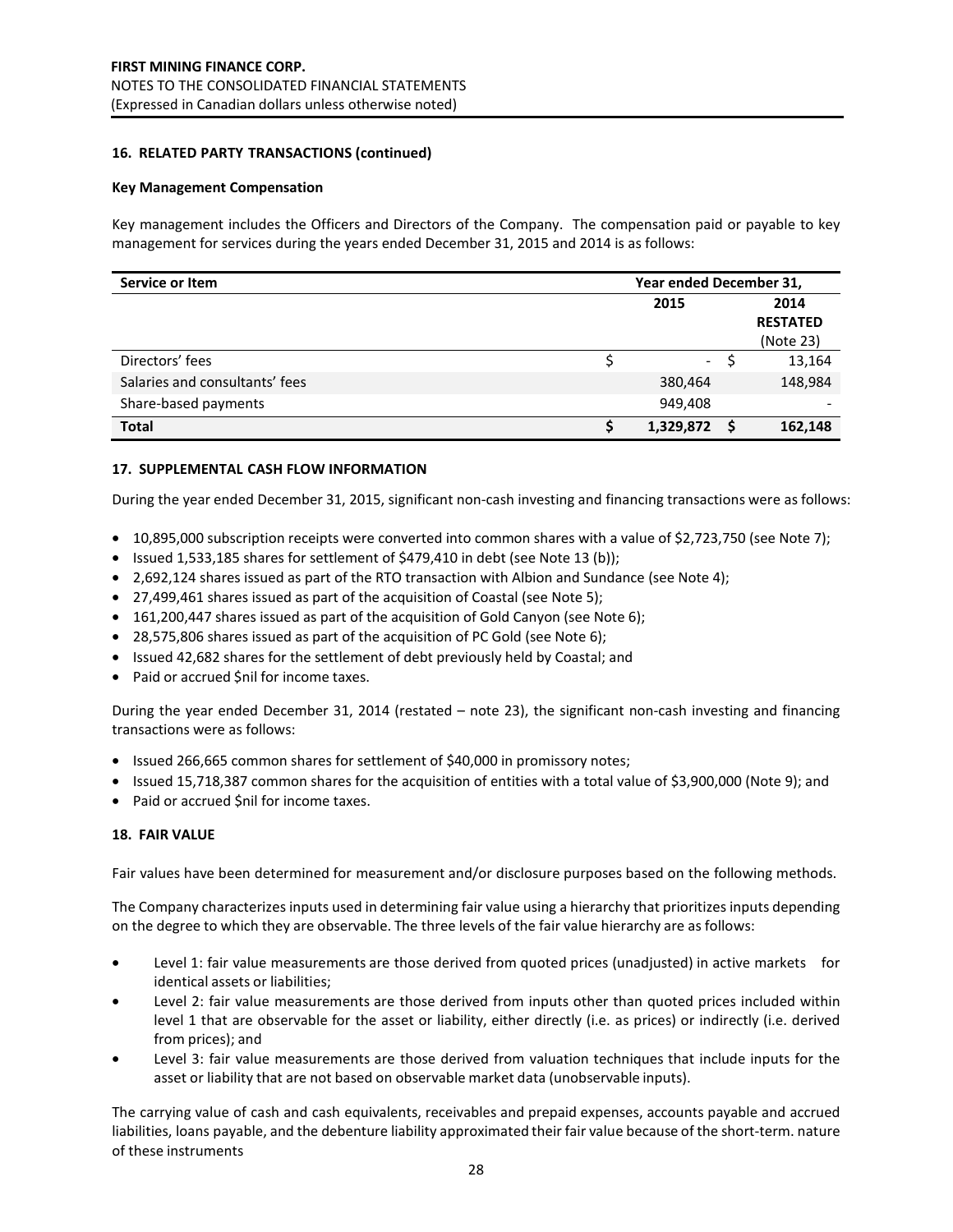### **18. FAIR VALUE (continued)**

The carrying value of marketable securities was based on the quoted market prices of the shares as at December 31, 2015 and is therefore considered to be Level 1.

During the year ended December 31, 2015 there have been no transfers of amounts between Level 1, Level 2, and Level 3 of the fair value hierarchy.

| At December 31, 2015                     |         |                |         |              |
|------------------------------------------|---------|----------------|---------|--------------|
|                                          | Level 1 | Level 2        | Level 3 | <b>Total</b> |
| Financial assets measured at fair value: |         |                |         |              |
| Marketable securities                    | 8.830   | $\sim$         | $\sim$  | 8,830        |
| <b>Total</b>                             | 8.830   | $\blacksquare$ | ۰.      | 8.830        |

### **19. FINANCIAL INSTRUMENTS**

The classification of the financial instruments as well as their carrying values as at December 31, 2015 and 2014 is shown in the table below:

| At December 31, 2015                        |    |                                        |      |                          |      |                                                 |      |              |
|---------------------------------------------|----|----------------------------------------|------|--------------------------|------|-------------------------------------------------|------|--------------|
|                                             |    | Loans and<br><b>Receivables</b>        |      | <b>FVTPL</b>             |      | Other<br><b>Financial</b><br><b>Liabilities</b> |      | <b>Total</b> |
| <b>Financial assets</b>                     |    |                                        |      |                          |      |                                                 |      |              |
| Cash and cash equivalents                   | Ś. | 683,608 \$                             |      |                          | - \$ |                                                 | Ś    | 683,608      |
| Marketable securities                       |    |                                        |      | 8,830                    |      |                                                 |      | 8,830        |
| <b>Reclamation deposit</b>                  |    | 115,215                                |      |                          |      |                                                 |      | 115,215      |
| <b>Total financial assets</b>               | \$ | 798,823 \$                             |      | 8,830                    | \$   |                                                 | \$   | 807,653      |
| <b>Financial liabilities</b>                |    |                                        |      |                          |      |                                                 |      |              |
| Accounts payable and accrued liabilities \$ |    |                                        | $-5$ |                          | \$   | 2,840,492                                       | Ŝ.   | 2,840,492    |
| Loans payable                               |    |                                        |      |                          |      | 1,560,073                                       |      | 1,560,073    |
| Debenture liability                         |    |                                        |      |                          |      | 307,562                                         |      | 307,562      |
| <b>Total financial liabilities</b>          | \$ |                                        | - \$ |                          | \$   | 4,708,127                                       | Ŝ.   | 4,708,127    |
|                                             |    |                                        |      |                          |      |                                                 |      |              |
| At December 31, 2014 - RESTATED (Note 23)   |    |                                        |      |                          |      |                                                 |      |              |
|                                             |    | <b>Loans and</b><br><b>Receivables</b> |      | <b>FVTPL</b>             |      | <b>Other Financial</b><br><b>Liabilities</b>    |      | <b>Total</b> |
| <b>Financial assets</b>                     |    |                                        |      |                          |      |                                                 |      |              |
| Cash and cash equivalents                   | \$ | $39,914$ \$                            |      |                          | - \$ |                                                 | - \$ | 39,914       |
| Restricted cash                             |    | 2,723,750                              |      |                          |      |                                                 |      | 2,723,750    |
| <b>Total financial assets</b>               | \$ | 2,763,664 \$                           |      | $\overline{\phantom{0}}$ | \$   |                                                 | - \$ | 2,763,664    |
| <b>Financial liabilities</b>                |    |                                        |      |                          |      |                                                 |      |              |
| Accounts payable and accrued liabilities \$ |    |                                        | - \$ |                          | \$   | 1,272,080 \$                                    |      | 1,272,080    |
| Loans payable                               |    |                                        |      |                          |      | 626,090                                         |      | 626,090      |
| <b>Total financial liabilities</b>          | \$ |                                        | - \$ |                          | \$   | 1,898,170 \$                                    |      | 1,898,170    |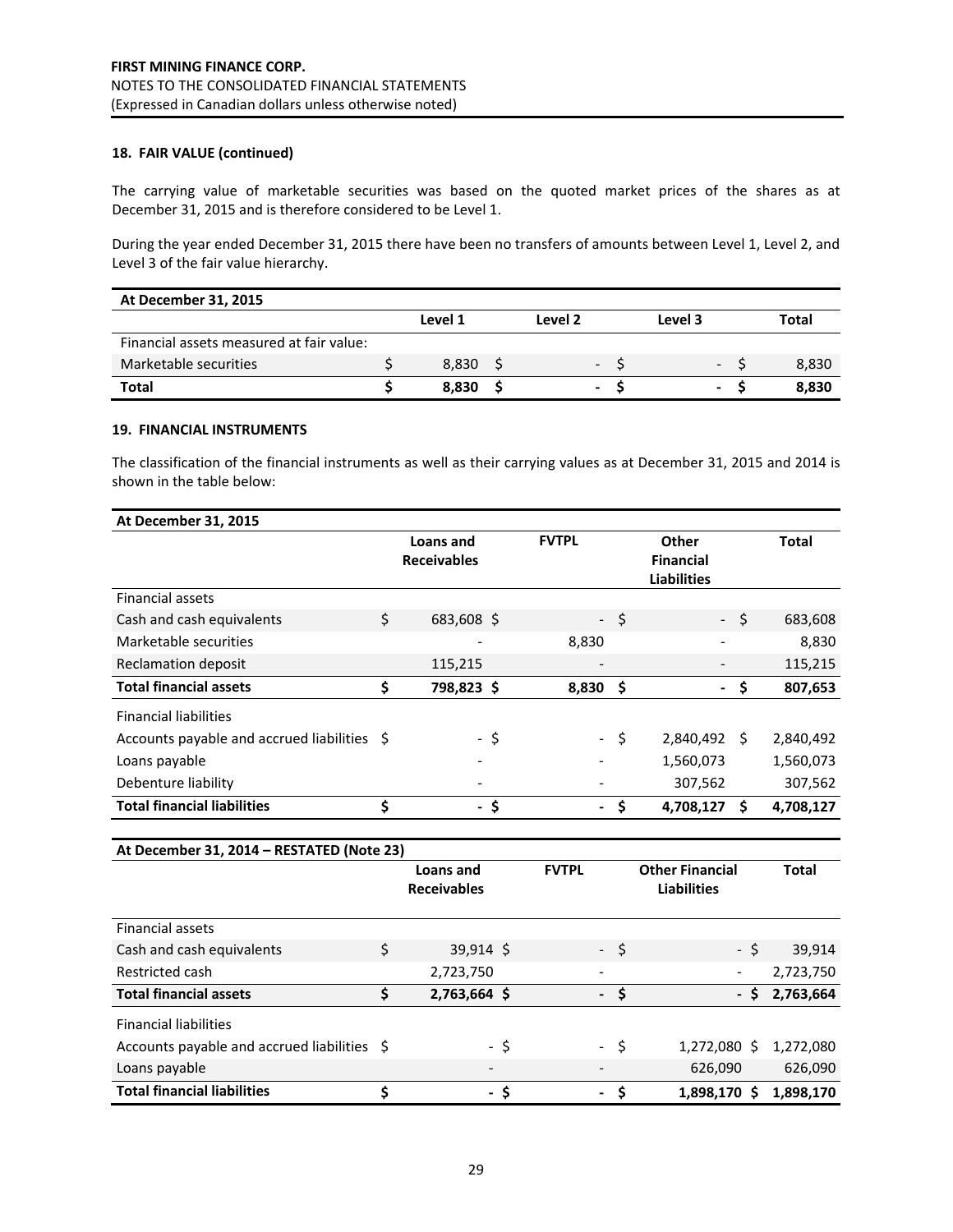#### **19. FINANCIAL INSTRUMENTS (continued)**

| At January 1, 2014 - RESTATED (Note 23)     |                                 |      |                          |                                              |                |              |
|---------------------------------------------|---------------------------------|------|--------------------------|----------------------------------------------|----------------|--------------|
|                                             | Loans and<br><b>Receivables</b> |      | <b>FVTPL</b>             | <b>Other Financial</b><br><b>Liabilities</b> |                | <b>Total</b> |
| <b>Financial assets</b>                     |                                 |      |                          |                                              |                |              |
| Cash and cash equivalents                   | \$<br>$32,697$ \$               |      |                          | - \$                                         | - \$           | 32,697       |
| <b>Total financial assets</b>               | \$<br>$32,697$ \$               |      | $\overline{\phantom{0}}$ | \$                                           | - \$           | 32,697       |
| <b>Financial liabilities</b>                |                                 |      |                          |                                              |                |              |
| Accounts payable and accrued liabilities \$ |                                 | - \$ |                          | $-5$                                         | $1,002,733$ \$ | 1,002,733    |
| Loans payable                               |                                 |      |                          |                                              | 202,914        | 202,914      |
| Derivative liability                        |                                 |      |                          |                                              | 100,930        | 100,930      |
| <b>Total financial liabilities</b>          | \$                              | - \$ |                          | $\sim$                                       | 1,306,577 \$   | 1,306,577    |

#### **20. FINANCIAL AND CAPITAL RISK MANAGEMENT**

The Company thoroughly examines the various financial instruments and risks to which it is exposed and assesses the impact and likelihood of those risks. These risks include foreign currency risk, interest rate risk, credit risk, liquidity risk, and price risk. Where material, these risks are reviewed and monitored by the Board of Directors.

The Board of Directors has overall responsibility for the determination of the Company's risk management objectives and policies. The overall objective of the Board is to set policies that seek to reduce risk as far as possible without unduly affecting the Company's competitiveness and flexibility.

#### **a) Market Risk**

Market risk is the risk that the fair value of future cash flows of a financial instrument will fluctuate due to changes in market prices. Market risk includes foreign currency risk and interest rate risk.

#### *Foreign Currency Risk*

The Company is exposed to the financial risk related to the fluctuation of foreign exchange rates. The Company operates in Canada, the United States, and Mexico and a portion of the Company's expenses are incurred in Canadian dollars ("CAD"), US dollars ("USD"), and Mexican Pesos ("MXN"). A significant change in the currency exchange rates between the Canadian, US and Mexican currencies, could have an effect on the Company's results of operations, financial position or cash flows. The Company has not hedged its exposure to currency fluctuations.

As at December 31, 2015, the Company is exposed to currency risk on the following assets and liabilities denominated in USD and MXN. The sensitivity of the Company's net earnings due to changes in the exchange rate between the USD and MXN against the Canadian dollar is included in the table below in Canadian dollar equivalents:

|                                          | <b>USD Amount</b> | <b>MXN Amount</b> |   | <b>Total</b> |
|------------------------------------------|-------------------|-------------------|---|--------------|
| Cash and cash equivalents                | 202,263           | 166,777           |   | 369,040      |
| Receivables and prepaid expenditures     | 62.878            | 32,423            |   | 95,301       |
| Value added tax receivable               |                   | 138,166           |   | 138,166      |
| Accounts payable and accrued liabilities | (89, 310)         | (178, 453)        |   | (267, 763)   |
| Net exposure                             | 175,831           | 158,913           | S | 334,744      |
| Effect of $+/-10\%$ change in currency   | 17.583            | 15,891            |   | 33,474       |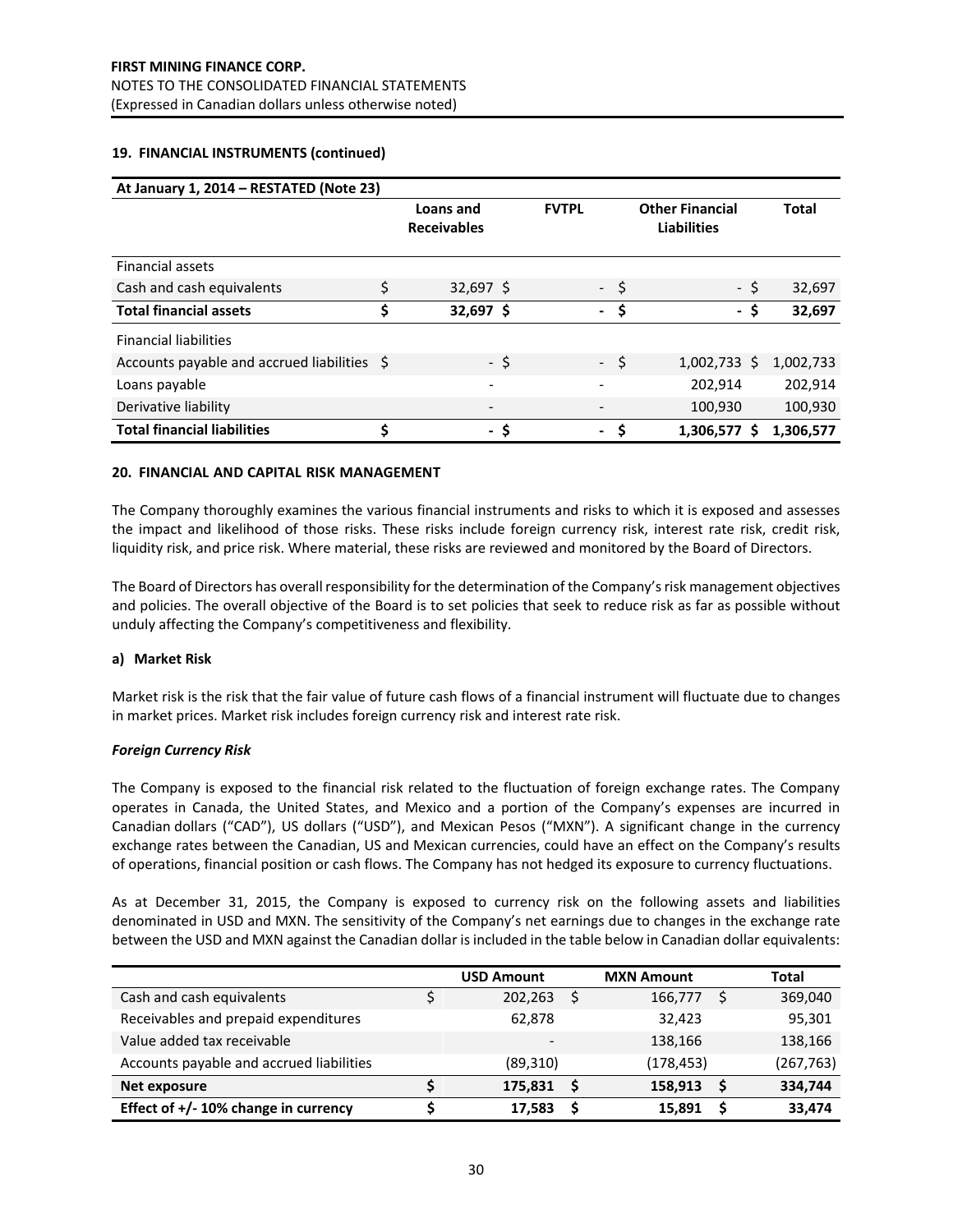### **20. FINANCIAL AND CAPITAL RISK MANAGEMENT (continued)**

#### *Interest Rate Risk*

Interest rate risk is the risk that future cash flows will fluctuate as a result of changes in market interest rates. The Company does not have any borrowings that are subject to fluctuations in market interest rate. Interest rate risk is limited to potential decreases on the interest rate offered on cash and cash equivalents held with chartered Canadian financial institutions. The Company considers this risk to be immaterial.

### **b) Credit Risk**

Credit risk is the risk of financial loss to the Company if a customer or counterparty to a financial instrument fails to meet its contractual obligations. Financial instruments which are potentially subject to credit risk for the Company consist primarily of cash and cash equivalents, receivables and value added tax receivables, prepaid expenditures and the reclamation deposit. The Company considers credit risk with respect to its cash and cash equivalents and receivables to be immaterial as cash and cash equivalents are mainly held through large Canadian financial institutions and receivables are comprised mainly of input tax credits due from the Canadian government. The Company is exposed to credit risk related to value added tax collectible from the government of Mexico. The balance is expected to be recoverable in full, however due to the tax rules and the complex collection process, a significant portion of the asset is classified as non-current until the recovery claim is approved by the tax authorities.

### **c) Liquidity Risk**

Liquidity risk is the risk that the Company will not be able to meet its financial obligations as they become due. The Company's policy is to ensure that it will have sufficient cash to allow it to meet its liabilities when they become due, under both normal and stressed conditions, without incurring unacceptable losses or risking damage to the Company's reputation. As at December 31, 2015, the Company has outstanding trade payables and accrued liabilities of \$2,840,492, which are generally payable within 12 months, and loans payable of \$1,560,073 which are repayable on demand by the lender.

Typically, the Company ensures that it has sufficient cash on hand to meet expected operational expenses for a period of 90 days. The Company monitors its risk of shortage of funds by monitoring the maturity dates of existing trade and other accounts payable, which are generally due within 90 days or less.

### **d) Capital Risk Management**

The Company's objectives when managing capital are to safeguard the Company's ability to continue as a going concern in order to pursue the exploration of and retention of its mineral properties. The Company has the ability to raise new capital through equity issuances and/or through surplus cash as part of its acquisitions. In the management of capital, the Company includes the components of shareholders' equity as well as cash. The Company prepares annual estimates of exploration and administrative expenditures and monitors actual expenditures compared to the estimates to ensure that there is sufficient capital on hand to meet ongoing obligations. The Company's investment policy is to invest its cash in savings accounts or highly liquid short-term deposits with terms of one year or less and which can be liquidated after thirty days without interest penalty.

The Company is not exposed to any externally imposed capital requirements, nor were there changes in the Company's approach to capital management during the year.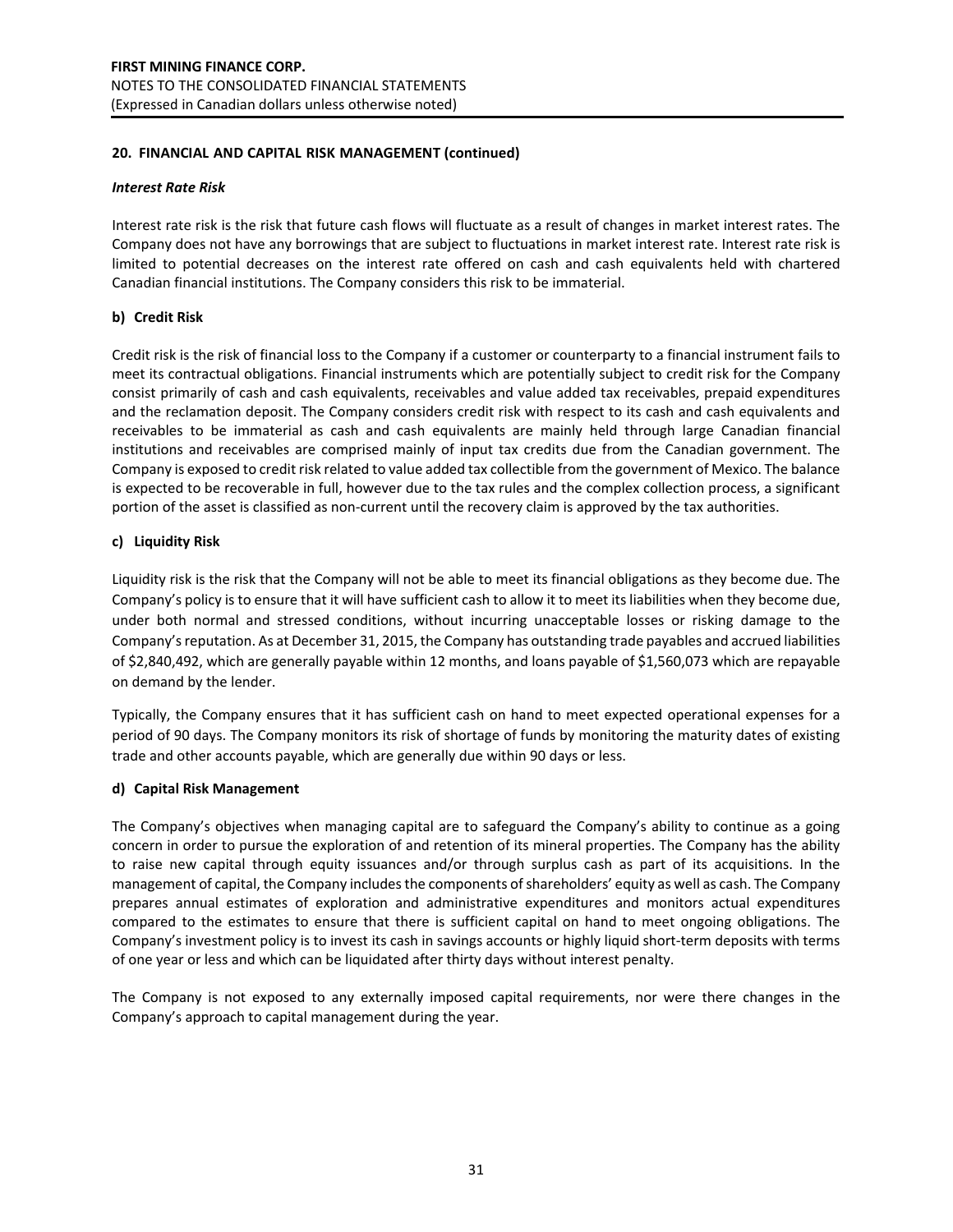### **21. COMMITMENTS AND CONTINGENCIES**

### **COMMITMENTS**

The Company has commitments in respect of office rent, equipment leases, and transaction costs incurred through its acquisitions as follows:

|                                            | Expected payments due by period as at December 31, 2015 |   |                          |  |                              |  |  |  |  |
|--------------------------------------------|---------------------------------------------------------|---|--------------------------|--|------------------------------|--|--|--|--|
|                                            | 1 year                                                  |   | $2 - 3$ years            |  | $4 - 5$ years                |  |  |  |  |
| Office premises (PC Gold acquisition)      | 77,684                                                  | S | 129,426                  |  |                              |  |  |  |  |
| Equipment leases (Gold Canyon acquisition) | 69,081                                                  |   | 9.215                    |  |                              |  |  |  |  |
| Contractual payments from acquisitions:    |                                                         |   |                          |  |                              |  |  |  |  |
| Coastal                                    | 364,184                                                 |   |                          |  |                              |  |  |  |  |
| PC Gold                                    | 621,383                                                 |   | $\overline{\phantom{a}}$ |  | $\qquad \qquad \blacksquare$ |  |  |  |  |
| Gold Canyon                                | 334,500                                                 |   |                          |  | $\overline{\phantom{0}}$     |  |  |  |  |
| <b>Total</b>                               | 1,466,832                                               |   | 138,641                  |  | -                            |  |  |  |  |

#### **CONTINGENCY**

In 2014, Gold Canyon, a wholly owned subsidiary of the Company since November 2015, was charged under the Occupational Health and Safety Act for a workplace accident relating to the operation of certain equipment at Springpole that resulted in a worker being injured. The Company has engaged legal counsel and will attend a court hearing on May 19, 2016 for the incident which occurred prior to the acquisition. At this time, the Company cannot definitively predict the outcome of this proceeding or the amount of any damages or other penalties which may be charged, however, it is not expected to be material.

### **22. SUBSEQUENT EVENTS**

### **a) Completion of Acquisition of Goldrush Resources Ltd.**

On January 7, 2016, the Company completed an arrangement agreement (the "Arrangement Agreement") with Goldrush Resources Ltd. ("Goldrush") under which the Company would acquire all of the outstanding common shares of Goldrush on the basis of 0.0714 common shares in the capital of the Company for each Goldrush share by way of a plan of arrangement under the Business Corporations Act (British Columbia) (the "Transaction"). The Transaction will be conducted by way of a court-approved plan of arrangement, resulting in Goldrush becoming a wholly owned subsidiary of the Company. No replacement options or warrants were required as part of the transaction.

Transaction costs associated with the Arrangement Agreement will be included in the consideration paid to acquire the net assets of Goldrush. The Company received cash of approximately \$3.4 million as a result of this acquisition.

### **b) Exercise of Warrants and Share Options**

Subsequent to December 31, 2015, a total of 5,614,835 warrants of the Company were exercised for gross proceeds of \$987,217, and a total of 1,599,139 replacement options of the Company were exercised for gross proceeds of \$321,578.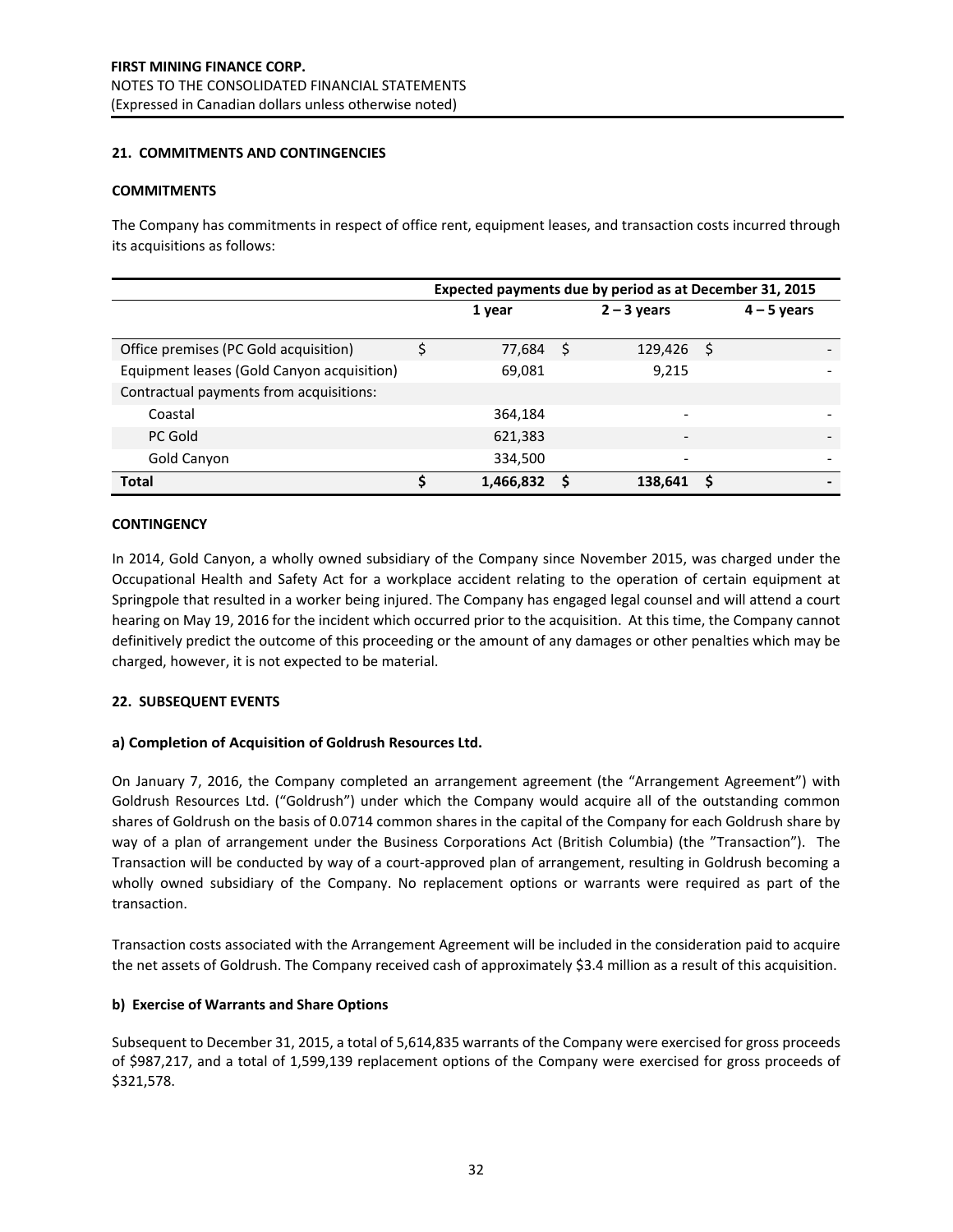### **22. SUBSEQUENT EVENTS (continued)**

### **c) Arrangement Agreement with Clifton Star Resources Inc.**

On February 12, 2016, the Company entered into a definitive agreement (the "Agreement") pursuant to which the Company has agreed to acquire all of the issued and outstanding common shares of Clifton Star Resources Inc. ("Clifton Star") in exchange for one common share of the Company for each Clifton Star common share held. On completion of the transaction, which is expected to close in mid-April subject to regulatory approval, Clifton Star will become a wholly-owned subsidiary of the Company.

### **d) Acquisition of Pitt Gold Property from Brionor Resources Inc.**

On March 7, 2016, the Company entered into a purchase agreement to acquire the gold development property known as the "Pitt Gold Property" from Brionor Resources Inc. ("Brionor"). The aggregate purchase price is \$1,250,000, of which \$1,000,000 will be satisfied through the issuance of 2,535,293 First Mining common shares to Brionor, based on the 20-day VWAP, and the remaining \$250,000 will be paid in cash. The First Mining common shares issued to Brionor will be subject to a four-month hold period. The Pitt Gold Property purchase will occur following completion of the Clifton acquisition.

### **23. ADJUSTMENT OF PREVIOUSLY REPORTED FINANCIAL INFORMATION DUE TO CHANGE IN PRESENTATION CURRENCY**

For comparative purposes, the consolidated statements of financial position as at December 31, 2014 and January 1, 2014 include adjustments to reflect the change in accounting policy resulting from the change in presentation currency to Canadian dollars. The amounts previously reported in US dollars as shown below have been translated into Canadian dollars at the December 31, 2014 and January 1, 2014 exchange rate of 1.1601 CAD per 1.00 USD and 1.0636 CAD per 1.00 USD, respectively.

|                                      | As previously<br>reported<br><b>USD</b> |     | At translated<br>rate of<br>1.0636 CAD        |
|--------------------------------------|-----------------------------------------|-----|-----------------------------------------------|
| As at January 1, 2014                |                                         |     |                                               |
| <b>Current assets</b>                | \$<br>44,794                            | -\$ | 47,643                                        |
| Non-current assets                   | 1,905,728                               |     | 2,026,932                                     |
| <b>Total assets</b>                  | 1,950,522                               |     | 2,074,575                                     |
| <b>Current liabilities</b>           | 1,228,448                               |     | 1,306,577                                     |
| <b>Total liabilities</b>             | \$<br>1,228,448                         | \$  | 1,306,577                                     |
| As at December 31, 2014              | As previously<br>reported<br><b>USD</b> |     | <b>At translated</b><br>rate of<br>1.1601 CAD |
| Current assets<br>Non-current assets | \$<br>2,417,286<br>5,813,781            | -\$ | 2,804,277<br>6,744,567                        |
| <b>Total assets</b>                  | 8,231,067                               |     | 9,548,844                                     |
| <b>Current liabilities</b>           | 1,636,208                               |     | 1,898,170                                     |
| <b>Total liabilities</b>             | \$<br>1,636,208                         | \$  | 1,898,170                                     |